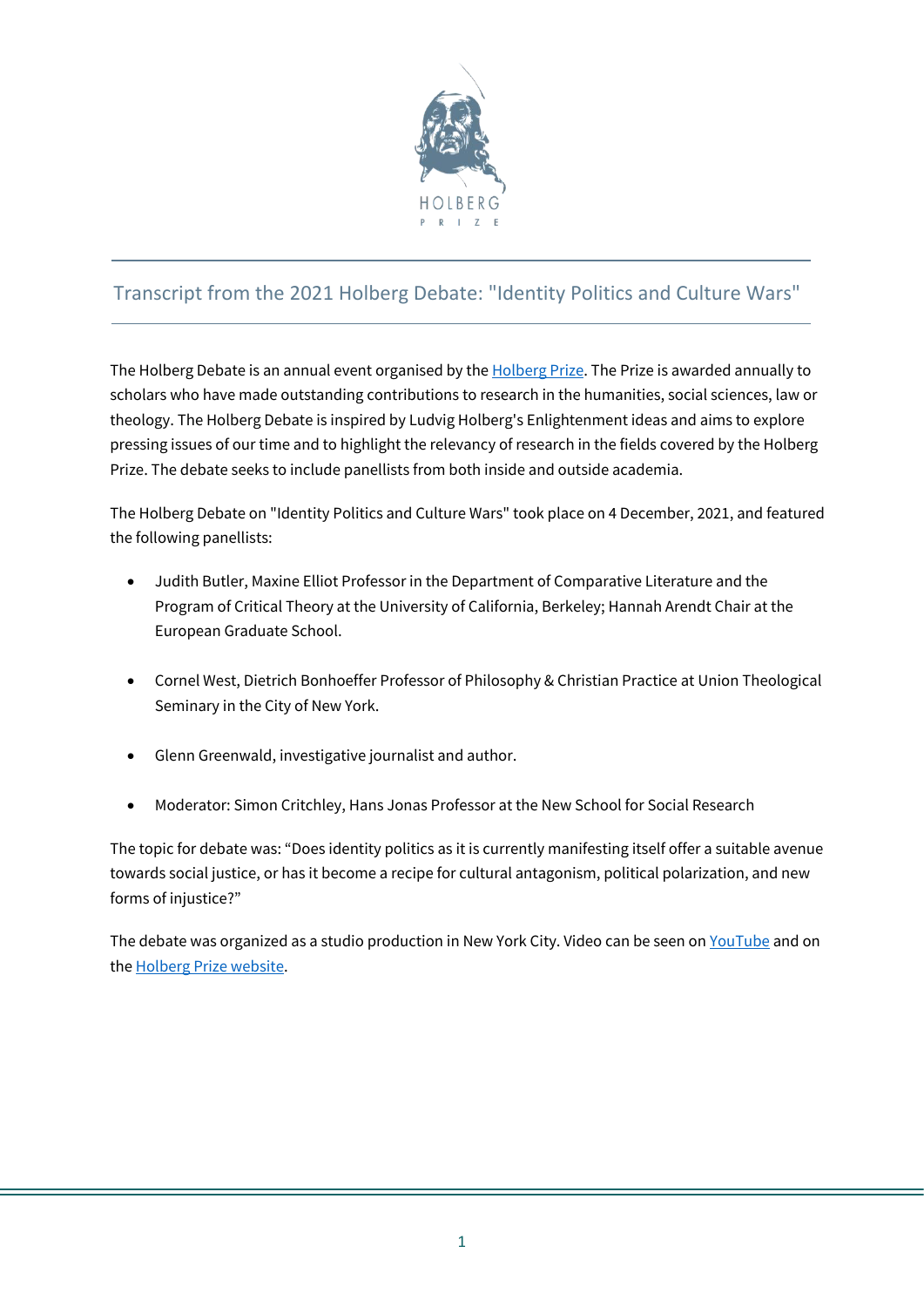[0:05:24] CRITCHLEY: Yes, okay. Thank you Kjersti Fløttum. Thank you to all her work for getting this Holberg debate together. There's been a lot of planning. Thank you to Ole Sandmo, Solveig Stornes. Thank you to my dear pal of many, many years and decades, Ellen Mortensen. And thank you all … and thank you also to Bjørn Enge Bertelsen who is taking over next year. And they are with us here, in the studio. And thank you to all in the beautiful, rain-soaked city of Bergen. And to the entire kingdom of Norway, of which Bergen is the only true capital city. And to all the princes, princesses, principalities, potentates, potentialities, actualities, angels, arch angels, thrones, dominions, cherubim, seraphim, the demonic powers of Norwegian black metal, Odin, Freya and Loke. By the seven stars, by the old gods and new. Welcome to the Holberg debate.

> Today, tonight, from the heart of New York City. La grande pomme. And thank you also to Edmund Kuuya, creative director of SA Studios where we're gathered on 28<sup>th</sup> street in Manhattan. In the heart of fashionable Chelsea.

- $[0:06:57]$  WEST: I think it's  $26<sup>th</sup>$  street.
- [0:06:59] CRITCHLEY: 26<sup>th</sup> street? No ... [laughs]
- [0:07:01] WEST: Yes. 26<sup>th</sup> street. Oh, yes. [laughs]
- [0:07:05] CRITCHLEY: There is no need for introductions, you know who these three people are. And two of them have already been playing Curtis Mayfield tracks, which is why you are watching this. We have with us on live video link from Brazil, where he lives and does his amazingly important and hugely influential work, the Pulitzer Prize winning lawyer, author and journalist Glenn Greenwald. Who … Welcome Glenn, it's very nice to meet you.
- [0:07:36] GREENWALD: Yes, it's great to be here. Thank you for the invitation, I'm excited for the event.
- [0:07:40] CRITCHLEY: Who according to his 44 page Wikipedia entry, did an undergraduate in philosophy. And there might be a connection with one of the other participants in this debate, which … it just came up 15 seconds ago. And here, live in the studio with me, are two of the most important, most widely read, most discussed, most interesting and best dressed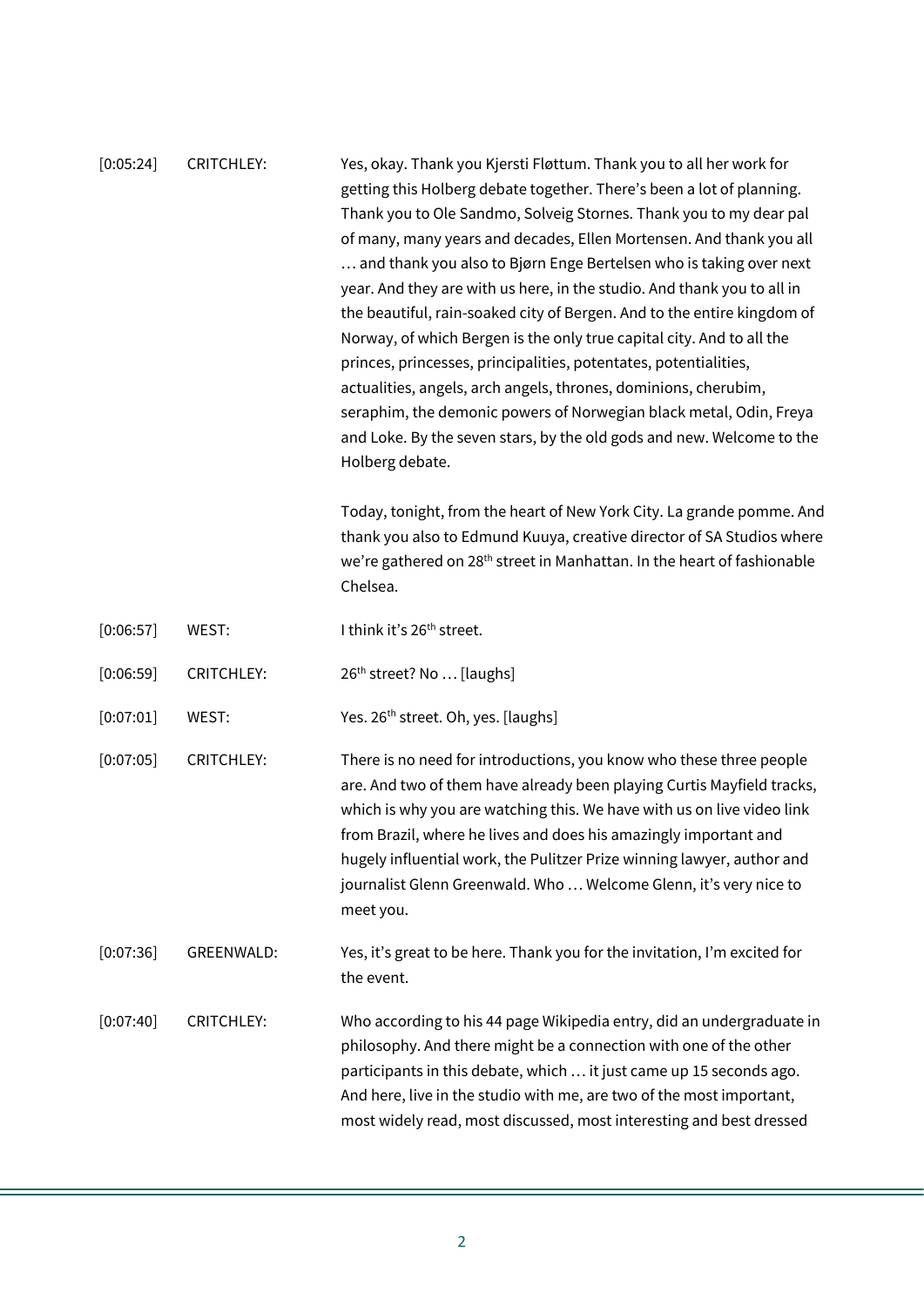|            | philosophers in the world. They also happen to be friends of mine, and<br>I am proud to add now colleagues at The New School in New York. The<br>incomparable and incredibly funny Judith Butler. [], so funny. And<br>whom I've stolen so many ideas.                                                                                                                                                                                                                                                                                                                                                                                                                                                                                                                                                                                                                                                                                                                                                                                                                                                                                                                                                                                                                                                                                                                                                                                                                                                                                                                                                                                                                                                                                                                                                            |
|------------|-------------------------------------------------------------------------------------------------------------------------------------------------------------------------------------------------------------------------------------------------------------------------------------------------------------------------------------------------------------------------------------------------------------------------------------------------------------------------------------------------------------------------------------------------------------------------------------------------------------------------------------------------------------------------------------------------------------------------------------------------------------------------------------------------------------------------------------------------------------------------------------------------------------------------------------------------------------------------------------------------------------------------------------------------------------------------------------------------------------------------------------------------------------------------------------------------------------------------------------------------------------------------------------------------------------------------------------------------------------------------------------------------------------------------------------------------------------------------------------------------------------------------------------------------------------------------------------------------------------------------------------------------------------------------------------------------------------------------------------------------------------------------------------------------------------------|
| [laughter] | We used to teach tragedy, great tragedy together. And the bluesman,<br>the life of the mind. The man who teaches us that in the phase of<br>catastrophe, we are required  courage, in the phase of catastrophe<br>we require compassion, we require vision, and just a little bit of P. Funk<br>and [] funk. The bomb Doctor Cornel West.                                                                                                                                                                                                                                                                                                                                                                                                                                                                                                                                                                                                                                                                                                                                                                                                                                                                                                                                                                                                                                                                                                                                                                                                                                                                                                                                                                                                                                                                         |
| [laughter] | Oh God, you shouldn't have asked me to do this. Let's get started. Let<br>me explain the flow of the event. There will be ten minutes of opening<br>remarks from each of the three speakers, where they will be invited to<br>respond to the question of the debate, which is identity and culture<br>wars. Even sounds angry. Identity politics. Culture wars. And we will<br>then move to discussion which I will try to moderate. I have some<br>questions, but more importantly we've received lots of fantastic<br>questions in advance through the Holberg information matrix. And I<br>will ask some of these. We've received a lot of questions. I have them in<br>front of me, and I'm sorry if you don't get to ask the question that<br>you've sent, but I've read them all and they're very good. And then<br>we'll have two minutes of closing remarks from each of the<br>participants before the event ends.<br>Judith Butler was asked in an interview with The New Statesman<br>they really should change the name of that magazine. About the<br>toxicity of the contemporary cultural climate. And Judith Replied: "I<br>think we're living in anti-intellectual times. And this is evident across<br>the political spectrum. The quickness of social media allows for forms<br>of vitriol that do not exactly support thoughtful debate. We need to<br>cherish the longer forms." "We need to cherish the longer forms." Is<br>this true? So, we need to slow down and think? Think freely? Think<br>openly? To think without fear. And the Holberg Debate allows us a<br>chance for a longer form. And: "What does one philosopher say to<br>another philosopher?", as Wittgenstein said. It's not a joke. What does<br>one philosopher say to another philosopher? "Take your time." Right? |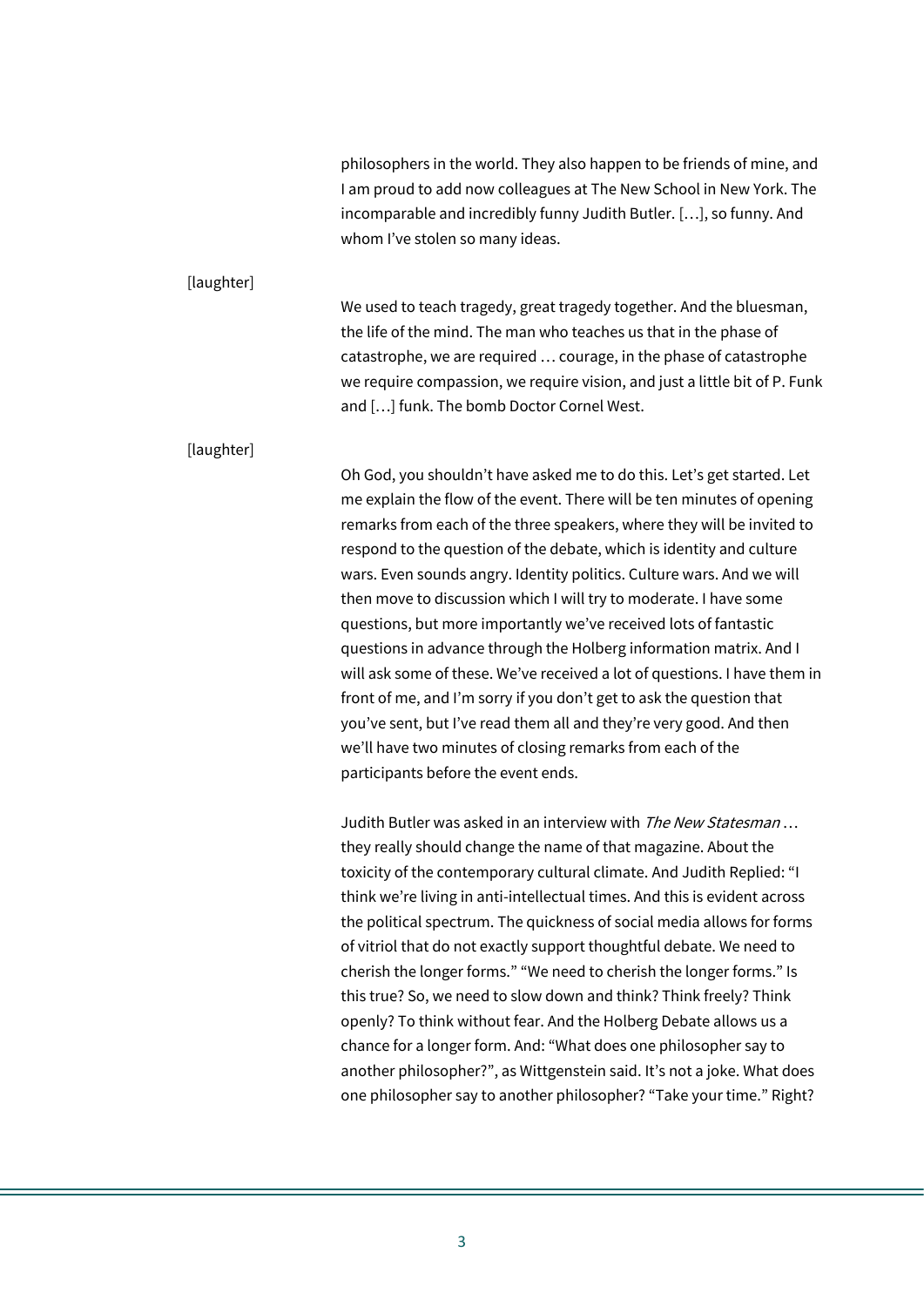### [0:11:06] WEST: Mm, that's right.

[0:11:07] CRITCHLEY: So, here we'll be able to take time, together, and think through this issue. Personally, I would like to use this occasion to get us to think about the state of the world, of which identity politics and culture wars are symptoms, not causes. These are symptoms. The causes are… we can get into that, but I'd like to think about the larger issues as well. We are not journalists, we are not working for The Guardian, we don't have to make headlines here or be controversial, we can be thoughtful, take our time and try and understand our time in thought, which of course is another definition of philosophy. It's exciting, this.

> So, let me read the event description, and then I'm going to invite Judith Butler to speak first, and then Cornel West, and then Glenn Greenwald. So, let's just remind us of what we've been asked to think about here, and this is how it goes … the question for debate, as it were: "Is identity politics a force for good? A fierce debate over social justice and identity-based politics seems to have exploded in recent years in the western world, and few areas of life remain untouched by cultural conflicts. To some, identity-based politics has been embraced as the effective strategy to combat discrimination and marginalization. To others, it may seem that identity politics have resulted in culture wars, involving violent conflicts and a destructive exchange of labels. Identity-based politics often relate to volatile issues, such as abortion", which is very much on the agenda in the United States, this Supreme Court debate, Mississippi law, on Wednesday, I believe.

> "Homosexuality, transgender rights, pornography, multiculturalism and racism. Identity conflicts also involve fundamental orientations such as religion and ideology, as well as political issues, ranging from freedom of speech to distribution of wealth and privilege. Debate on these issues have challenged established views of equality and brought about an alternative demand for identity-based equity as a better approach." That's something we want to flag as a question in the air, and a lot of the questions were on that issue. What has evolved in the movement from equality, this value of which we can talk about the history of it, to equity? What has evolved? What does that mean? And is it a good idea?

> "Even the term 'identity politics' is itself debated, as many will contend that it is inherently biased and used by those who oppose struggles for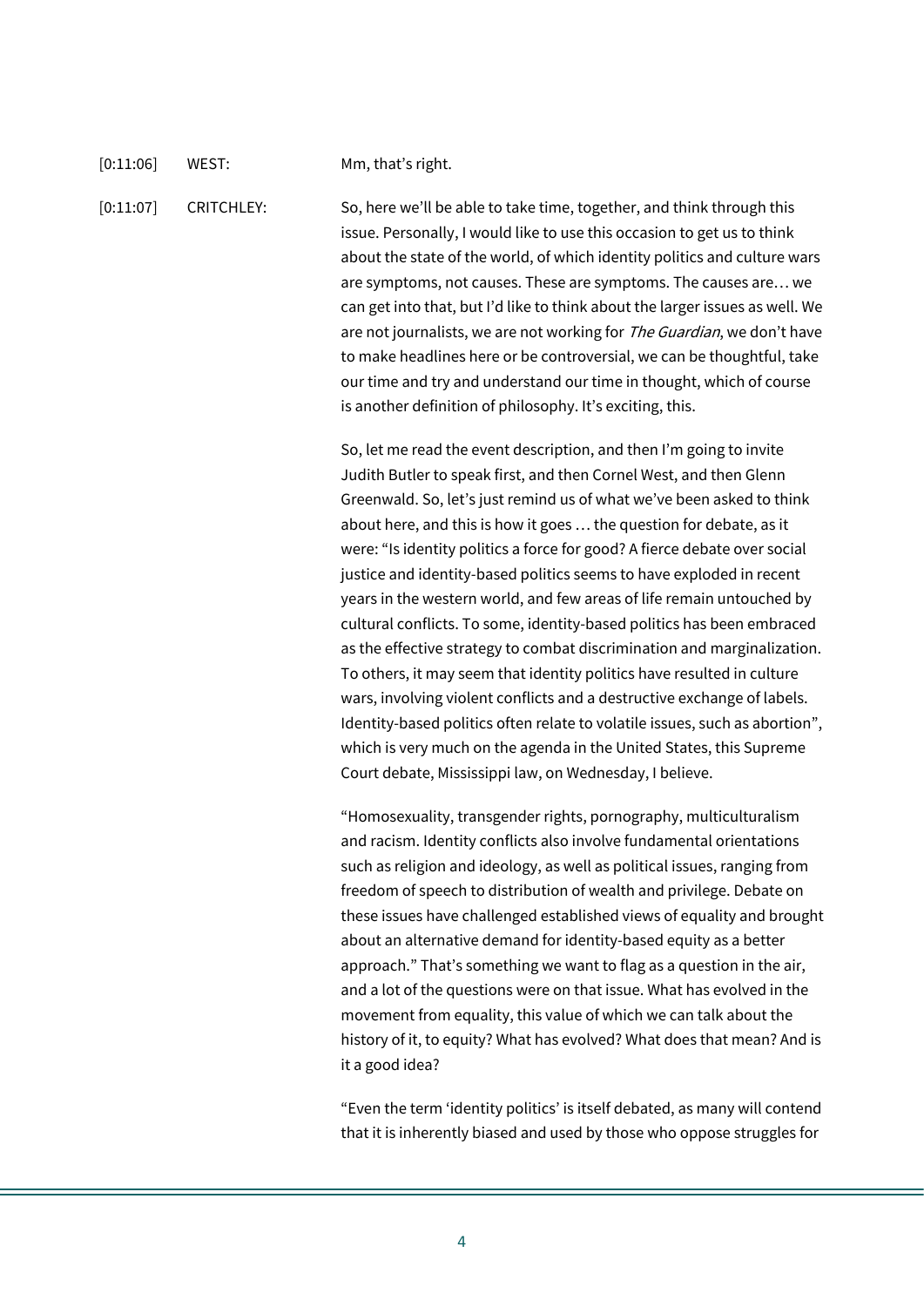|           |                | social justice by marginalized groups." So, should we even be talking<br>about this, I guess is the big question. Elephant in the room.<br>"Regardless of ones' position on the current culture wars, it seems to<br>be apparent that they involve both struggles for social justice and<br>struggles for power." And that is what brings us here today. And the<br>question is the following: "Does identity politics, as it is currently<br>manifesting itself, offer a suitable avenue towards social justice, or has<br>it become a recipe for cultural antagonism, political polarization and<br>new forms of injustice?" So, that's the question we can begin by<br>thinking about, and I'd like to ask Judith to kick us off.                         |
|-----------|----------------|--------------------------------------------------------------------------------------------------------------------------------------------------------------------------------------------------------------------------------------------------------------------------------------------------------------------------------------------------------------------------------------------------------------------------------------------------------------------------------------------------------------------------------------------------------------------------------------------------------------------------------------------------------------------------------------------------------------------------------------------------------------|
| [0:15:00] | <b>BUTLER:</b> | Great. Thank you, Simon, I'm very pleased to be here with you and with<br>brother Cornel, and with Glenn, far away, but nevertheless very<br>present. I'd like to start by calling into question the framework, and, I<br>suppose, that's a typical thing to do, or perhaps you may have<br>expected that by inviting me.                                                                                                                                                                                                                                                                                                                                                                                                                                    |
|           | [laughter]     |                                                                                                                                                                                                                                                                                                                                                                                                                                                                                                                                                                                                                                                                                                                                                              |
| [0:15:33] | <b>BUTLER:</b> | But I really worry sometimes, when I hear criticisms of identity politics,<br>because it's not always clear what is meant by identity politics. And, for<br>instance, if identity politics is the struggle for gay, lesbian, trans human<br>rights, or if identity politics is a struggle for racial justice, if identity<br>politics is a demand to have architecturally accessible buildings, public<br>and private, on the part of disability activists, do we say that those<br>examples are identity politics? Is the defense of abortion rights identity<br>politics, if it includes arguments about women's lives, their freedom,<br>their movement, their capacity?                                                                                  |
|           |                | Very often, I feel that social movements on the left are grouped as<br>identity politics, even though they do not always argue on the basis of<br>identity. In other words, it's not just a question of claiming: "This is my<br>identity, and I deserve social and public recognition for this identity."<br>That may be in the mix, but usually it's: "I am living in a world in which<br>justice, a democratic ideal of a hallowed political principle, has not yet<br>become justice for all." So, if I talk about racial justice, am I talking<br>about identity, or am I saying that whatever forms of justice we're<br>living in have not yet benefited from the emancipatory movements<br>that seek to establish racial justice, as part of justice? |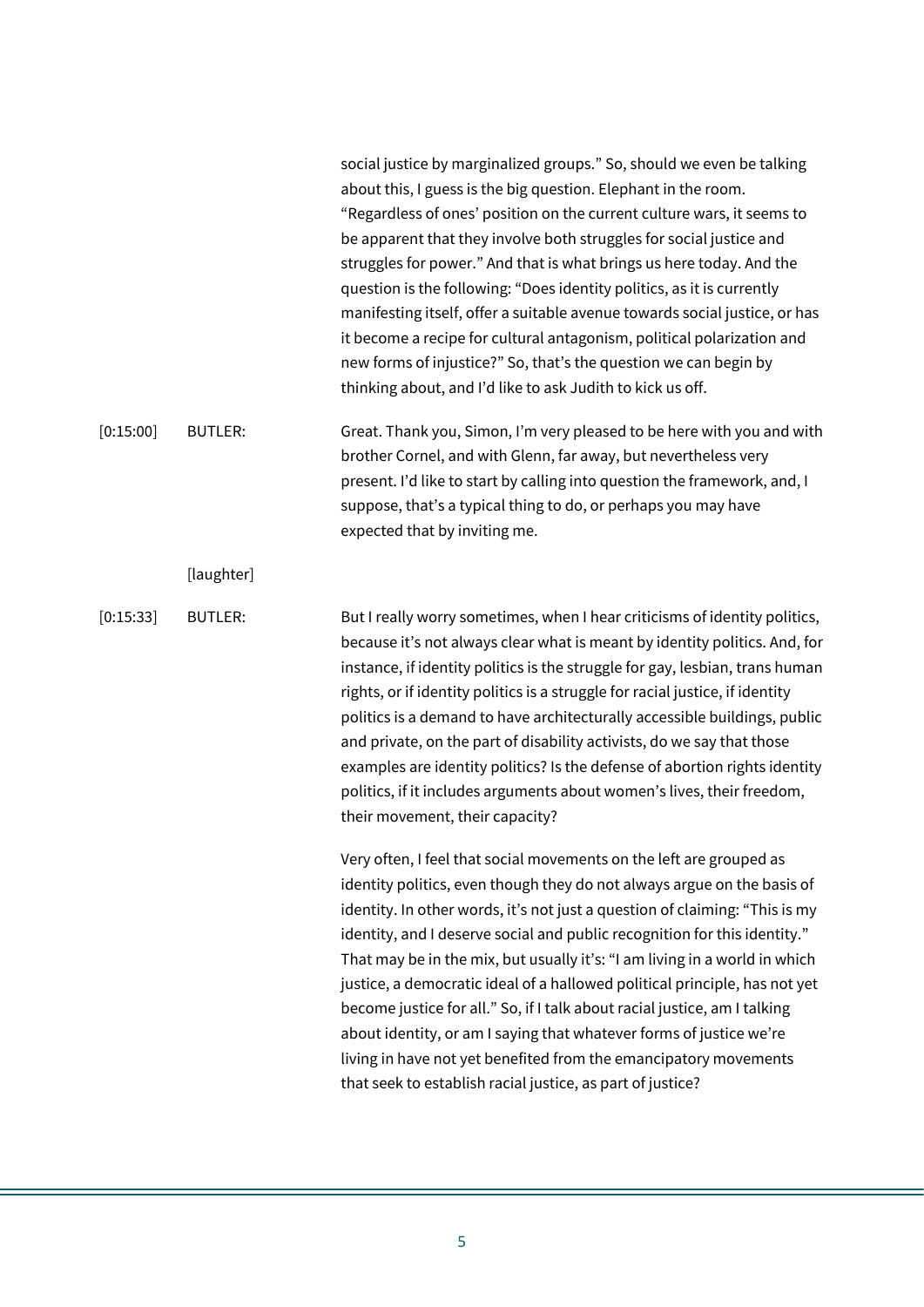I mean, maybe racial justice becomes something else, or gets relegated to a position of identity politics, because it questions something about the abstract ideal of justice, but maybe what it's questioning is: "Who is included in that abstraction and who is not? And how do we get to a place of having justice as something that is all-encompassing, and that is justice for all?" I mean, what would it mean to arrive there? It may well be that racial justice asks us to rethink justice, racial equality makes us rethink equality, sexual freedom asks us to rethink freedom, freedom for whom? Who has not yet been freed? Who has not yet known freedom?

It seems to me that these are large principles, that belong to any democratic project, especially a radical democratic project, or politics. And that we are most often talking about rethinking freedom, equality and justice, making it stronger, making it more encompassing, making it more substantial, less abstract and less exclusionary. So, that doesn't strike me as a particularism, like: "Oh, here are all these identities, they are struggling for their particular interest. They are taking away from a common good, they are taking away from a universal framework, they are taking away from a larger sense of politics." No, I think it is the larger sense of politics that's being identified as exclusionary, and there is a call for a rearticulation of those basic principles.

So, they are justice projects, freedom projects and equality projects, and when we dismiss them as identity projects, we're clinging to an older ideal, and not looking at the exclusions it has made, the effacements on which it has proceeded, and we're holding to a status quo that actually does need to be radically challenged. Now, I have one other point, as part of my introductory remarks, and that's the following:

The largest, most influential, and dangerous version of identity politics, that we are living with in this world, is white supremacy. That is an identity politics, that is the defense of whiteness, that is the defense of whiteness as superior, the defense of whiteness as the norm, as that which doesn't even need to be marked as part of the norm, and the neo-fascist trends we're seeing, the hyper-nationalism we're seeing, the border violence, the border closing, the border violence we are seeing throughout Europe.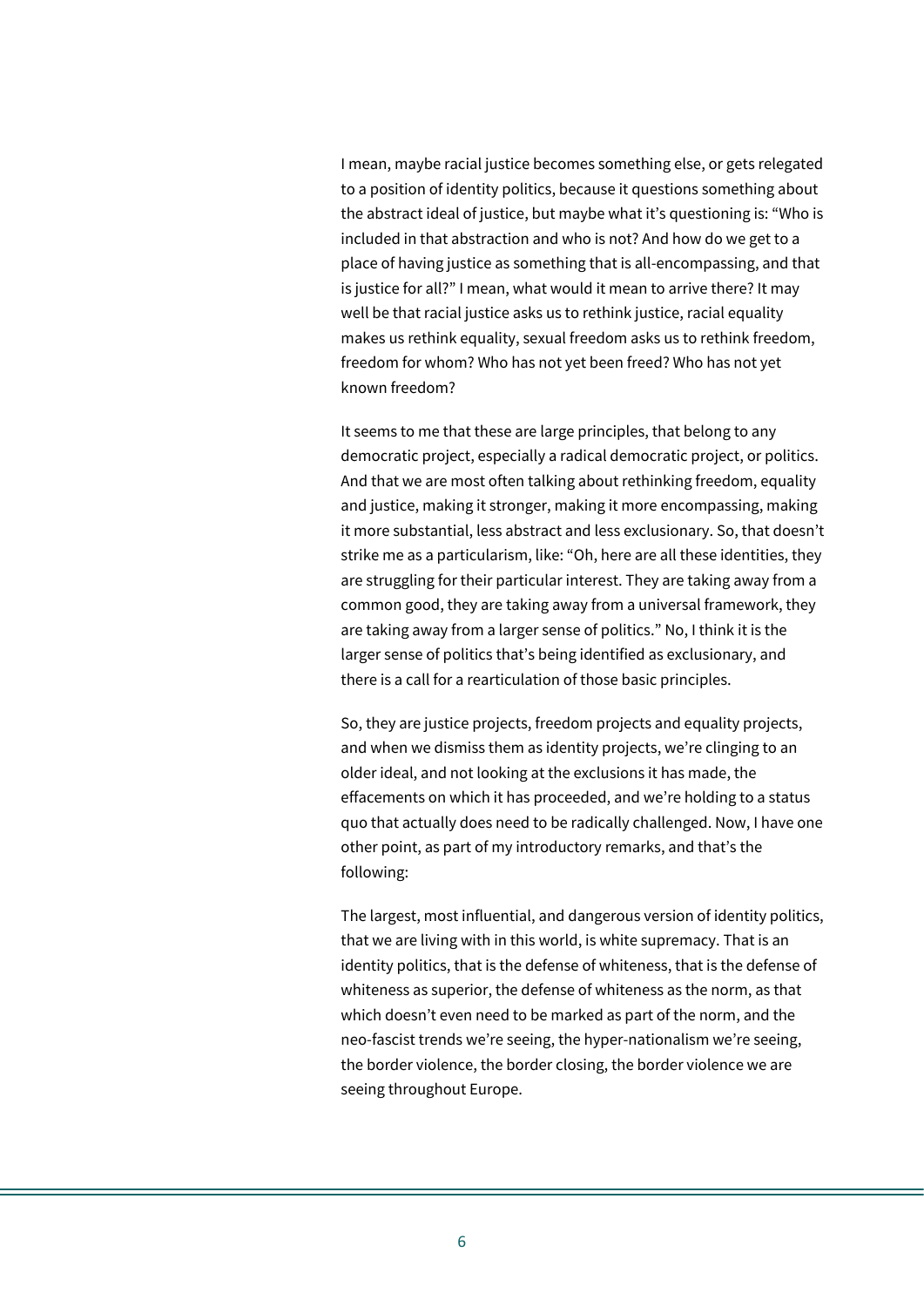|           |                   | These are racist projects of states, that are very often promising to their<br>people a restoration of white supremacy, a defense of white<br>supremacy, against racial and ethnic, and religious diversity. And so, I<br>think that we often imagine that identity politics is a fragmenting<br>process that the left is responsible for, or that has happened inside the<br>left, but actually the largest and most noxious, most destructive one, is<br>white identity politics, which takes the form of asserting white<br>supremacy, either explicitly or implicitly, and we need to get wiser<br>about how that's happening, and how we might oppose it.                                                                                                                                                                                      |
|-----------|-------------------|-----------------------------------------------------------------------------------------------------------------------------------------------------------------------------------------------------------------------------------------------------------------------------------------------------------------------------------------------------------------------------------------------------------------------------------------------------------------------------------------------------------------------------------------------------------------------------------------------------------------------------------------------------------------------------------------------------------------------------------------------------------------------------------------------------------------------------------------------------|
| [0:21:47] | <b>CRITCHLEY:</b> | Mhm. So, you see identity politics as a kind of a stalking horse, as a<br>kind of a                                                                                                                                                                                                                                                                                                                                                                                                                                                                                                                                                                                                                                                                                                                                                                 |
| [0:21:51] | <b>BUTLER:</b>    | Sometimes. I mean, I think we can talk further about the struggles that<br>we're seeing in social media, and struggles among movements, and<br>what is disturbing about those struggles, what is helpful about those<br>struggles, I am happy to do that. I am just not sure identity politics is<br>the term that can describe those struggles, and I also think that it's a<br>way of not listening. [laughs] It's like: "Call it identity politics", and then<br>you don't have to listen, because you've got your category already, you<br>put it in that category. You don't have to listen to what folks are saying.<br>So, that worries me.                                                                                                                                                                                                  |
| [0:22:36] | <b>CRITCHLEY:</b> | Yes. Would you say the same thing about culture wars?                                                                                                                                                                                                                                                                                                                                                                                                                                                                                                                                                                                                                                                                                                                                                                                               |
| [0:22:39] | <b>BUTLER:</b>    | Well, the thing about culture  I mean, if we have a movement for<br>black lives on the streets, is that about black identity, or is it about<br>racial justice, or is it about the legal system? Is it about institutions of<br>violence? Is it about the police? Why do we call that cultural wars if the<br>cultural is separable from issues of violence or institutionalization or<br>state power? I think that when we separate off the  something that<br>we call: "Merely cultural", [laughs] we're making sometimes a false<br>distinction. Right? If trans people believe they should be able to walk<br>the streets of  any street, in Poland, or any street in Hungary, without<br>or Brazil, without harassment, or arrest, or violence, or potential<br>criminalization or pathologization, are we talking about identity<br>politics? |
|           |                   | The: "Oh, those are cultural politics that belong to trans people", or are<br>we saying: "Hey, this is public space, this is a public freedom,<br>movement through the streets, that's a public freedom." You know:                                                                                                                                                                                                                                                                                                                                                                                                                                                                                                                                                                                                                                 |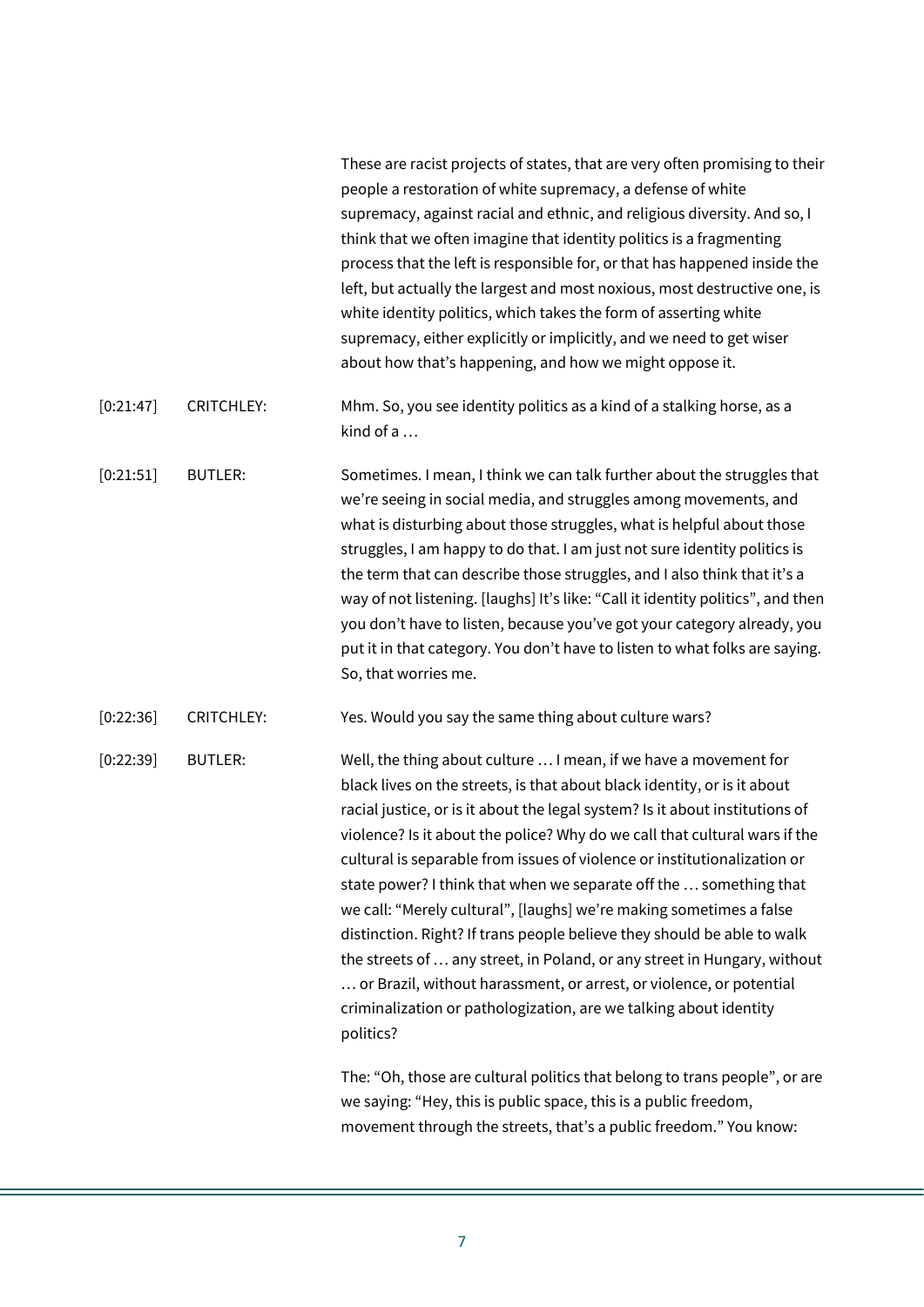"Take back the night", was that just women, women's identity? Is that cultural? It's like: "No, no", this is actually about being able to move freely in the world, without violence. Now, that's not merely cultural, that's about bodies in public space and what our substantial freedoms are, and how society is organized either to let us exercise that freedom, or to stop us from exercising that freedom. Now, someone says: "Oh, that's merely cultural", or: "Purely identity", I'm thinking: "They're not listening."

[0:24:29] CRITCHLEY: Yes. We can get into this more, but while I was doing some research on the history of the idea of culture wars, it's … you can take it back to Kulturkampf, you know, the German ... the late 19<sup>th</sup> century, but really, from what I was … what I found out was that there's a book by James Davison Hunter, 1991, on culture wars, which is always about the definition of America. The issue is always about: "How do we … we've lost the soul of America. How do we get it back? We've lost it in these culture wars." And then, I think Pat Buchanan used it in 1992, culture wars, and it begins to be increasingly politicized then, and then we're … we seem to be back there in some way. So, there's an issue about these very terms we have, identity politics and culture wars. So, thank you Judith. Cornel?

[0:25:24] WEST: Absolutely, I w…

[0:25:25] CRITCHLEY: What say you?

[0:25:27] WEST: I want to say just how excited and joyful I am to be in conversation with the three of you. I want to take the Holberg Committee for having the vision of bringing us together. I think people need to know that, when you're looking my dear sister Judith, you're looking at the greatest philosophically grounded critical social theorists in our time.

[laughter]

[0:25:54] WEST: That's part of the intellectual feast, and that's real. You're looking at the grandest existential philosopher, and you're looking at the most courageous and consistent intellectual in the world of journalism. So, that … we're going to have a good time.

[laughter]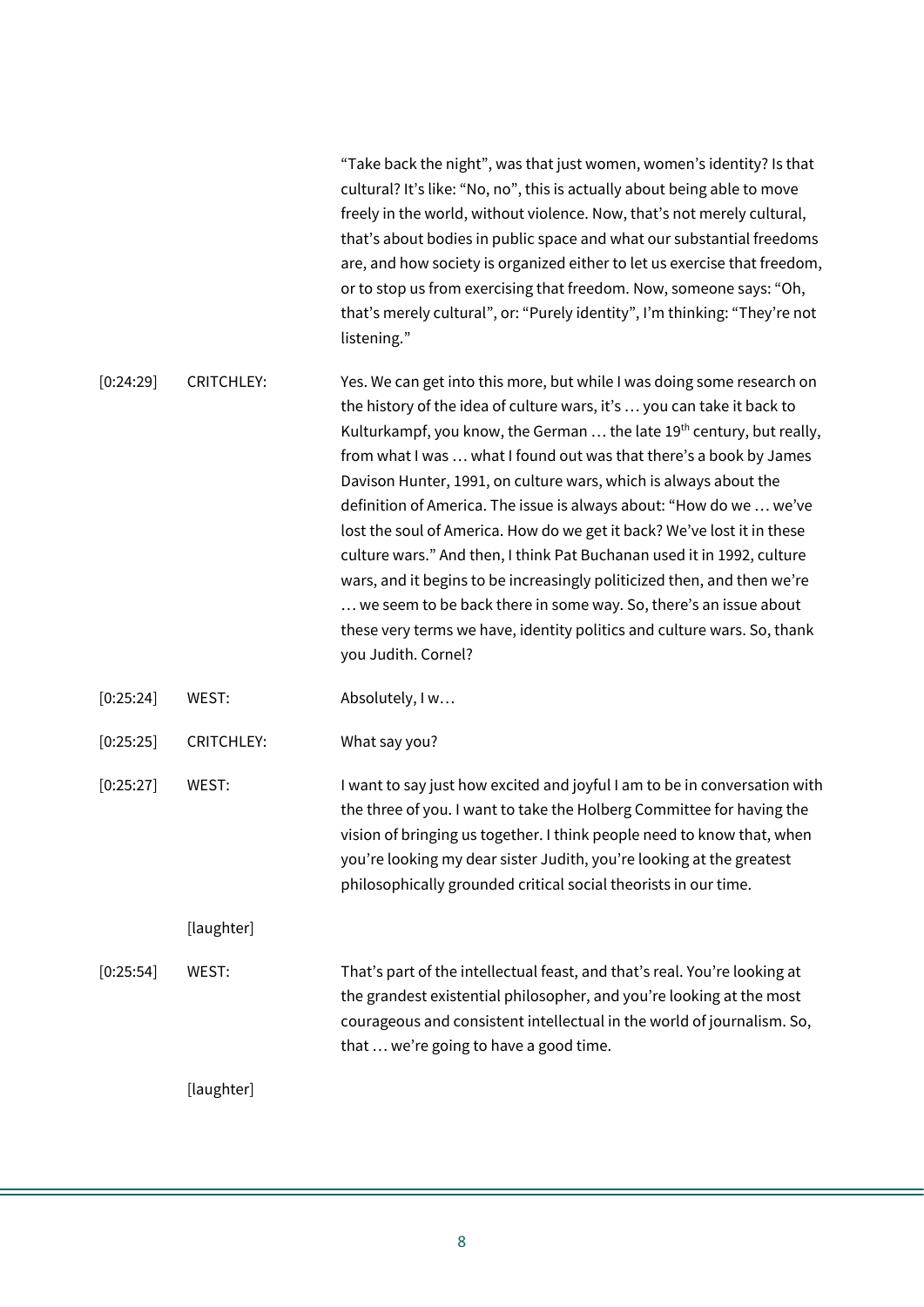[0:26:09] WEST: Oh, yes, we're going to have a good time. But I want to begin, really, with the Great Henry James and his letter to Robert Lewis Stevenson, when he said: "No theory is kind to us, that cheats us of seeing", and I would say the same thing about language, I would say the same thing about philosophy. So, one of the tests of talking about identity politics, what does it blind us of? Culture wars, what does it blind us of? Now, all of us have blind spots. I mean, Adorno reminds us: "A splinter in our eyes is the biggest magnifying glass", and he gets that from Matthew 10, New Testament. So, that he ... the sense of coming in with a spirit of humility and recognizing the limits to which we view any situation becomes part and parcel of how we think critically.

> So, when sister Judith began with an interrogation and a scrutiny of the very framework of identity politics, that's where I also want to begin. I think that's very important, you see. Because, you see, for someone like myself, who comes out of the Black Freedom movement, I have never viewed myself as part of any talk of identity politics. See, Fredrick Douglass and Martin King and Fannie Lou Hamer and Ella Baker, they weren't part of identity politics at all. The black freedom movement is a species of the human freedom movement, of every corner of the globe, trying to affirm their dignity, and as a Christian I would say sanctity, and therefore be part of struggles against structures and institutions, as well as self-critiques of themselves, wrestling with white supremacy inside of them, male supremacy inside of them, anti-Jewish, anti-Arab, anti-Muslim elements inside of them. You see.

> And so, the question becomes: "Okay, if we're going to use the word identity politics", the question becomes: "What is the moral content of ones' identity?" There's a variety of different identities one can have that lack a moral substance. There's a variety of identities that one has that have an ethical and moral substance. And then, what are the foreseeable consequences, especially political, of the kind of politics that flow from that? For those of us who are fundamentally committed to the change, the deep changes in our structures … it can be predatory capitalist, it can be empires that are still around, the Chinese empire and the American empire and so forth.

> It can be concerned with the rich humanity of non-binary precious folk, or precious gays and lesbians, or peoples of color. Those are not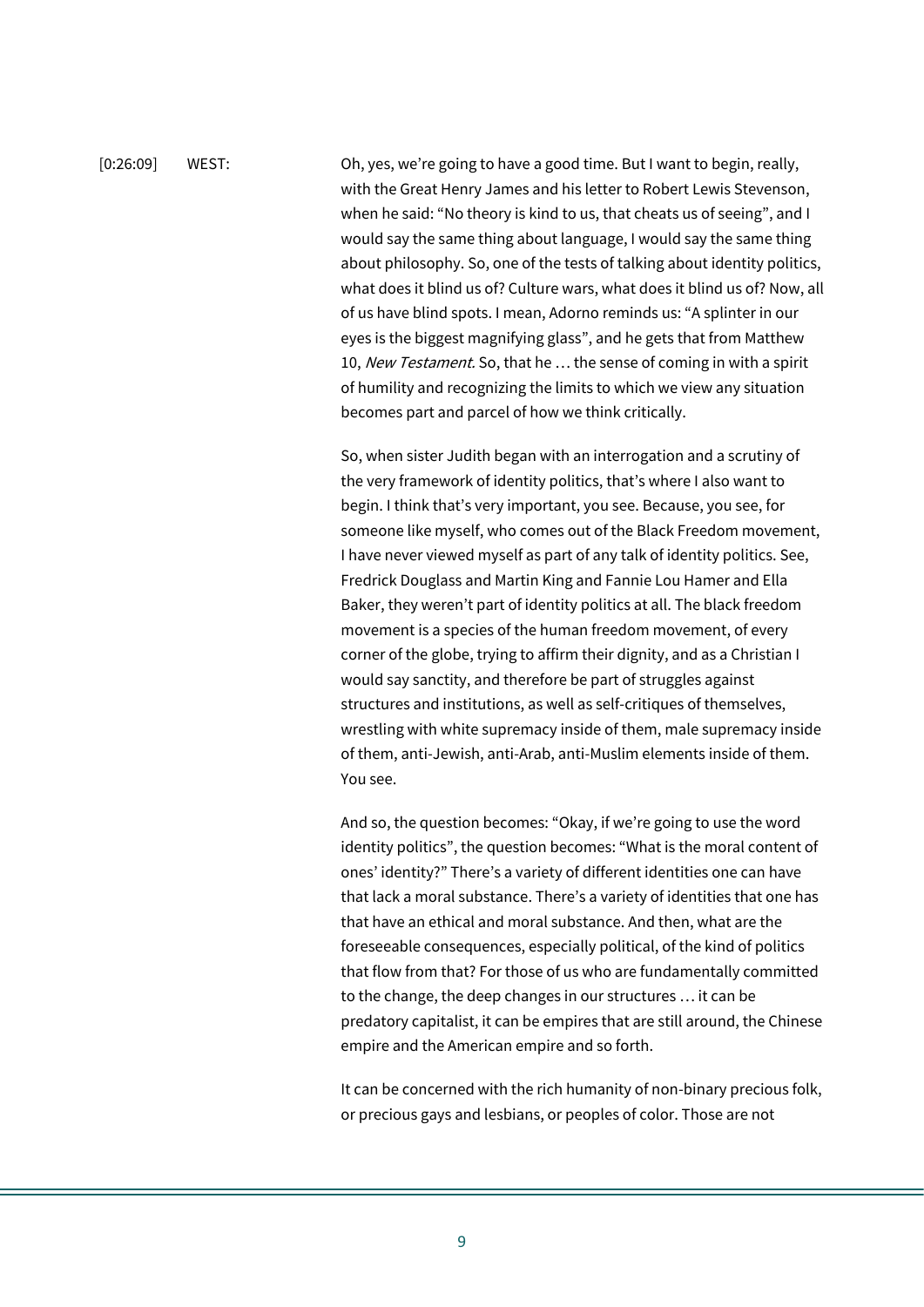buzzwords or PC chitchat labels, but rather precious human beings who are trying to look for what every human being has a desire for in the face of death, which is for protection, for association and for recognition. That goes all the way down in each and every one of us. So that when we look at the talk about identity politics, we want to give us a genealogy: "Where did that come from? Is this simply a neoliberal version of black freedom, woman freedom, gay freedom movements, that are sanitizing and losing sight of the deeper issues of human suffering and human social misery in the face of dominations, in the face of lies told about them?

Because white supremacy is a lie that hides and conceals crimes, the same is true with male supremacy, and the other ideologies that I mentioned, you see. So, that's my starting point, because in any dialogue for me, and here I'm with Gadamer, we were talking about Gadamer, you know, who is one of my deep influences and teachers. He says: "Well, traditions are unavoidable and escapable, and the question is in what kind of tradition you want to situate and locate yourself." Now, he's got a traditionalist understanding of tradition. So, he's got … he's conservative […]. I've got a much more subversive conception of tradition, so I'm talking about traditions of critique and resistance, but they're still traditions.

And I'm just a small instant in that tradition. I want to be true to the best of that tradition. I want to be true to what the Harriet Tubmans and Martin Kings and W. E. B. Du Boises are concerned about, and what were they concerned about? How does integrity face oppression? How does honesty face deception? How does decency face insult? How does courage meet brute force? And so, the criteria are always going to be integrity, intellectual, spiritual, moral integrity. It's going to be honesty, intellectual, moral and spiritual honesty. It's going to be concerns about courage and concerns about decency. And in the end, that means I look at the world through more of a spiritual lens. I hope I didn't go on too long, though, brother?

| [0:31:20] | <b>CRITCHLEY:</b> | No. |
|-----------|-------------------|-----|
|           |                   |     |

[0:31:20] WEST: Yes?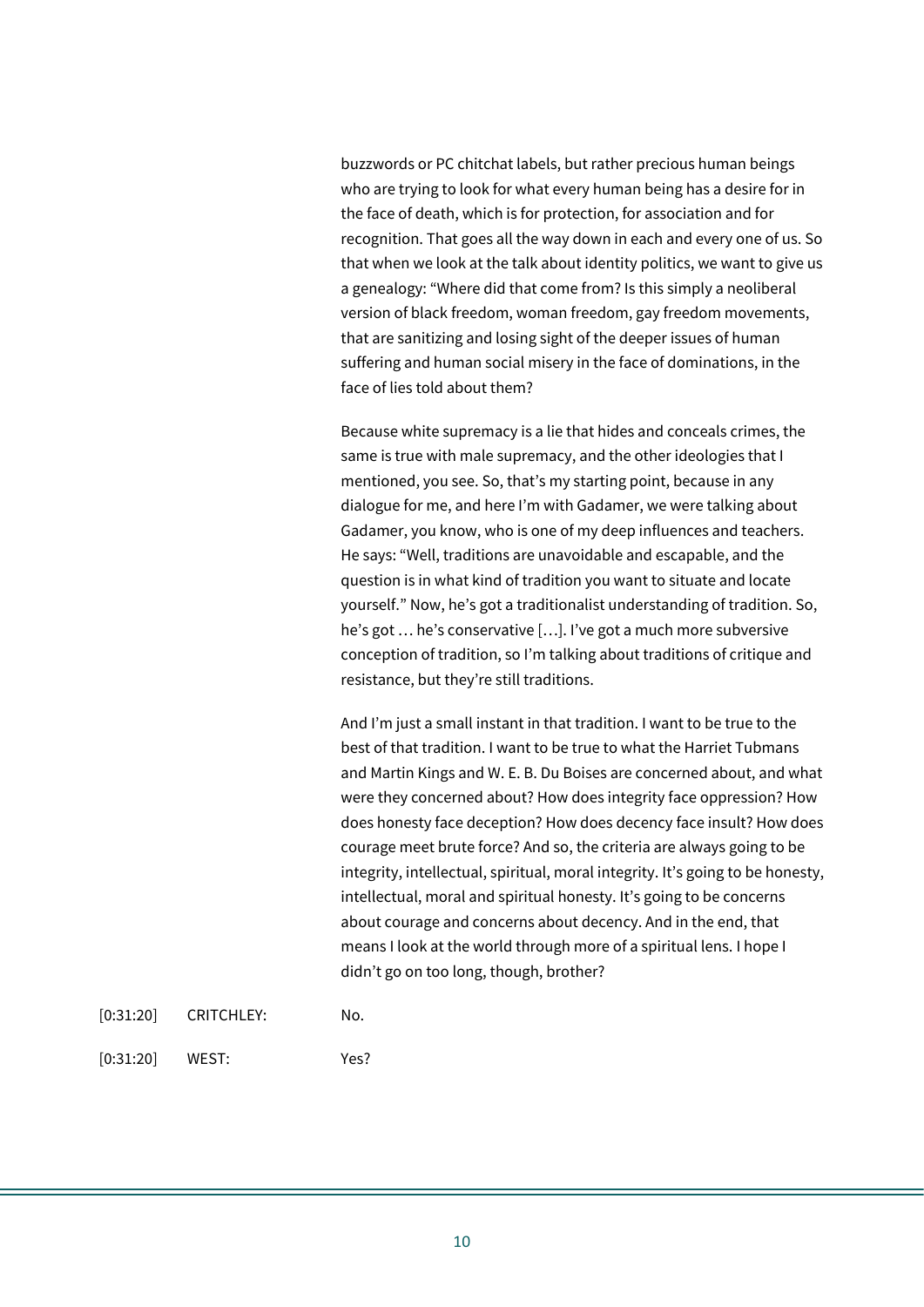| [0:31:22] | <b>CRITCHLEY:</b> | So, for you, the issue of identity politics, and the issue that we're, you<br>know, we're here to discuss, becomes a question of moral and spiritual<br>integrity?                                                                                                                                                                                                                                                                                                                                                                                                                                                                                                                                      |
|-----------|-------------------|---------------------------------------------------------------------------------------------------------------------------------------------------------------------------------------------------------------------------------------------------------------------------------------------------------------------------------------------------------------------------------------------------------------------------------------------------------------------------------------------------------------------------------------------------------------------------------------------------------------------------------------------------------------------------------------------------------|
| [0:31:38] | WEST:             | Absolutely.                                                                                                                                                                                                                                                                                                                                                                                                                                                                                                                                                                                                                                                                                             |
| [0:31:39] | <b>CRITCHLEY:</b> | Which, for you, is always linked to solidarity?                                                                                                                                                                                                                                                                                                                                                                                                                                                                                                                                                                                                                                                         |
| [0:31:44] | WEST:             | Absolutely.                                                                                                                                                                                                                                                                                                                                                                                                                                                                                                                                                                                                                                                                                             |
| [0:31:45] | <b>CRITCHLEY:</b> | That's the  so in that sense, these words, identity politics and culture<br>war, these are symptoms of something, which                                                                                                                                                                                                                                                                                                                                                                                                                                                                                                                                                                                 |
| [0:31:54] | WEST:             | And looking at the world through the least of these. You see, I began<br>with the genius of Hebrew scripture. Right? It's the spreading of that<br>chesed, that loving kindness, that steadfast love to orphaned,<br>widowed, fatherless, motherless, those persecuted, those subjugated. I<br>mean, that's the best of  the worst of Hebrew scripture, the<br>Canaanites and other things, we notice there's a best and a worst. But<br>I'm talking about the genius of that Hebrew scripture, you see, and so,<br>the question then becomes: "What do we mean by spiritual?"<br>All I mean is what the great Rabbi Heschel understood it was, namely                                                  |
|           |                   | indifference to evil. That's spiritual decadence, its callousness to those<br>who suffer. That's spiritual decadence. And what is a lack of morality,<br>lack of integrity, honesty, decency and courage? And so, when we think<br>of identity politics, we'll say: "Okay, let's give it a chance. Here's the<br>test. If you can meet these tests, then you can call it almost anything<br>you want. But you're probably not going to end up calling it identity<br>politics. It's going to be struggle for human dignity and freedom,<br>against adverse circumstances, the structures of domination in various<br>ways, and which ideologies divides and devalue and disrespect people,<br>you see." |
|           |                   | And that is a challenge which is as old as the species. As old as the<br>species. Because I think when Hegel called history: "A slaughterhouse",<br>and when Gibbon called it: "A story of human crimes and follies", they<br>were not completely off. Most of human history is a history of hatred<br>and greed, and domination and subjugation, and we have these<br>magnificent moments of interruption and disruption, of a smile, of a<br>touch, of a laugh. Personally, of love and relationships. And then                                                                                                                                                                                       |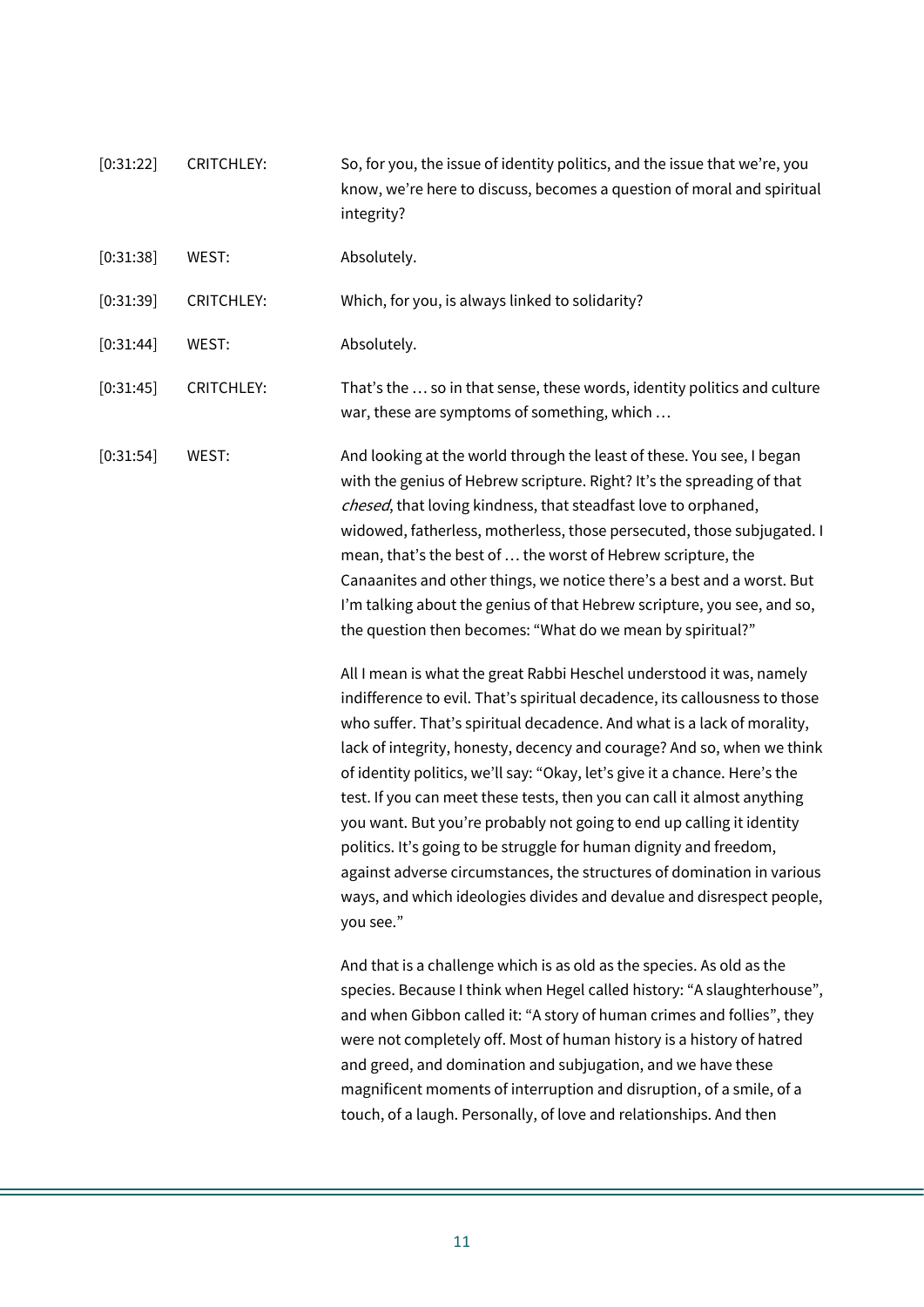democratic possibilities, in which you broaden the scope of who actually ought to have … be able to play a role in shaping the destiny in the public sphere of any social regime. And so, in that regard, you know, I have a rather dim conception of we human beings on the one hand. Baldwin used to say: "We're walking disasters", but Baldwin using the language of Ibsen, he says: "We're also miracles. We're miracles and disasters at the same time." You know what I mean, that's what Nora was saying: "I was looking for America." Don't hold your breath, Nora. We're talking about <sup>A</sup> Dollhouse, of 1879, that great pioneering text of ... the first great work of modern time. [0:34:35] CRITCHLEY: I should mention that in the Holberg ... that we're actually contractually obliged to mention Ibsen, at least once. [0:34:40] BUTLER: [laughs] [0:34:41] WEST: Well, we ought to, no matter what ... [0:34:42] CRITCHLEY: We got two now, so ... yes. [0:34:43] WEST: But we ought to mention Ibsen in Harlem, we ought to mention Ibsen in Chicago, [laughs] because Henrik is at that crucial … but most importantly, it is this wrestling with this darkness inside of us, and the darkness in our society, and how do we cast a light? Just a flickering light, a flickering candle, to keep those traditions alive that are concerned about that light. [0:35:10] CRITCHLEY: Before we turn to Glenn Greenwald, just a question maybe on the, I mean, defining terms. So, identity politics, as I understand it, was first

used in The Combahee River Collective, who were a socialist feminist … black socialist feminist group in … operative in the Boston-area between 1974 and 1980. And I think it was first used in 1977. So, we have that. And, as I understand it, again, from my reading and research, there you could get an idea that the issue there is acknowledging the place from which you come, to enter the political arena. So that's …

[0:35:56] WEST: Right. Honesty. Just honesty.

[0:35:57] CRITCHLEY: Which is identity. Which … who you …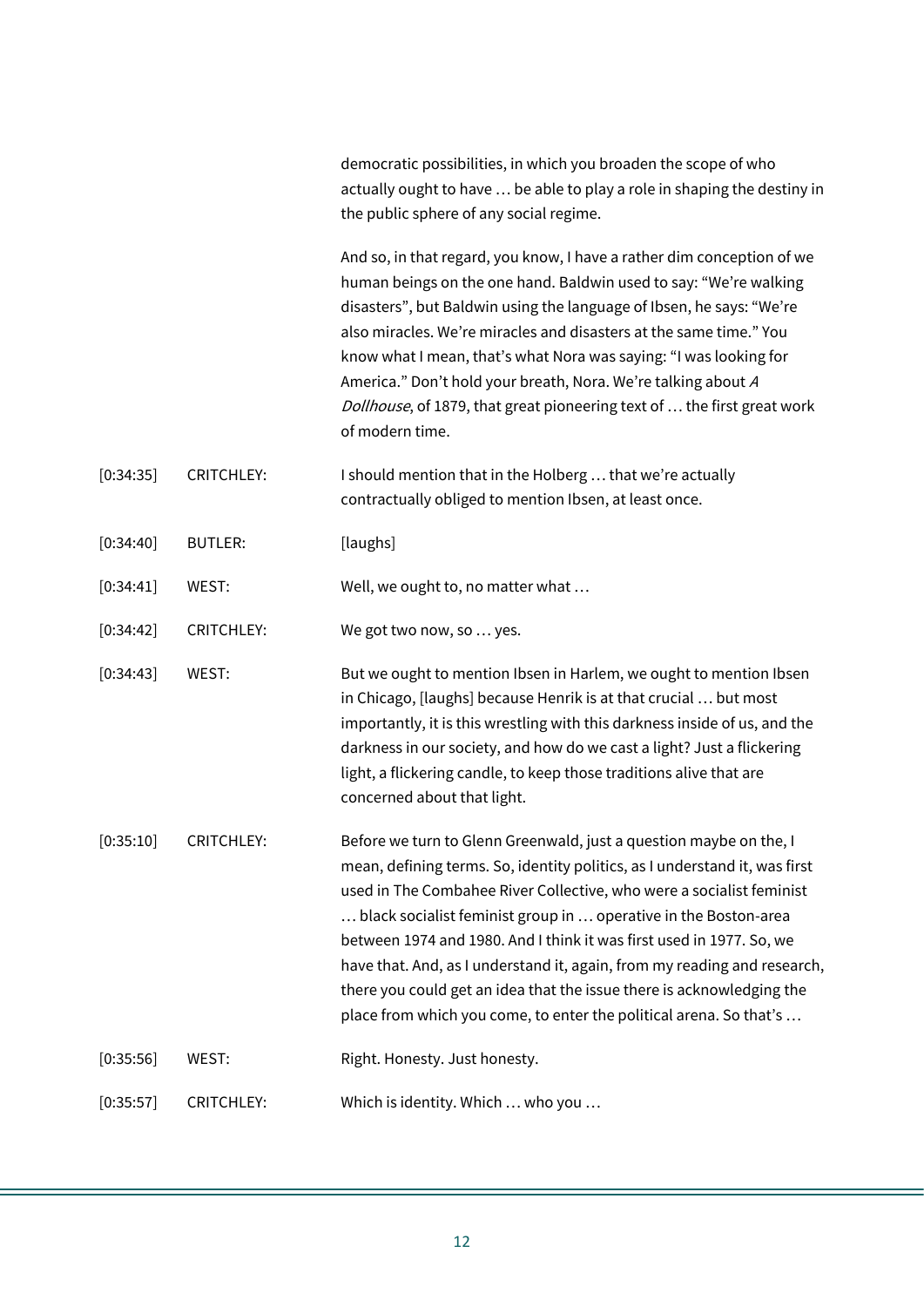| [0:35:59] | WEST:             | Intellectual honesty, yes.                                                                                                                                                                                                                                                                                                                                                                                                                                                                                                                                                                                                                                                                                                                                                                                                                                                                                                                                   |
|-----------|-------------------|--------------------------------------------------------------------------------------------------------------------------------------------------------------------------------------------------------------------------------------------------------------------------------------------------------------------------------------------------------------------------------------------------------------------------------------------------------------------------------------------------------------------------------------------------------------------------------------------------------------------------------------------------------------------------------------------------------------------------------------------------------------------------------------------------------------------------------------------------------------------------------------------------------------------------------------------------------------|
| [0:36:01] | <b>CRITCHLEY:</b> | And so, to  and that, we have that, the history of identity politics on<br>the one hand, and then we have  is this what that has become?<br>Because, if you like, the perversion of identity politics as a trope, on the<br>right usually, to name something, and margin so, yes.                                                                                                                                                                                                                                                                                                                                                                                                                                                                                                                                                                                                                                                                            |
| [0:36:17] | WEST:             | Mm.                                                                                                                                                                                                                                                                                                                                                                                                                                                                                                                                                                                                                                                                                                                                                                                                                                                                                                                                                          |
| [0:36:20] | <b>CRITCHLEY:</b> | Okay, thank you. Let's move on to Glenn Greenwald, if you would care<br>to say some  make some remarks, please?                                                                                                                                                                                                                                                                                                                                                                                                                                                                                                                                                                                                                                                                                                                                                                                                                                              |
| [0:36:33] | GREENWALD:        | Yes, so, first of all, thank you so much to the Holberg Committee for<br>inviting me to be a panellist alongside two of the scholars, Dr. West, Dr.<br>Butler, whose work I've admired for so long. It's really an honor to be<br>asked to participate in this conversation about an issue I regard as<br>incredibly important, but also very complex, and like Judith and<br>Cornel, I actually think it is important to start with the question since it<br>is the topic, of: "What do we mean by identity politics?" And to me it is<br>one of those terms that illudes any precise definition, a sort of platonic<br>form. It reminds me a lot of the words <i>terrorism</i> or even political<br>labels, like <i>liberal</i> and <i>conservative</i> . They kind of mean everything and<br>they mean nothing, and they sort of get defined through their<br>functionality, rather than as fixed terms, making them a little bit<br>illusive to discuss. |
|           |                   | So, I think, what we do have to focus on, is not so much: "What do we<br>mean by identity politics?", in some abstract sense, but: "How is it<br>being deployed? How is it being used in our discourse and in our<br>politics?" And, I suppose, you can look at identity politics in its most<br>benevolent form, in a way that is quite positive, and I  for me, I use<br>my own life as a prism in which to understand identity politics in its<br>vast and its most admirable form.<br>I you know, the formative experience of my life was coming of age as                                                                                                                                                                                                                                                                                                                                                                                               |
|           |                   | an eleven year old, or a twelve year old, in the early 1980s, with Ronald<br>Reagan and the Moral Majority in their political ascension, learning and<br>discovering that I was gay, having no idea what that meant, at a time<br>when homosexuality was almost never discussed publicly, except in<br>association with an actual, literal disease that was horrific, where the<br>images were mortifying, of people emaciated and dying, and nurses                                                                                                                                                                                                                                                                                                                                                                                                                                                                                                         |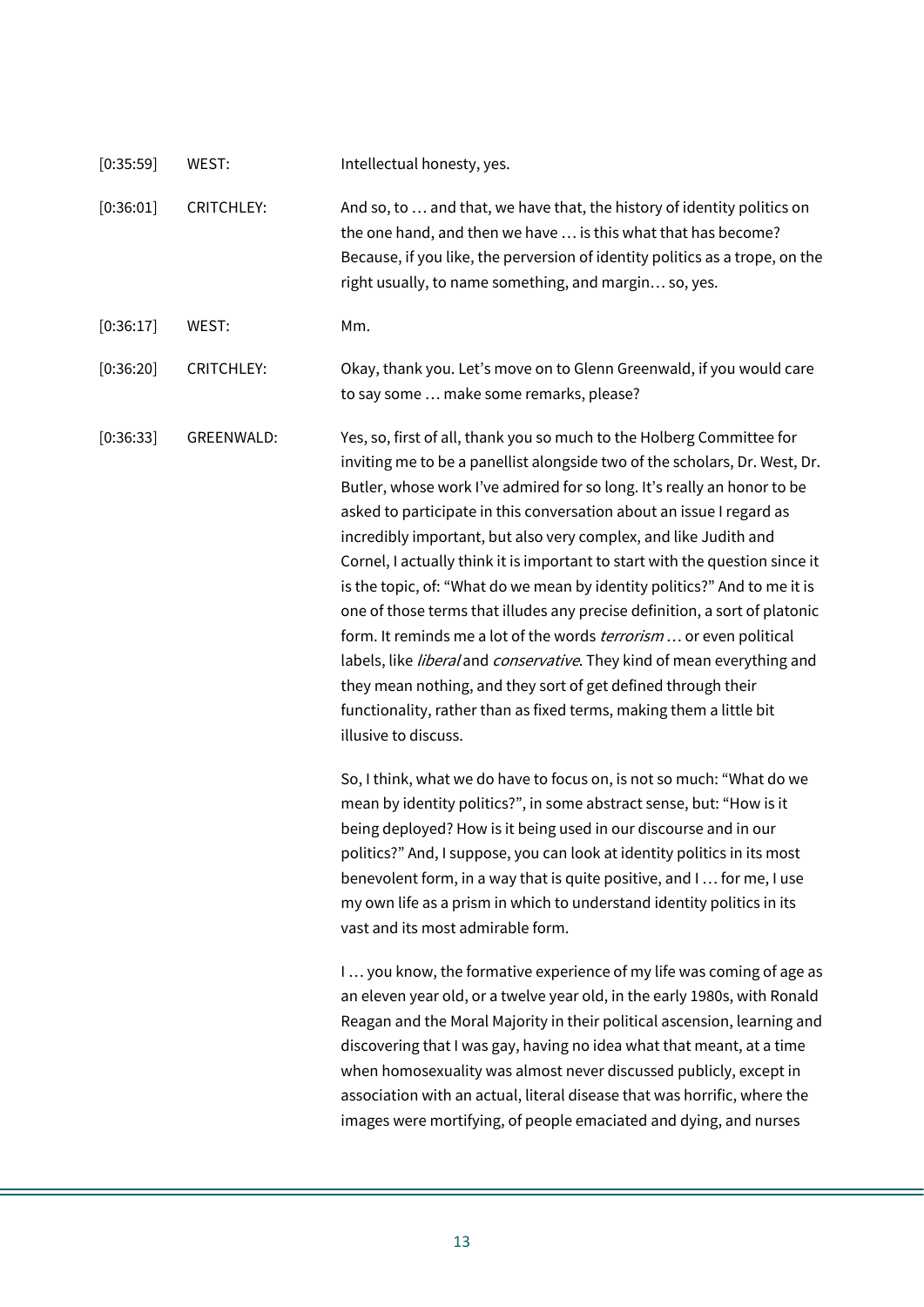afraid to care for them. And internalizing the idea that it wasn't just a metaphorical sickness, but an actual sickness that had defined my identity, was an incredible difficult burden for anyone to have to internalize, and try to navigate, let alone someone who doesn't have the emotional skills to try and process something like that.

And my whole life has been defined in some way by that societal inequity, going all the way to 2005. Which is pretty recent, right? Not the 1960s, not the 1980s, but 2005, I met my husband in Brazil, we fell in love, decided we wanted to be together. But at the time, there was a law in place called The Defense of Marriage Act, enacted only in 1994, signed into law by Bill Clinton, overwhelming bipartisan support, that barred the federal government from granting immigration rights or any other spousal-based rights to same-sex couples, that opposite-sex couples automatically would receive, which for us meant, at the time, that if I had fallen in love with a Brazilian woman instead of a Brazilian man, she would have immediately gotten a Green card, we would have been able to live together in the United States, but because it was a he and not a she, there was no possibility of living in my own country with the person who I had decided I wanted to live my entire life with.

And so, we were forced to stay in Brazil. And, obviously, being in Brazil, most people don't weep for you when you say you're forced to live in Rio de Janeiro, but the injustice of that was a major factor in my life, and you know, now I have not just a same-sex marriage, but an interracial marriage, an interracial family, we have two sons we've adopted, a third child, for whom we have guardianship, none of whom is white, in a country where systemic racism is a problem. We have to have those kinds of conversations about why it is that when they leave the house, it's urgent that they have their identification, even though the white kids they're playing with don't need that. It's because the police will stop them and be suspicious of why they're there, when that's not true of their white friends.

And so, the idea of combating those sorts of injustices that are based on demographic identity and group… yes, and group membership, to me is not identity politics, it's what Judith said earlier, it's identity politics that have fostered those injustices. The idea that heterosexuals have rights that gay people don't. That white people have privileges, and are expected to be treated a certain way, that non-white people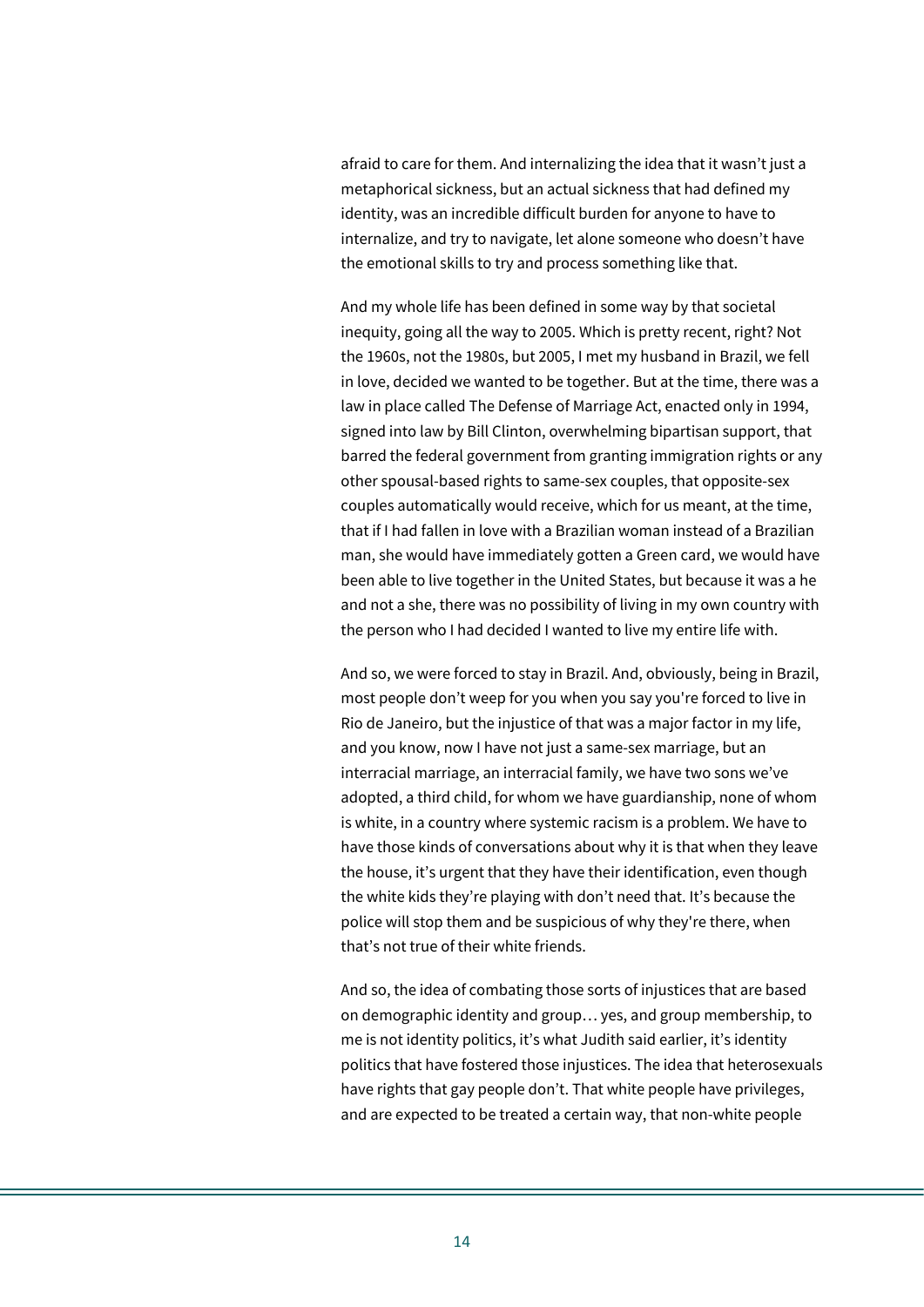don't, combating that to me is not identity politics, combating that to me is waring against identity politics, this kind of tribalistic notion of justice, that some groups are entitled to rights and privileges, to which other groups are denied.

And that's the kind of identity politics to which … to the extent that label is applied to that, they don't think among decent people, by definition, is particularly controversial. I think any decent person, by definition, is opposed to the idea that what race you are, what sexual orientation you are, what gender you are, should define what your rights and privileges under the law are, or even under cultural and social mores. That doesn't mean everyone agrees with that. I mean, every decent person, by definition, agrees with it. And I think polls show, and legal changes show, that increasing numbers of people do agree with that, that we're headed certainly in the right direction. Whether fast enough or not, we're certainly … that's the progress we're making. And like any progress, it's generating some backlash, but I think even with that backlash it's still on the right path.

Where I think identity politics gets trickier and more problematic, is when it ceases to be about ending those kinds of categorical privileges, and where the perception at least is, if not the reality, that it's about fortifying them, but maybe in different ways. In 2018 I interviewed Alexandria Ocasio-Cortez, during her primary run against then congressman Joe Crowley, and it was at the time when almost nobody knew who she was.

[0:42:48] WEST: Yes, I saw that. Yes.

## [0:42:48] GREENWALD: I know it's impossible to believe there was ever a time in our lives when no one knew who AOC was, but I promise you there was, it was very recent. I interviewed her when she was unknown, and one of the questions I asked her … she was a young Latino woman, challenging a white male incumbent. I asked her: "What role should identity politics play in your election? What role should your race, and his, and your gender, and his, play in the decision that voters in this district make when deciding who to send to congress? What is your view on identity politics when it comes to those kinds of questions? Should people vote for you because you're a Latino woman and he's a white male?"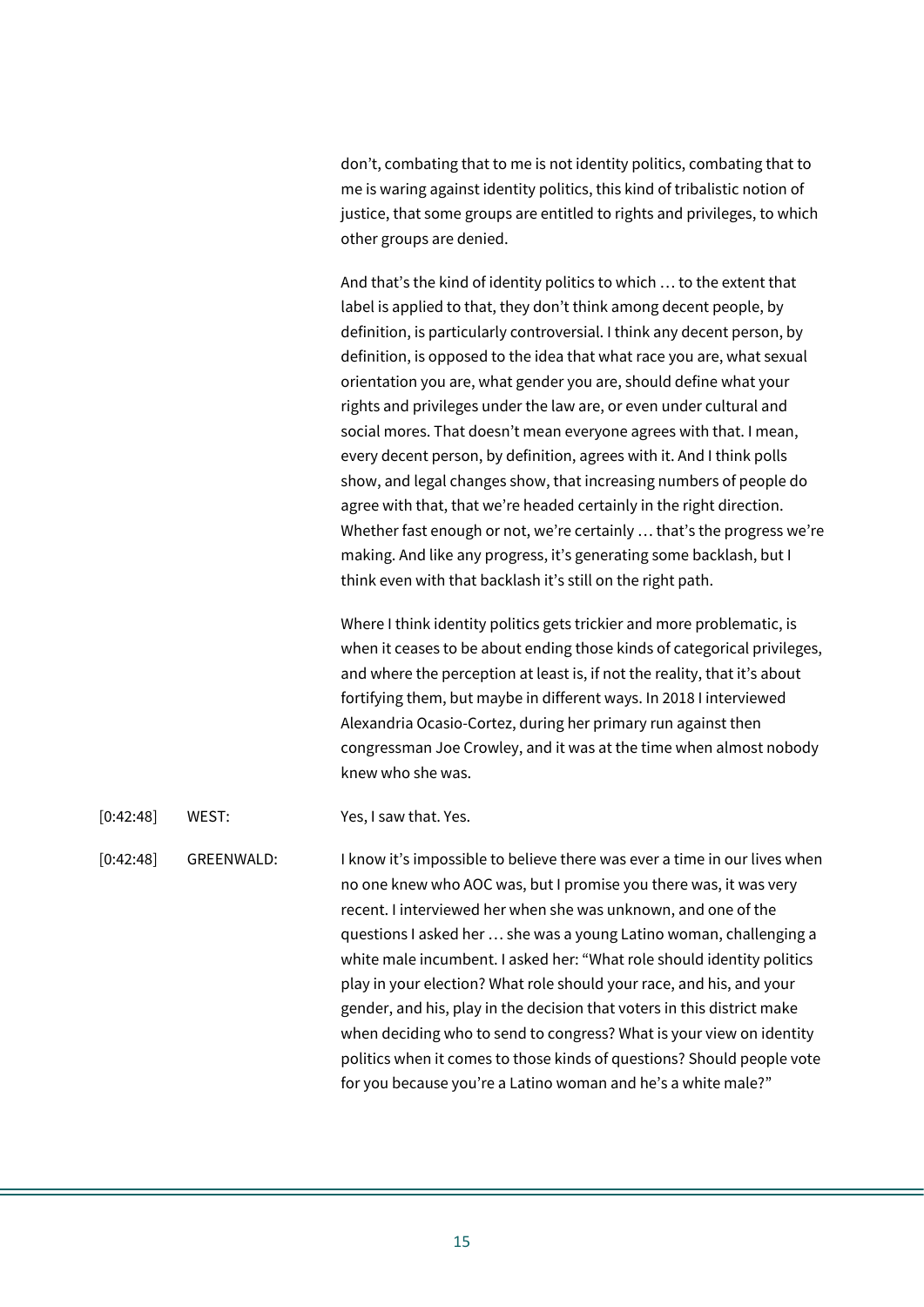And she said: "Look, my view of identity politics is, of course diversity and representation matter, but the concern I have with it, is that it's so often used as a deceitful Trojan horse", is what she called it: "That status-quo standers of power can recruit different faces that look like they represent change, because they are on their surface more diverse, but in reality they become tools to protect the status quo, to create a false perception that there has been a radical change, when in reality they're actually there to strengthen the status quo."

I think the election of Barack Obama in 2008 was perhaps the best illustration of that. Again, no decent person could have been anything other than emotionally moved on January 20<sup>th</sup>, 2009, to see him and Michelle and their two daughters walk into the White House, given the reins to the United States. But then the next eight years was very much a kind of continuation of the neoliberal order of the Democratic party. It was a historic event in one case, but it not only didn't radically change much, but in a lot of ways, the appearance of that kind of change was weaponized to entrench the status quo further. And I think this has become an increasingly potent tool of institutions of authority.

One of the most disturbing, for me, was two years after we did the Snowden-reporting in 2013 and 2014, showing that western intelligence agencies had instituted a program of mass-surveillance. In 2015, the GCHQ, which is the British counterpart of the NSA, and more extreme and even less legally constrained than the NSA, if you can believe there is such a thing. It's sort of the kind of yappy bulldog that the United States farms out its surveillance wishes to the British when they can't do it themselves.

[0:45:35] CRITCHLEY: We're always happy to do that work. [laughs]

[0:45:35] GREENWALD: Literally bathed itself in the rainbow flag, they lit up their futuristic, creepy, UFO-style headquarters in the rainbow flag, and said: "We have had famous gay code-breakers who we drove into suicide at the time, and now to kind of rehabilitate our image, we're going to celebrate our LGBT-employees." The CIA releases videos celebrating Women's Day and the diversity of their agents. Corporations put Black Lives Matterlogos on their Instagram-page, and it dresses up these pernicious institutions with a mask of benevolence that doesn't actually change what's underneath.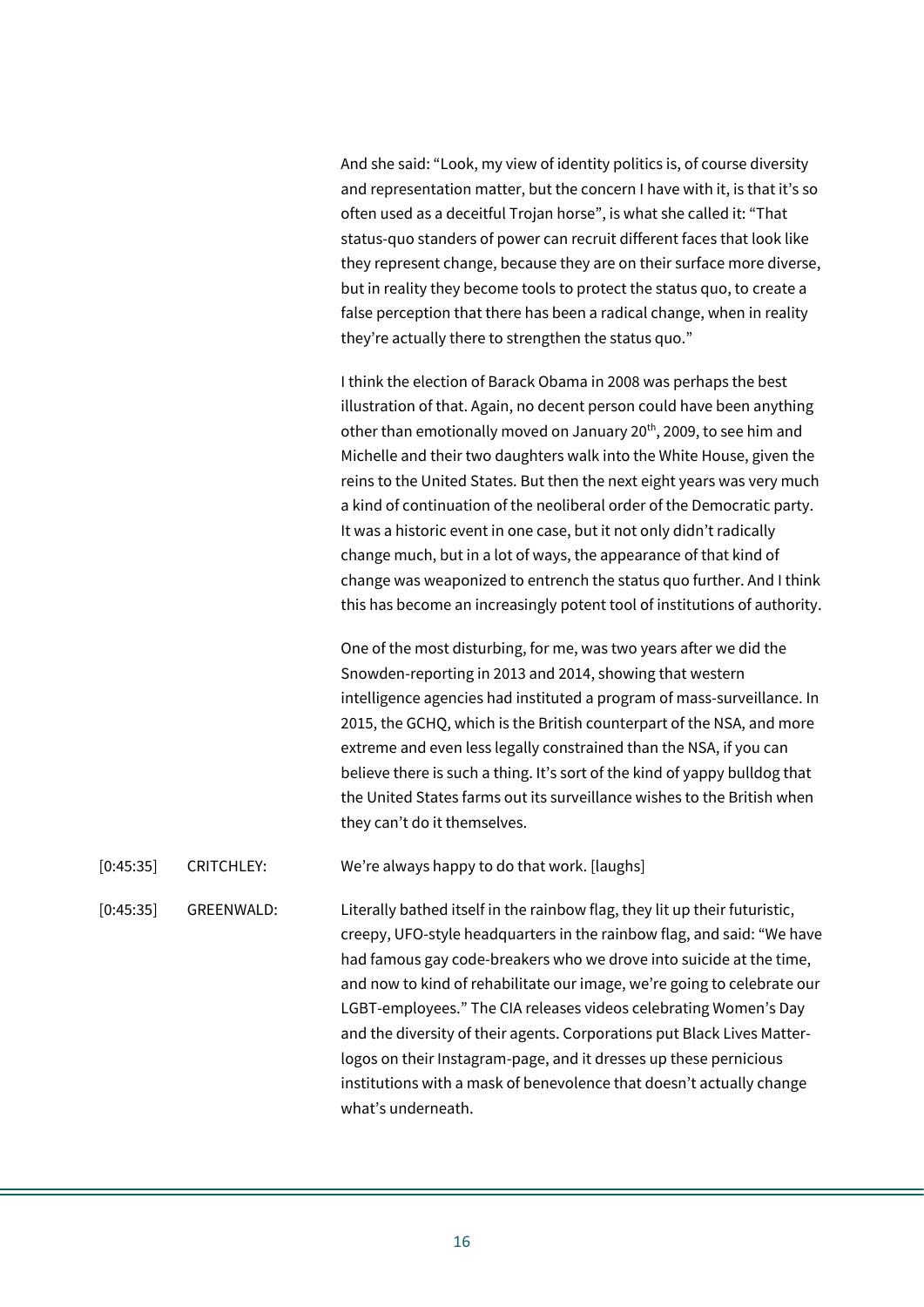So, one thing that concerns me is it's weaponization, it's cynical weaponization, in many ways. And then the other concern I think that a lot of people have, myself included, is that sometimes the discourse that emerges from what may be well intentioned, and benevolent efforts to end certain kinds of discrimination, have the effect, or maybe even the intention, implicitly, or by … or explicitly, to be divisive further, in how we think about different groups. That we talk not about humanity meeting on its common ground, but this group, or that group, being inherently more violent, inherently more domineering, in a way that I think is encouraging people to start to judge each other not as individuals, but as members of groups.

Like we did 50 years ago, but maybe with a different formula. And, you know, I guess, to me the ultimate objective, is when I think about the success of Bernie Sanders' 2016 presidential campaign. The shocking improbable success, of a campaign with no money, no institutional support, that came very close to defeating the Clinton political machine, and probably would have, absent interference that wasn't particularly ethical, on the part of the DMC.

What the success was, it brought together people, not based on demographic identity, but based on a multiracial working-class coalition. Which, to me, in terms of defeating the accesses of militarism and materialism and corporatism, is our only way out. And I'm concerned at some points, that discourse that's intended to … or, is dressed up as social justice, is further dividing us along these traditional categorical lines, or demographic groups, in a way that's making that ultimate goal more elusive than ever.

[0:48:21] CRITCHLEY: Thank you very much. That is very compelling. The … maybe we could think a little further on that issue, that the … there's a Tweet that you've ... from Glenn Greenwald, from August 20<sup>th</sup>, 2020, which I ... I'd like to link it to something that I also found in Cornel. The Tweet goes: "Contempt for it on the merits aside, one has to acknowledge the propagandistic genius of exploiting harmless-to-power identity politics as the feel-good cover for perpetuating and even strengthening the neoliberal order and further entrenching corporate and imperial power." Which sort of echoes some of the things you were just saying now.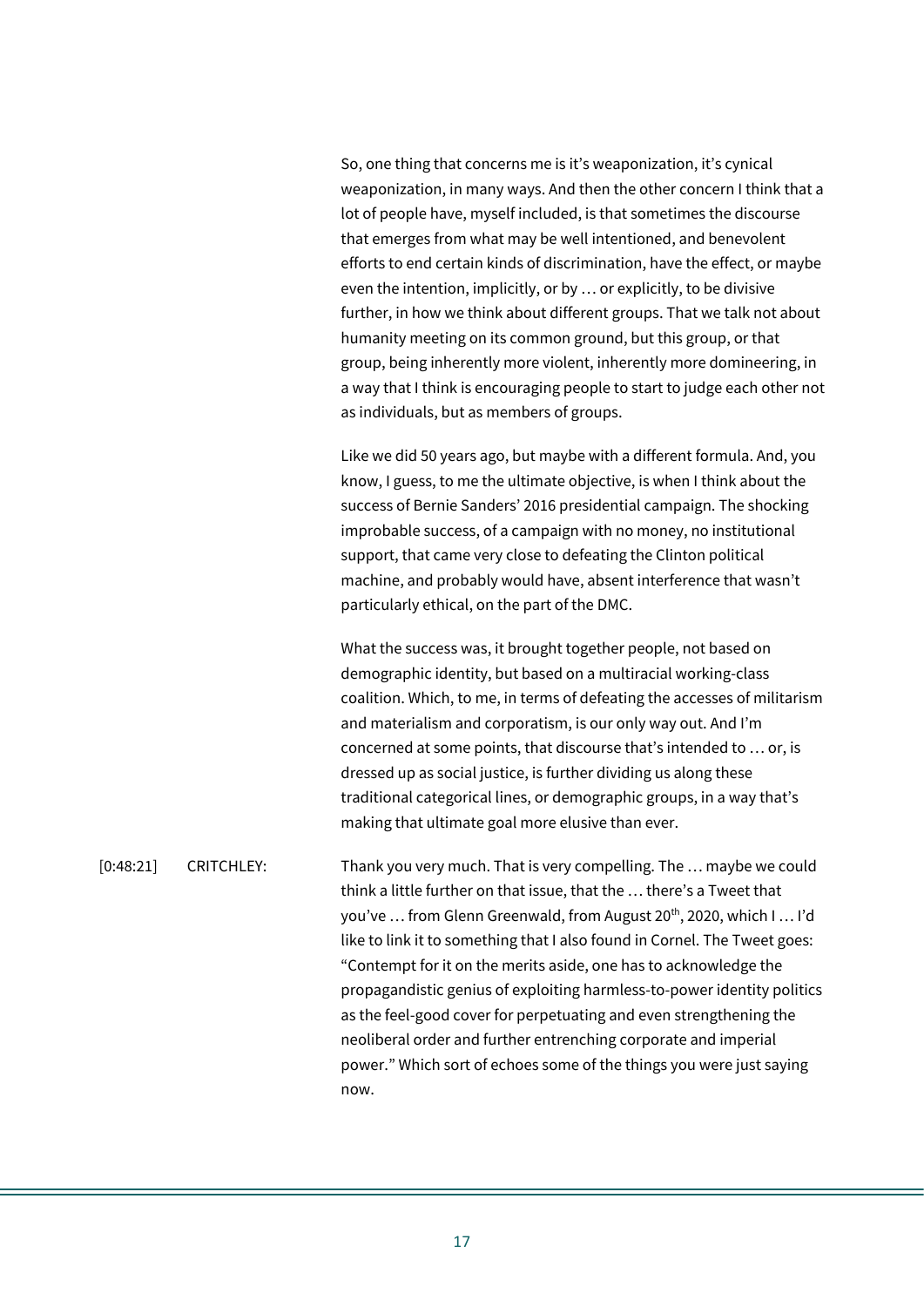And linking that together, which … this is a remark that I found … I don't know where I found it, from Cornel, where you're talking about the Democratic Party in particular: "Identity politics are presented by the Democratic Party as this progressive cutting-edge tool to make the class hierarchy and the imperial hierarchy more colorful, with all the talk of diversity and inclusion. It makes it seem like they are on the cutting edge because they are concerned about everybody in life, which is not the case."

And this … I guess, the issue now is that you got … we're … there's the issue of, I guess the Democratic Party, [laughs] and also the issue of about, you know, what happens when corporations, institutions, universities, museums, are all so woke? Right? And will use BLM, and the rest to … as marketing, you know? What is the … the question … a question that was sent in … maybe this will focus it. It's a short question. Question 37. Questioner 37, thank you. Which is: "What is your favorite alternative approach, [laughs] to identity politics? What do you recommend instead?"

And … because something that comes up in Glenn Greenwald's interventions, that I've been looking at closely of late … and also Cornel and Judith, I'd like to know your views on this, is really the indictment of the corporate media. Right? And the way, in a sense, they're fetishizing certain identity claims, certain identity politics, in order to look as if something is being changed, when nothing is changing. So, what do you think about that? Maybe … who would like to go first?

- [0:51:10] WEST: Absolutely. Sister Judith wants … do you want to jump in, before I say something?
- [0:51:14] BUTLER: [laughs] Well, it seems to me that maybe it's important to mark three different categories of … that have come up so far. One, I suggested, there's a right-wing, or reactionary, or conservative or smug-liberal, [laughs] dismissal of identity politics, as fragmentation, and I suggested that we need to ask whether white supremacy is the largest and most destructive form of identity politics, and also, is it true that what's been labelled as identity politics is identity politics, or are these radical movements for justice, for equality of freedom?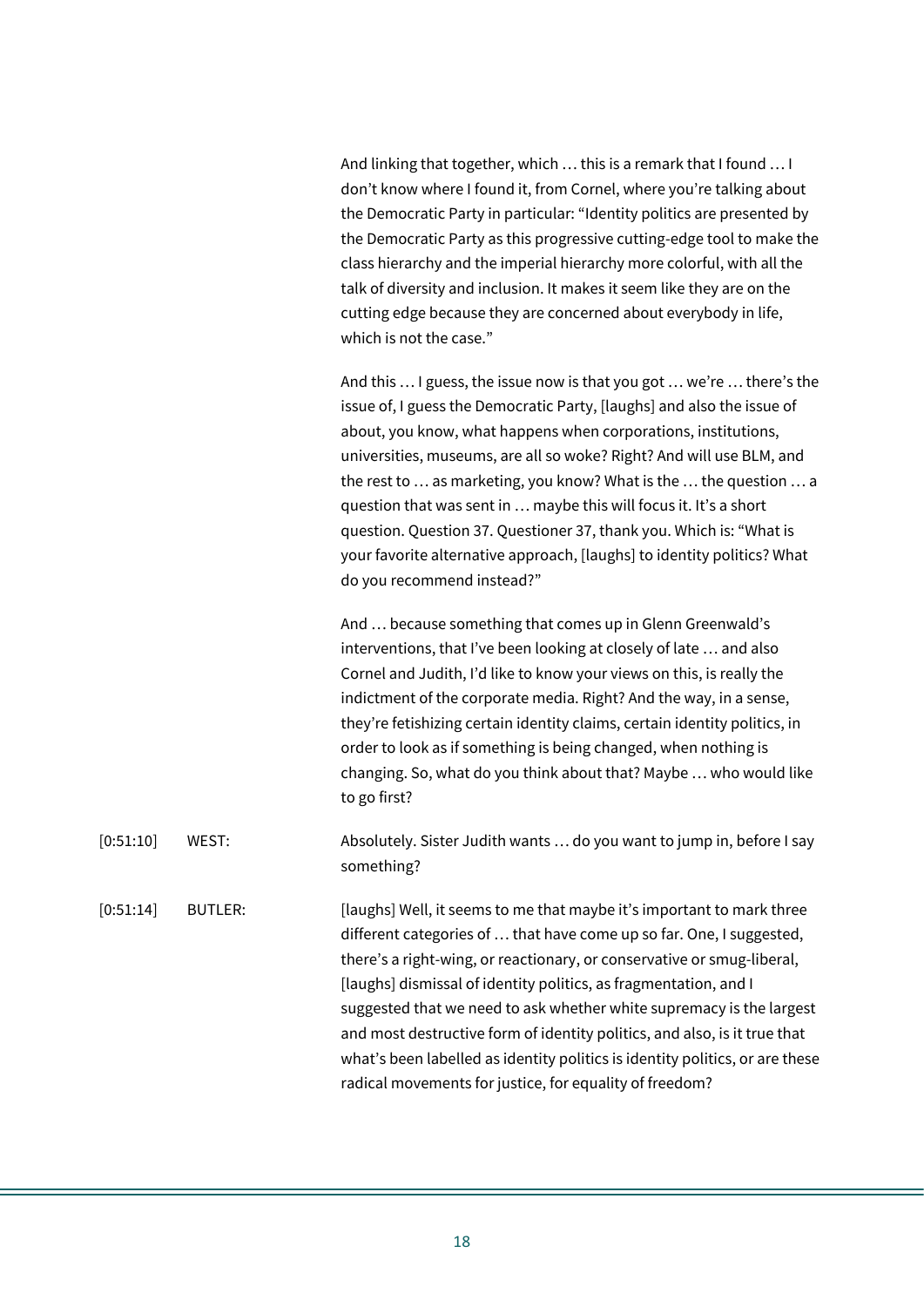And then, it seems to me that Glenn has also given us now a second way of thinking about this, neoliberal corporations are using multiculturalism, or the rainbow flag, or even Black Lives Matter, as logos to signal or advertise their inclusivity, but they are still engaged in exploitation and in extractivism, [laughs] in other ways of destroying our planet, and our prospects of employment, especially, for poor working-class folks. So, there's that.

But then there's a third issue, which Cornel has raised, and which we might also think about in terms of the history of black feminism, which is: "Whose lives have been degraded, or whose lives have been effaced? Whose perspectives has not been heard or not included?" Like … so, for instance, here we are, and we're all very pleased to be here, but I was mindful that we don't have a woman of color in this conversation, and what difference would it make, I would ask, to have a woman of color here?

Now, you might say: "Oh, that's identity politics", but maybe not. Maybe this kind of exclusion is a patterned one. Maybe we could look at many institutions of which that exclusion is taking place, or where intellectual dialogue is assumed to be taking place among men of color, and queer folk, and well-meaning white people. But we don't have that perspective here. Now, it's not a single perspective, it's a whole history of positions, and anybody who reads in black feminism knows that there are lots of struggles and conflicts and different ways of proceeding.

But you know, one thing that Angela Davis has always asked us to consider is: "When you're invited to be included in an institution", like … it could be a corporation, it could be an educational institution, it could be a government post: "You have to ask yourself whether that is the kind of institution you want to be part of, or not. Inclusion by itself is not an absolute good. We don't want to be included in a fascist regime, we don't want to be included in an antisemitic regime, we don't want to be included in forms of capitalist and corporate industries that are destroying the earth and depriving the indigenous of their lands and their livelihoods.

So, inclusion itself is not adequate as a goal. Right? It's not adequate as a goal. And it can be deployed in the way that Glenn suggested, but this third category, which Cornel designates as spiritual, I want to say that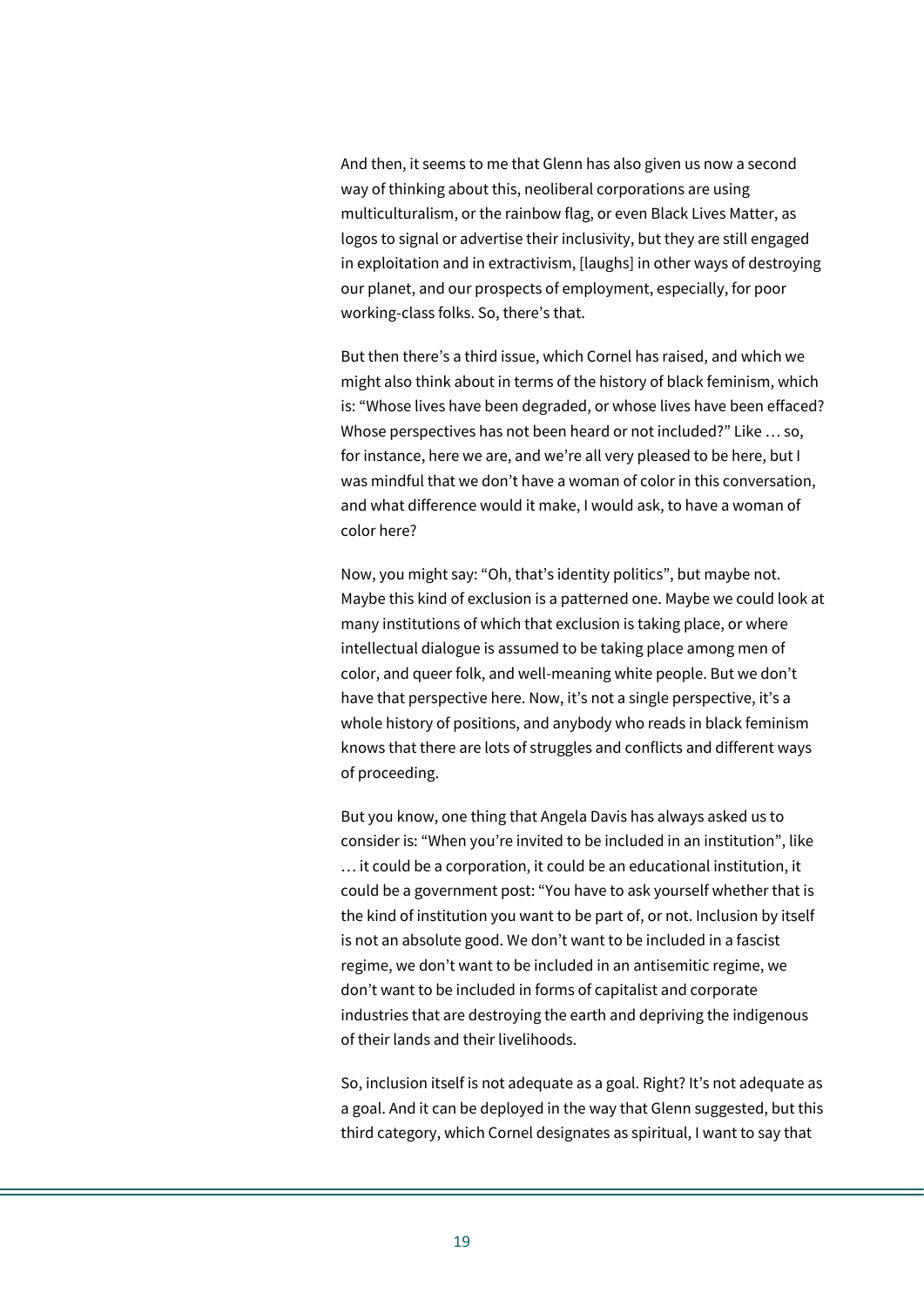experience of effacement of not being in the picture, of not having a presence publicly, intellectually, socially, politically, and the patterned or structural ways of which those exclusions take place, we need to think about that as part of social political economic inequality, and so, I think the black feminist critique of inclusion, and it's a strong one, is precisely a refusal to accept identity: "Don't take my identity and advertise your corporation with it." [laughs] Right?

Let's be critical, let's be radical about what institutions we want to be part of, and what ones we really don't want to be part of. And what's the criteria for that? I mean, those are not identitarian criteria. We're not just … you know, people are not just saying: "Oh, if it includes me, then I want to be part of it." No. That's not right. [laughs] It actually … some institutions should be brought down, and we should be involved in dismantling them, rather than begging to be included in them. And if we're not able to think that way, we can't think critically.

So, identity marks that exclusion, but it also links it to this sense of debasement, this sense of not having the capacity to express spiritually, in a free way, in a way that feels living ones' history, ones' position in society, precisely because that has been effaced or demeaned in some ways that have been adequately insufferable. So, I think we need to take seriously that domain. And I think it's the more substantial and important dimension of identity claims, that are made in the service of broader political projects, that should not be dismissed, and that are not just the effect of appropriation, or description.

[0:57:37] CRITCHLEY: Mm. Because you, in your work, as I read it … And I brought so [laughs] many speeches, that … Now, it's a sense which gives … because I was reading it again this week, and it just sort of ... it's the end of The Force of Nonviolence, which is a book produced in 2020, which is a really powerful book, but the end of it, you really pull things together into a series of pages, and it's a theme which is elsewhere in your work, and it's very important, it seems to me. You're talking about vulnerability. And you say: "To avow vulnerability not as an attribute of a subject, but as a feature of social relations, does not imply vulnerability as an identity, a category or a ground for political action. Rather, persistence in a condition of vulnerability proves to be its own kind of strength."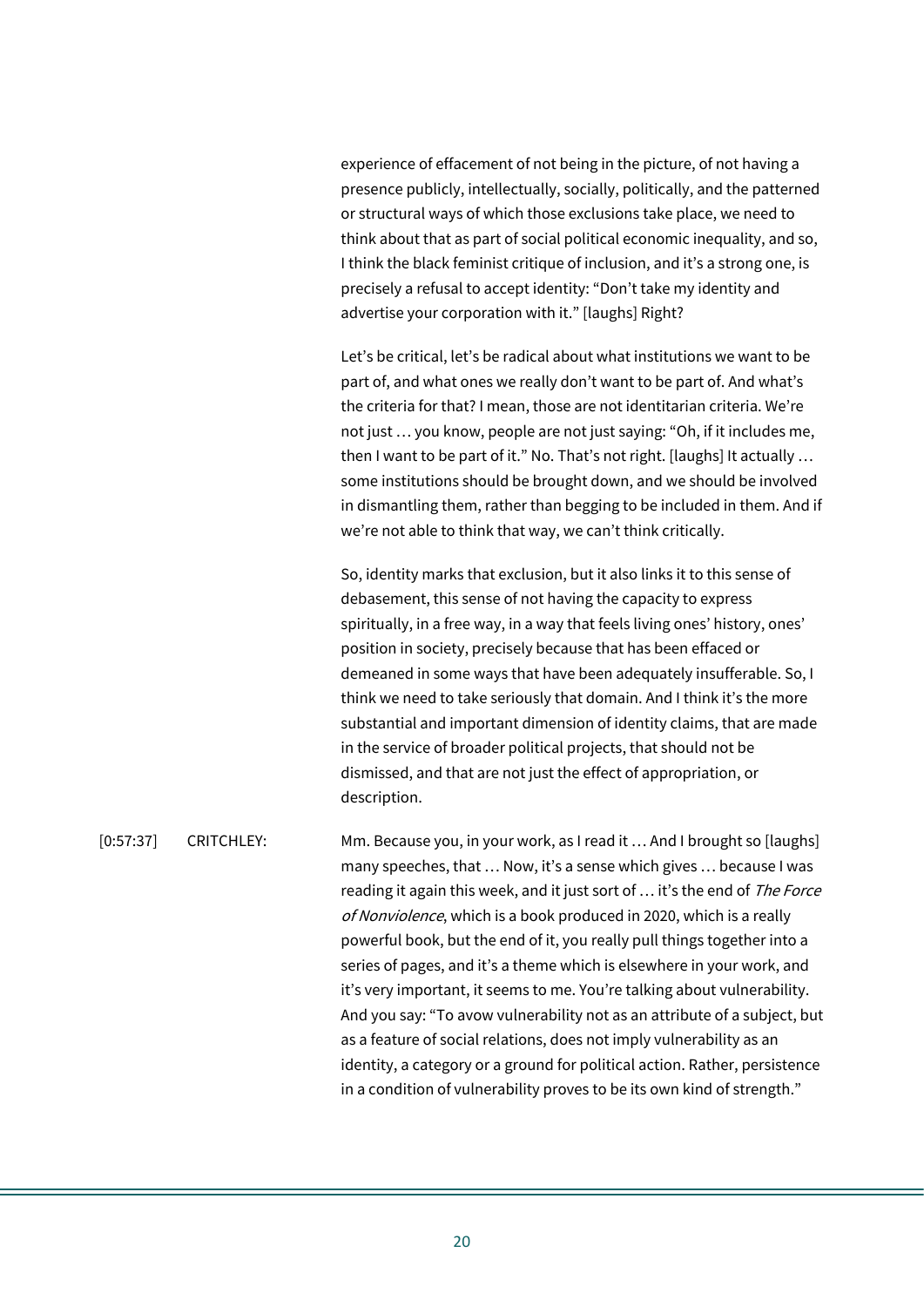And that's part of an argument about nonviolence, and nonviolence as force, force of nonviolence, and what you call, at the end, a kind of a: "Rageful love, militant pacifism, aggressive nonviolence, a radical persistence." So, it's … I mean there it's as if you … we need different concepts. Vulnerability, grievability, these would be … in terms of a kind of … how would you put it? The kind of imaginary of equality, that you've outlined in your work, these concepts will actually do some … would be more useful. And powerful.

[0:59:24] BUTLER: Yes, but maybe there's a way to redescribe what we're talking about, so that we understand people who are struggling. We could think about indigenous struggles, for instance, against Bolsonaro in Brazil. Or we can think about indigenous struggles in this country, in this region, on these lands. There is both a history of victimization and slaughter and genocide, and there is also a history of persistence and of keeping certain traditions alive and keeping certain political demands alive. And thinking about how that history of suffering works with a politi… with an insistent political movement, which also has invariably a spiritual dimension, maybe even the spiritual is not quite disarticulable from the economic, especially in anti-extractivist politics in Brazil, for instance.

> You know, we're not denying the history of suffering, nor are we saying that these folks are determined only by the history of suffering, but it would be wrong to efface that in the name of some kind of neoliberal agency, that is attributed to: "No, their political power, their political movement emerges from the suffering", it's like they know where it came from, they know what … how it's being continued, and they struggle and gather, and they also make, and this is extremely important, solidarity, with any number of groups, that are also struggling against corporate power or brutal prisons, or state violence, or the failure of states to intervene, when there is violence against women, trans people, LGBTQIA-people.

> So, I want to suggest that … sometimes we hear that a group just defines itself as a victim. But even that moment, like, defining your victimization? I mean, the definition of that victimization is already an assertion of life. They pass the power to define, to mark, to persist. And then the question is: "What is wanted?" Does that victimization get made into identity itself, or is it part of the process of demanding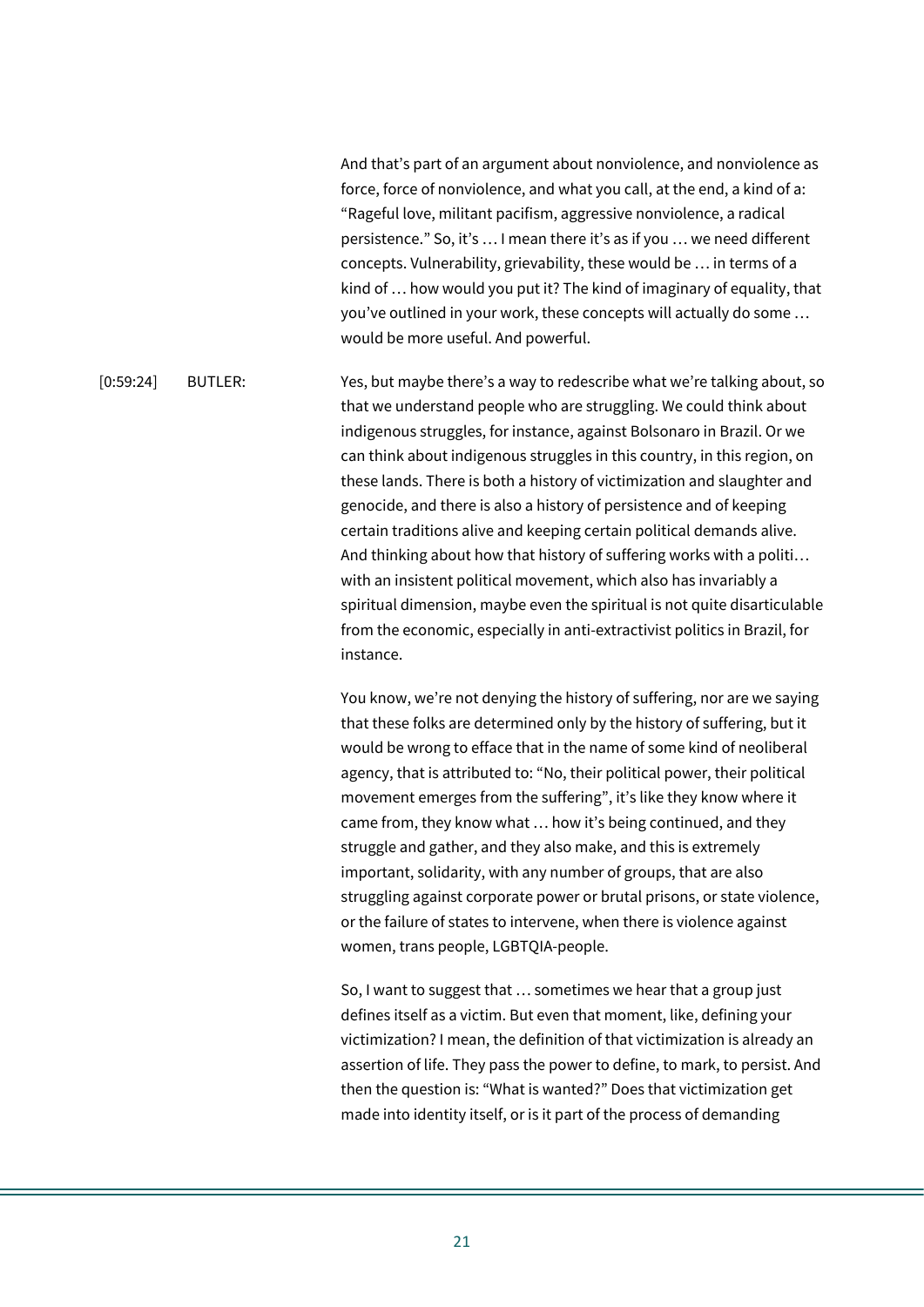repair, demanding justice, demanding freedom? So, I wouldn't want to take … I wouldn't want a political vocabulary that takes vulnerability or victimization out, or even suffering, out. I think we actually need much more acknowledgement of all that. But we also need that acknowledgement to be in the service of radical transformation.

So, it's about making it dynamic. And also, we haven't really talked about solidarity, but I do believe expanding solidarity is the future of the left, quite frankly, and if some older left wants to retrench itself, and reinstall white men at the helm, and make other … make a variety of oppressions into secondary or tertiary, they're never going to win. Because even class goes across color. Like how is class lived as race? Right, we have that question: "How is race lived as class?" Paul Gilroy taught us how to … and Stuart Hall, you know, they insisted … and intersectionality within black feminist movement insists on that kind of questioning. So, we need to actually open up to new social movements and to hear what they're saying, and to find ways of linking, if our movements are going to be transnational and fulfill radical ideals.

[1:03:33] CRITCHLEY: Glenn Greenwald, would you like to pick any of that up?

[1:03:39] GREENWALD: Yes, absolutely. I think … you know, I'm finding this conversation fascinating. I'm, you know, doing all the thinking as I'm listening. I think one of the things that Judith said at the very beginning is something I just want to focus on for a second, which is noting the lack of women of color participating in this conversation, and what impact that exclusion might have, or that addition it might have on the conversation. To me, this gives a really great window into the complexities of how we talk about identity politics.

> So, you can certainly imagine that if you were to… you know, we obviously have racial diversity and gender diversity and sexual orientation diversity, and all other kinds of diversity on the panel. It's true we don't have a woman of color. So, how are that … how might that … how does that exclusion affect the discourse? How might its addition alter it? It depends a huge amount on which women of color you decided to integrate into the conversation. So, we could for example imagine that we invited Kamala Harris or Stacey Abrams to participate in the conversation. They would be a woman of color.

[1:04:48] BUTLER: [laughs]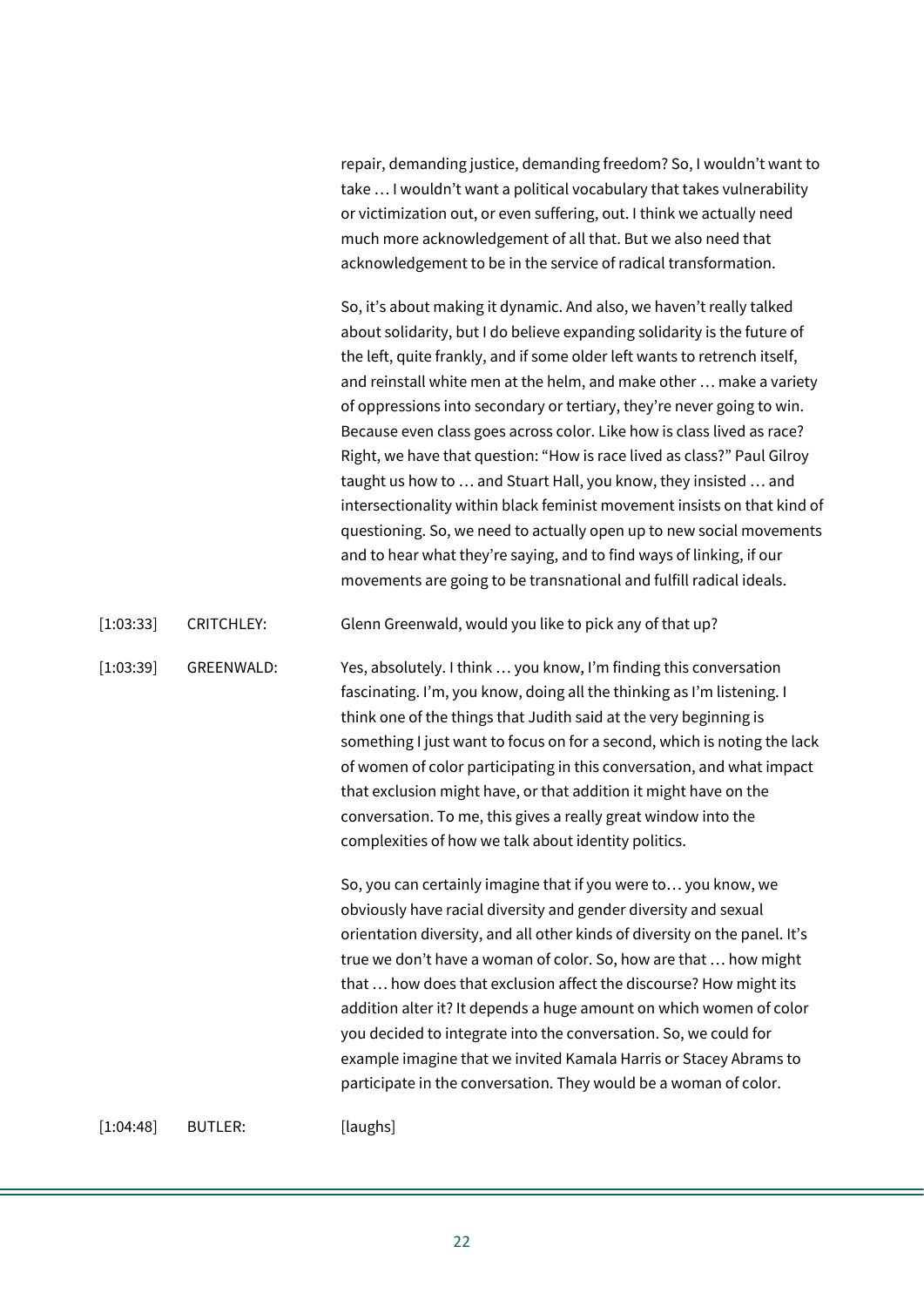| [1:04:49] | GREENWALD:        | That would maybe change the conversation in a little bit of a way,<br>maybe it wouldn't.                                                                                                                                                                                                                                                                                                                                                                                                                                                                                                                                                                                                                                                                                                                                   |
|-----------|-------------------|----------------------------------------------------------------------------------------------------------------------------------------------------------------------------------------------------------------------------------------------------------------------------------------------------------------------------------------------------------------------------------------------------------------------------------------------------------------------------------------------------------------------------------------------------------------------------------------------------------------------------------------------------------------------------------------------------------------------------------------------------------------------------------------------------------------------------|
| [1:04:52] | WEST:             | [laughs]                                                                                                                                                                                                                                                                                                                                                                                                                                                                                                                                                                                                                                                                                                                                                                                                                   |
| [1:04:53] | <b>GREENWALD:</b> | You could pick Nikki Haley or Tulsi Gabbard or Condoleezza Rice or<br>Candace Owens, all women of color. That would probably change the<br>conversation even more. And then you could pick, you know                                                                                                                                                                                                                                                                                                                                                                                                                                                                                                                                                                                                                       |
| [1:05:07] | WEST:             | It wouldn't just change it, brother, it be more impoverished, but go<br>right ahead. [laughs]                                                                                                                                                                                                                                                                                                                                                                                                                                                                                                                                                                                                                                                                                                                              |
| [1:05:11] | <b>GREENWALD:</b> | Yes, no, I'm not saying it would be better or worse. In fact, that's<br>exactly my argument, right? It's                                                                                                                                                                                                                                                                                                                                                                                                                                                                                                                                                                                                                                                                                                                   |
| [1:05:15] | WEST:             | No, I just wanted to be explicit about what impact it would have.                                                                                                                                                                                                                                                                                                                                                                                                                                                                                                                                                                                                                                                                                                                                                          |
| [1:05:18] | <b>GREENWALD:</b> | Yes, and then maybe  I think in some senses it may not have an<br>impact, depending on who it was. And then you can imagine for<br>example picking someone who isn't well known, who is, you know,<br>somebody who is a single mother and unemployed, or works as a<br>construction worker, as a police officer, who is a woman of color, who<br>probably would bring a vastly different view, than any of those other<br>people that I named, and which would change the conversation in<br>much different ways as well. And so, I think it's difficult to predict if you<br>say: "Well what would our conversation be like if we added a woman of<br>color?", because the range of views that a woman of color would bring,<br>would be so wide-ranging depending on who they are and what their<br>position in life is. |
|           |                   | And I think, you know, one of the things that always interest me so<br>much is if you look at elite discourse about, say law and order and the<br>police, and this kind of, you know, slogan that arose in the last year<br>from the murder of George Floyd, of: "Defund the police", and the like,<br>that has a lot of currency among a kind of elite guardians of discourse,<br>of all races, and then you look at polling data of poor communities,<br>black communities, brown communities, and you say: "Do you think<br>there should be fewer police in your communities, more police or the<br>same amount?", the overwhelming majority of people, and multiracial<br>working-class communities, will say: "I want the police in my                                                                                |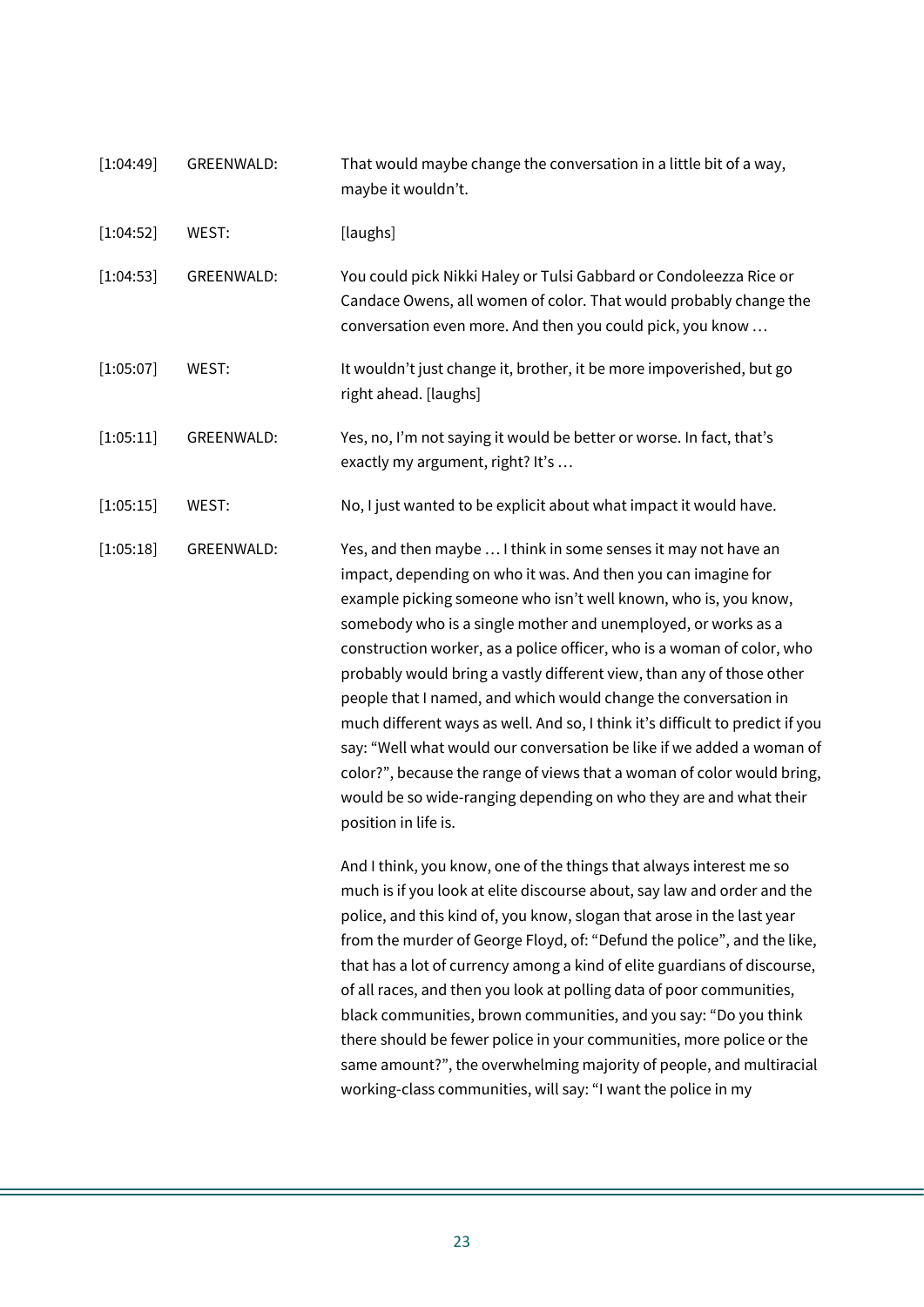community either as much as they are or more." And very, very few will say: "I want fewer."

And I think as well that when you look at the lack of diversity, to the extent you want to analyze it in the panel, you can of course say: "Well, there's not a woman of color", but there's also not someone who, say, is a member of the working class.

[1:07:09] WEST: Oh, okay. [laughs]

[1:07:09] GREENWALD: I grew up in a working-class family, I grew up in a working-class neighborhood, but you know, let's be real about what our lives currently are. You know, we are people who have spent a lot of time in elite academic institutions, who have a lot of career and economic stability, because of that. So, you could bring a working-class person into this discussion as well, somebody I don't mean who has workingclass origins, as I do, and I believe probably everyone here to some extent does, but someone whose life right now has been defined by being a member of the working class, and all of the hardship that that has entailed over the last 20, 30 years.

> A white man, for example, from a town with shuttered factories and opioid overdoses, and that would bring an entirely different perspective as well. And so, I think when we talk about diversity, it is important to think about the full range of diversity, and not just a certain kind. Because in so many ways, if the life in America is, you could certainly argue, defined at least as much by one's class as by one's sexual orientation, gender, or race. And I feel like a lot of times, in identity politics discourse, that gets overlooked.

[1:08:30] WEST: I mean, the danger here, yes, the danger here is again, you know once you slide down the slippery slope of labels and various personal categories, then you're missing out, on not just the quality of the conversation, because I believe what Adorno … the condition of truth is to allow suffering to speak. You can talk about the suffering of other people without being a member of that group. You can have a deep concern, without being a member of that group. So, you're right about what kind of person it would be in that sense, and be able to make sure there's a variety of voices. I mean, that's what the negro national anthem is: "Black People, Lift Every Voice", not echo. We don't want extensions of echo chambers, we want quality voices, right?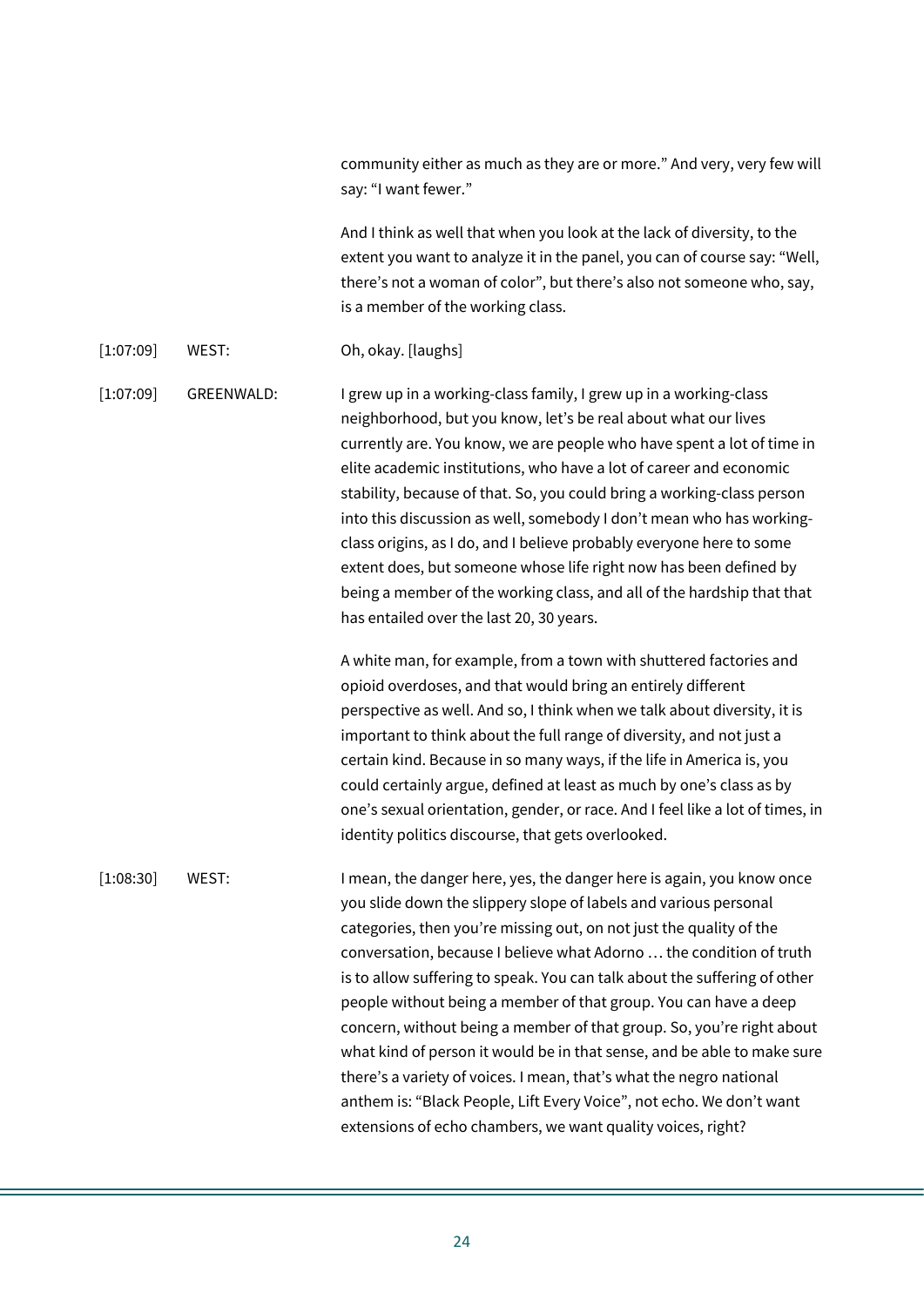But quality voices is not reducible to one social position, it just isn't. So that, on one hand, I'm with sister Judith in terms of making sure that we've got heterogeneity, variety and diversity, but if we end up fetishizing diversity, then we end up with just a counting game. That's the last thing we want. I look at the world through these lenses, one fundamental question: "How do we cultivate the capacity of the species to avoid self-destruction, given ecological catastrophe?" That's a need for-question. I don't care what color you are, I don't care what gender or sexual orientation you are. We don't have a planet that make a whole lot of difference what identity you have.

The second is: "How do we cultivate the capacity to preserve the best of democratic experiment, that put poor and working people at the center?" Because we live in neo-fascist times, and democracies are waning, in terms of their substance. Those are fundamental questions. I don't care what color, gender and so forth, you are. You see. And then the third, is existential: "How do you fight off despair and despondency and self-violation and self-destruction?" Because we live in dim and grim and bleak times. One of the challenges of the people who wake up. If you wake up and you see how dim things are, you might want to go back to sleep. Like, […], you see? Waking up is not the necessary sufficient condition for being an agent of force for good at all. Not at all, if you stay woke forever, you're going to suffer from insomnia. You've got to fortify yourself and be a long-distance runner in the quest for truth and beauty and goodness, and so forth.

So that it seems to me that when we talk about the lens through which we view things, all the talk about identity politics and culture wars, they're going to have to adjust to how one defines things. You don't define it through those categories. And if those categories in the end aren't … don't meet the test, they need to be called into question. Even when we talk about white supremacy as identity politics, I can't accept that kind of nude, sanitized, sterilized, deodorized language. White supremacy it is barbaric, it is monstrous, it is calamitous, the Ku Klux Klan is not identity politics. These are gangsters who like lynching people. Let's just call it for what it is.

You see, once we get into this kind of Orwellian talk, of: "Well you know, and they lynched so and so, that was identity po…" No, that was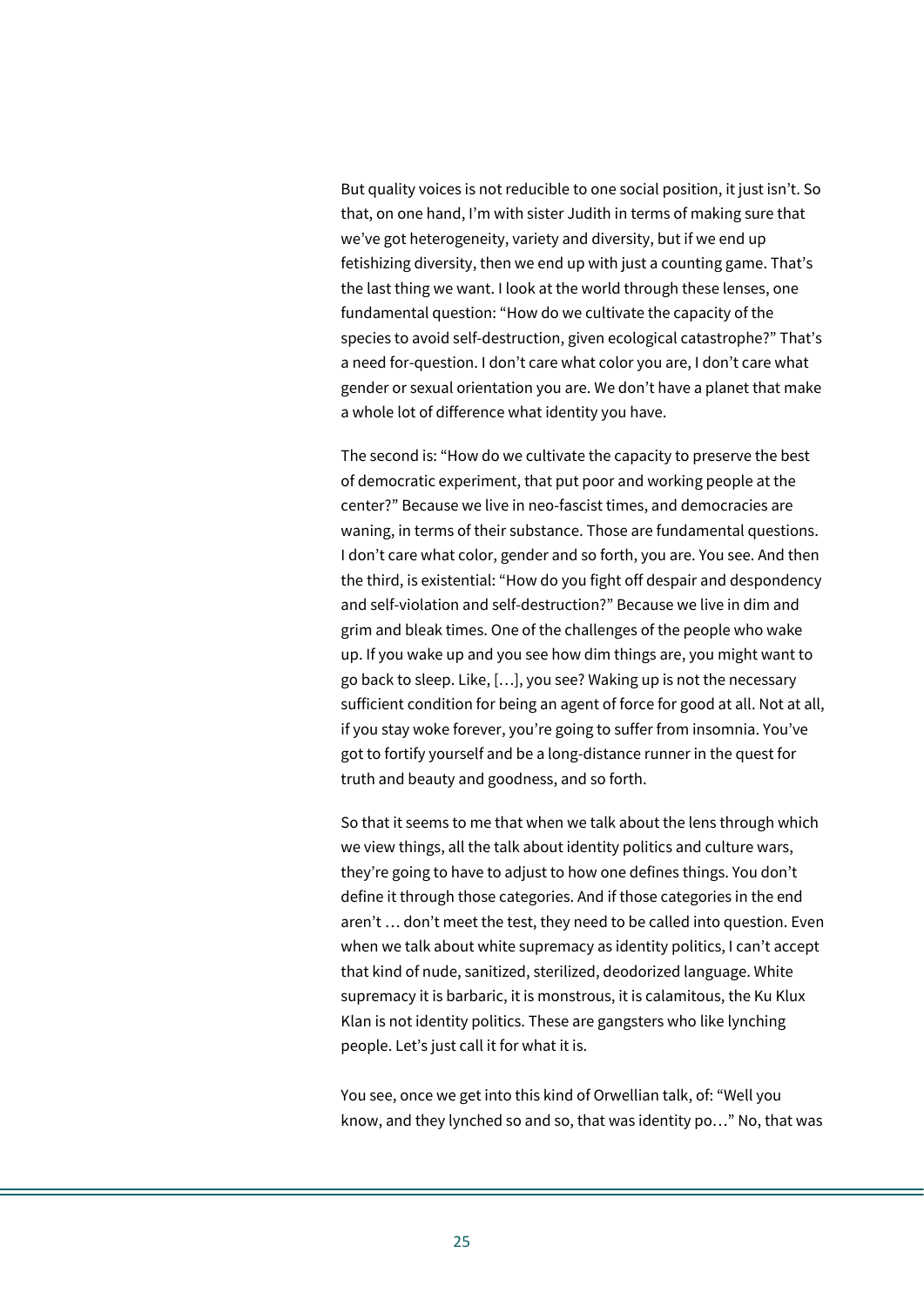thuggish behavior, on behalf of people who hate people of color. Or the same are true with women. People who hate women … we have to use our language very explicitly here. And we can't pull back, but in doing that, we got to keep alive the common ground of the overlap of our humanity. See, for me as a revolutionary Christian, that means that I got strong connections with revolutionary humanness, because we're talking about our humanity all the way down, and white supremacy is simply one particular barbaric way of perceiving the world, that loses sight of the rich humanity of indigenous peoples and black peoples and brown peoples, and so on. And let's just call it that. It's not identity politics in this vague sense, it's not even just culture wars, you see.

And so, the real challenge becomes, you know: "How do we hold on to a language that's clear enough?" There's always going to be some levels of obscurity in it. Clear enough, and then test ourselves. And that's why I'm calling into question the name-calling and the fingerpointing, because we all, in some sense, are complicities with the ecological catastrophe. You see, the more colorful empire, the black face at the head of an American empire called Barack Obama, that people were breakdancing about, and couldn't say a mumbling word about drones being dropped on children in Somalia and Pakistan.

And we can go on and on and on, in that rec… give him a peace prize, and he's got seven wars going on. Please. That level of hypocrisy is so overwhelming, and you can still win prices from The New York Times, talking about it. You see, that's the thing that needs to be called into question. That's part of our intellectual vocation. That's part of our calling in the life or the mind, to tell the truth, expose the lies, with a spirit of fallibility and humility. And getting in trouble… because we all … all of us get in trouble a lot, that's a compliment. Especially from a neoliberal establishment. Believe me.

- [1:14:04] BUTLER: [laughs] I mean ... if I may?
- [1:14:05] CRITCHLEY: Yes, you may.

[1:14:06] BUTLER: It seems to me, Glenn, you demonstrated why the idea of formal inclusion doesn't work, that formal inclusion could be infinite. We could keep, you know, producing categories of people who've been excluded, and then we would be, all day, trying to include them. And that form of inclusion strikes me as a display, a kind of advertisement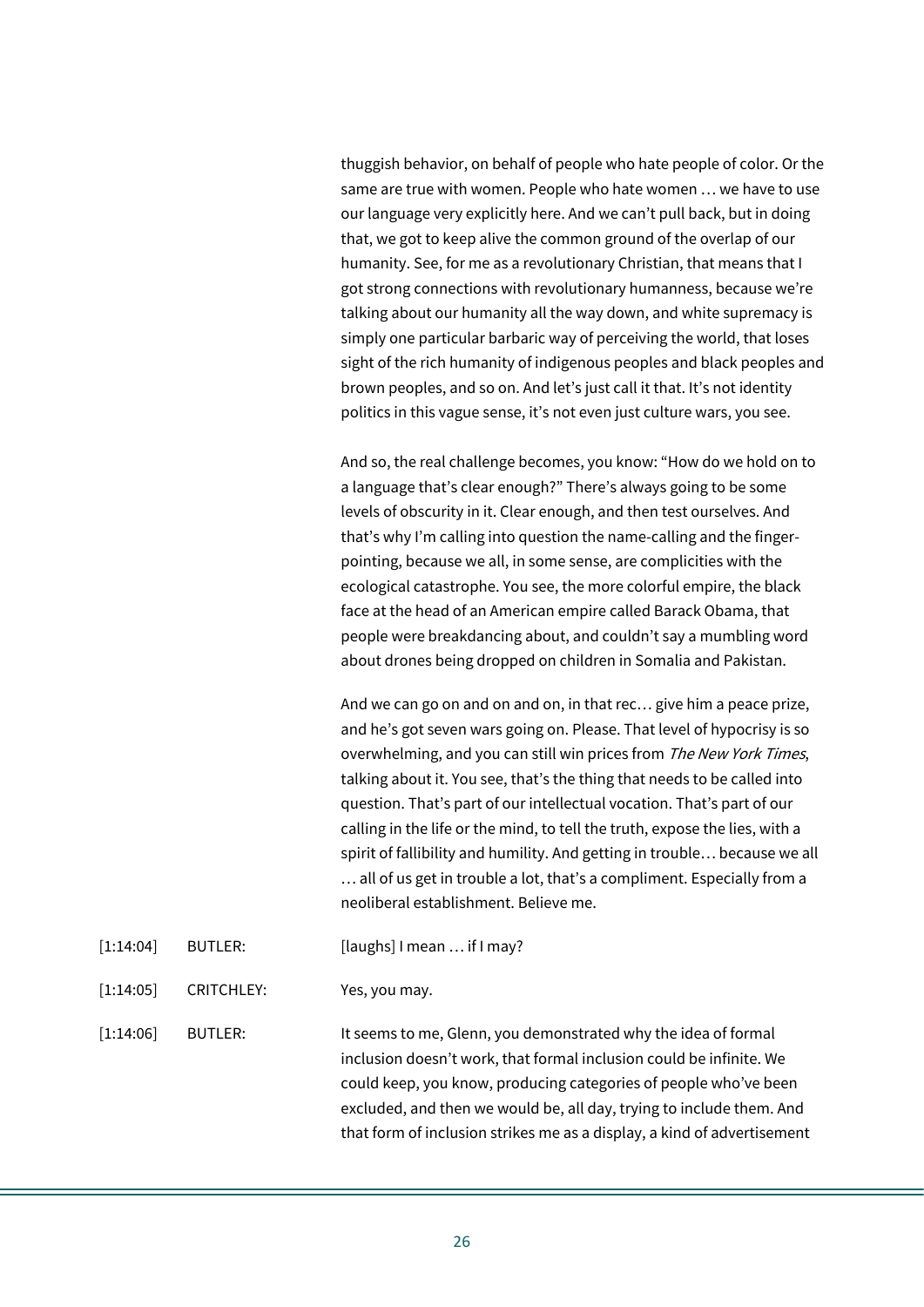of multiculturalism. It's not necessarily thinking about the history of social movements, or the future struggle that we have before us, to counter all the destructive forces that we are up against right now. And there are many.

But, you know, what if we took a different attitude, like: "Oh, I wonder who in the academy has written on identity politics and culture wars, and who has some things to say about this?" Well, maybe Kimberlé Crenshaw has been talking about that her whole life, or maybe Saidiya Hartman would have an incredibly interesting perspective, or, you know, maybe Christina Sharpe or maybe Gina Dent or, you know, any number of people would come to mind, who would … who has been working on this for a long time, and have things to say and are published, and are invested in this.

Now, on the one hand, we can say: "Oh, well, they should be part of any kind of conversation like this, because we need a black woman." Oh, anxious, white anxiety, [laughs] you know. That's not the point. The point is that we can't have the conversation we need to have without people who have thought about this, who bring a different kind of history and perspective to it. So, you know, I agree with you that there are manipulative and false forms of inclusion, which is why inclusion itself is not the ultimate goal, but I also think that what we call identity is sometimes a point of departure for thinking about history, and also a struggle against effacement, a struggle against degradation, and a struggle to exist.

Now, you know, you don't… you don't exist when you're called the right name, but you stand a chance of existing [laughs] more than you did before, if you're called the right name. And politics can't just be about: "Oh, let's learn how to call each other the right name." That would be a very narrow idea of politics. Then we would just be offering kind of narrow linguistic recognition, wherever we go. On the other hand, if I'm never called the right name, that doesn't really work, or if someone doesn't recognize something fundamental about my history and situation in the world, and just calls me a human like any other, I'm like: "That human never included me. That human might be part of the problem", and I would imagine that Cornel's humanism, his revolutionary radical humanism, would have to revise most, if not all the ideas of the human that have come down to us, because they have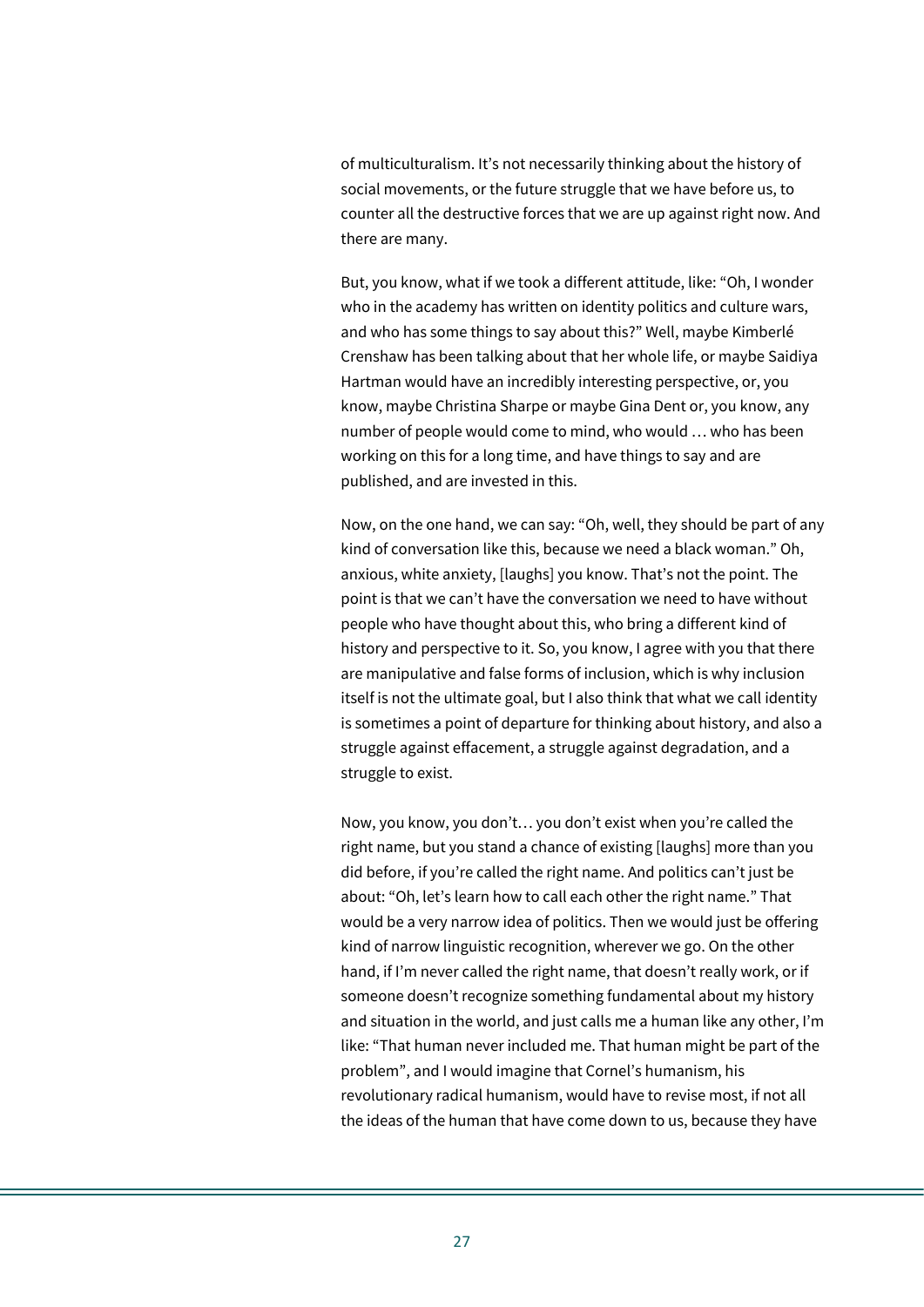never been … because they … the human has worked in the service of the very effacement we need to overcome.

So … and then, I'll just say one last thing, is I agree with you, that white supremacy will never be adequately described by the term identity politics. At the same time, how do we describe that defensiveness? Like: "This world is mine. This world belongs to me. It always did." If you look at Zemmour right now, in France. Right? He's putting out these videos, he's running for president, he's a reactionary, and he's basically saying to white people in France: "Nobody is saying this out loud, but you feel it, just like I feel it. This country no longer belongs to us. Look at all these people who are in our streets. Look at what they brought." And then the picture of hijab, the picture of black men walking down the street. It's like: "We have been overtaken, we are being replaced."

Right, so it's a really strong petition to white nationalism, and to a sense that whiteness is a prerogative to own public space, to have itself reflected exclusively in public space. Now, I want to say that that is a kind of identity fascism, [laughs] identity nationalism, that basically wants to have the world reflecting its identity and to expunge all elements that interfere with that exclusively white reflection of self. So, I mean, identity politics doesn't do the work of the description we need, I agree with you, but it is an identitarian politics, which is why one of the groups that goes out and pushes migrants back to North Africa or lets them drown in the Mediterranean, is called Identity. That is a right-wing white nationalist group.

[1:19:28] WEST: Yes, no, I hear what you're saying. But what's the difference, though, my dear sister, between calling identity politics as opposed to monstrous tribalism, immoral nativism? It's situated into the larger history. I mean, the age of Europe itself. 1492-1945, an age in which the European colonial empires are reshaping the whole globe in their image and in their interests, using the same language. You see it in Conrad, you see it in Graham Greene. Which is to say that once you hear the different term, it makes it difficult to keep track of the longer history that goes all the way … we're talking about the worst of Europe, not the best. But the worst of it, so that … and that's it. It is identitarian, but it's not surprising, given the worst of the age of Europe, and which is precisely that possessive sense of: "My land", and: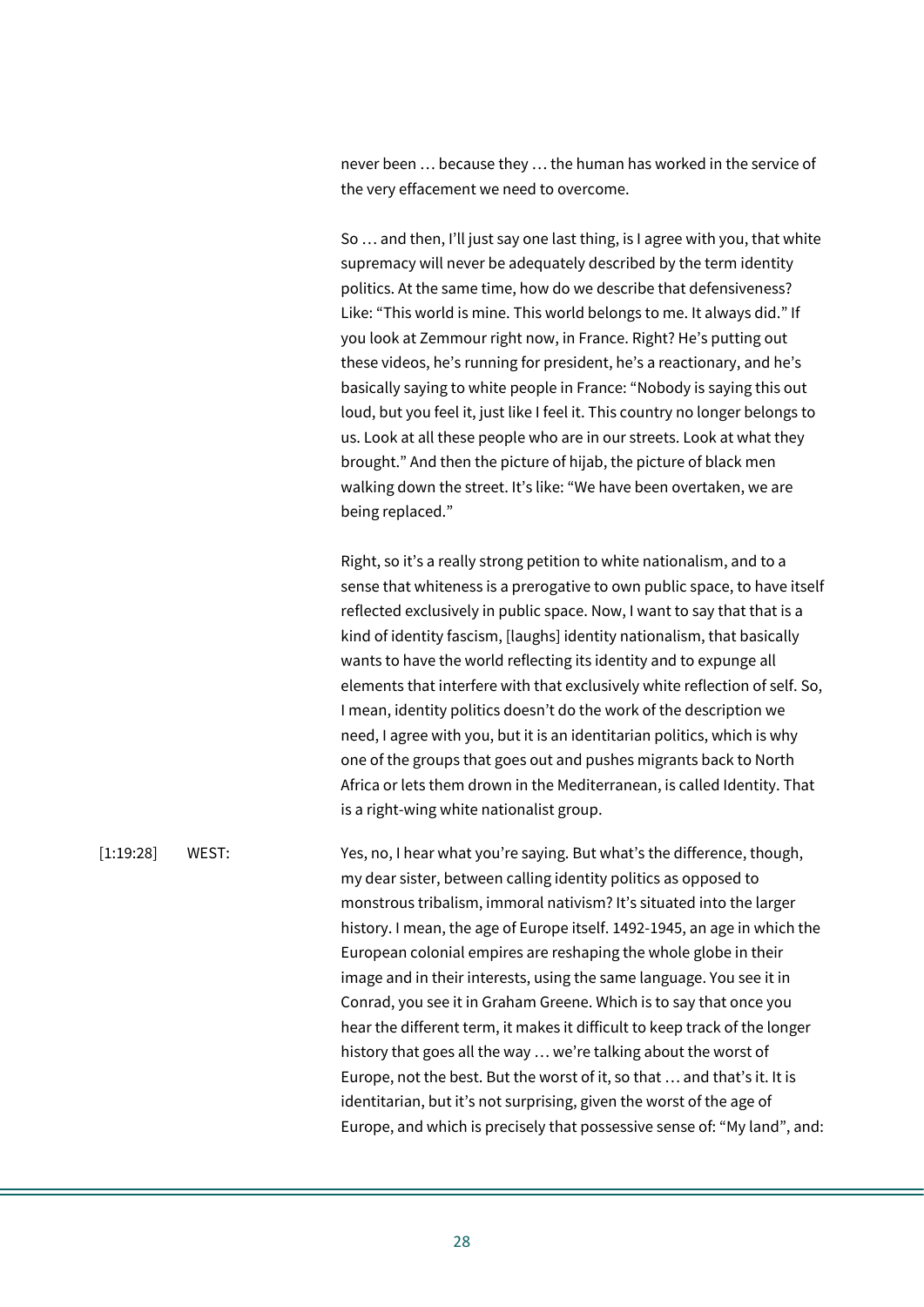|             |                | "My body", and: "Somebody else's body, their possession", and so<br>forth. You see.                                                                                                                                                                                                                                                                                                                                                                                                                                             |
|-------------|----------------|---------------------------------------------------------------------------------------------------------------------------------------------------------------------------------------------------------------------------------------------------------------------------------------------------------------------------------------------------------------------------------------------------------------------------------------------------------------------------------------------------------------------------------|
| [1:20:32]   | <b>BUTLER:</b> | Yes. I would agree with you, but here, you both have used the term<br>tribalism, which I find interesting, and I generally don't use it, just<br>because I get worried, like are we talk are we saying that<br>contemporary fascism or hypernationalism or white supremacy is a<br>barbaric and premodern problem, and that we are regressing to a<br>premodern form of sociology, when we see that?                                                                                                                            |
| [1:20:58]   | WEST:          | Yes, no, that's a good point.                                                                                                                                                                                                                                                                                                                                                                                                                                                                                                   |
| [1:20:59]   | <b>BUTLER:</b> | So, what about actual tribes? What about native tribes? I mean, there<br>are some pretty serious contemporary politics about tribal rights, and<br>about the destruction of tribal inheritance and the stealing of tribal<br>lands, and I kind of feel like when we use the tribalism term as<br>something premodern, we're imagining that the modern, or the late<br>modern, is  should be more civilized. And I mean, I know you<br>wouldn't use that, I know you're not going there. I know you're not<br>going there. But I |
| [1:21:34]   | WEST:          | Yes, that's true. No, exactly, I've read too much Jonathan Swift for that.<br>I'm on the edge of misanthropy sometimes, when it comes to how<br>human beings come together. I'm telling you. [laughs] Absolutely.                                                                                                                                                                                                                                                                                                               |
| [1:21:41]   | <b>BUTLER:</b> | Yes. No, I'm, with you. I know that. But if we say it's a recurrent, like if<br>we say white supremacy is recurrent, or we say that fascism is a<br>recurrent                                                                                                                                                                                                                                                                                                                                                                   |
| [1:21:51]   | WEST:          | Refashioned, reformulated.                                                                                                                                                                                                                                                                                                                                                                                                                                                                                                      |
| [1:21:53]   | <b>BUTLER:</b> | Right. But it's got to also be understood as historically specific, right?                                                                                                                                                                                                                                                                                                                                                                                                                                                      |
| [1:21:56]   | WEST:          | Absolutely, I'm with you on that.                                                                                                                                                                                                                                                                                                                                                                                                                                                                                               |
| [1:21:58]   | <b>BUTLER:</b> | Right. And some of the movements we are seeing are anti-feminist and<br>anti-LGBTQ, and anti-immigrant and anti-progressive, racial justice<br>you know, so these are reactionary formations that have their  that<br>are very specific. They draw                                                                                                                                                                                                                                                                              |
| $[1:22:15]$ | WEST:          | Pull from                                                                                                                                                                                                                                                                                                                                                                                                                                                                                                                       |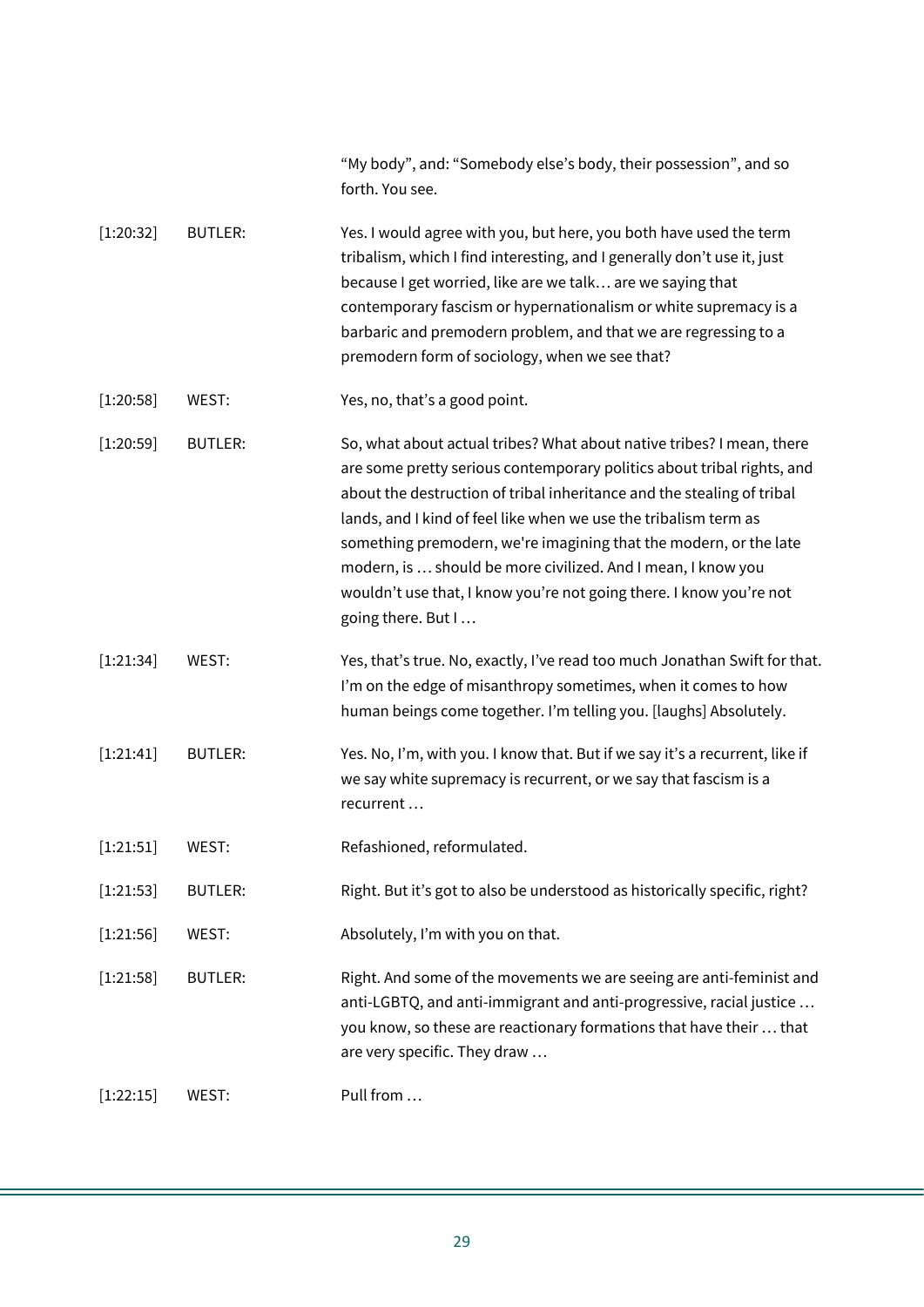| [1:22:16] | <b>BUTLER:</b>    | The draw from the former forums.                                                                                                                                                                                                                                                                                                                                                                                                                                                                                                                                                                                                                                             |
|-----------|-------------------|------------------------------------------------------------------------------------------------------------------------------------------------------------------------------------------------------------------------------------------------------------------------------------------------------------------------------------------------------------------------------------------------------------------------------------------------------------------------------------------------------------------------------------------------------------------------------------------------------------------------------------------------------------------------------|
| [1:22:16] | WEST:             | Absolutely. That's my point I'm making.                                                                                                                                                                                                                                                                                                                                                                                                                                                                                                                                                                                                                                      |
| [1:22:19] | <b>BUTLER:</b>    | But they're conste getting constellated                                                                                                                                                                                                                                                                                                                                                                                                                                                                                                                                                                                                                                      |
| [1:22:21] | WEST:             | Absolutely.                                                                                                                                                                                                                                                                                                                                                                                                                                                                                                                                                                                                                                                                  |
| [1:22:21] | <b>BUTLER:</b>    | Okay.                                                                                                                                                                                                                                                                                                                                                                                                                                                                                                                                                                                                                                                                        |
| [1:22:22] | WEST:             | They're being reconstituted. Absolutely. But nothing novel  is holy<br>novel.                                                                                                                                                                                                                                                                                                                                                                                                                                                                                                                                                                                                |
| [1:22:29] | <b>BUTLER:</b>    | Okay. Yes, I'm with you there.                                                                                                                                                                                                                                                                                                                                                                                                                                                                                                                                                                                                                                               |
| [1:22:31] | WEST:             | Our sense of history is very important. Very important.                                                                                                                                                                                                                                                                                                                                                                                                                                                                                                                                                                                                                      |
| [1:22:35] | <b>GREENWALD:</b> | Can I interject here for a second, or do you guys have a question you<br>wanted to get to? Because I just wanted to  yes, so, I  just a couple<br>of points. You know, on the issue of how we think about diversity and<br>diversifying thought and the like, for me journalism provides a really<br>interesting window into some of the difficulties. One of the big changes<br>in journalism over the last, say, six or seven decades, is the<br>corporatization of journalism.                                                                                                                                                                                            |
| [1:23:05] | WEST:             | Mm, absolutely.                                                                                                                                                                                                                                                                                                                                                                                                                                                                                                                                                                                                                                                              |
| [1:23:06] | <b>GREENWALD:</b> | And with that, has meant that, you know in the 1940s, and 1950s and<br>1960s, without romanticizing that era, it was often the case that<br>journalists didn't have college degrees at all. And yet now, in most<br>national newsrooms, they make great progress. Not enough, but great<br>progress, diversifying from the perspective of race and gender and<br>sexual orientation. You know, huge increases in the number of women,<br>and black and Hispanic, and gay people working in the major<br>newsrooms, the major national media outlets, and yet almost all of<br>them, the percentage is rapidly increasing, come from the same set of<br>30-40 elite colleges. |
|           |                   | And sometimes I wonder, you know, as we celebrate the diversification<br>of newsrooms, whether that really is a diversification of newsrooms, in<br>the sense that if you look in a modern United States, let's say a white<br>woman and black man, who grow up in an upper-middle class                                                                                                                                                                                                                                                                                                                                                                                     |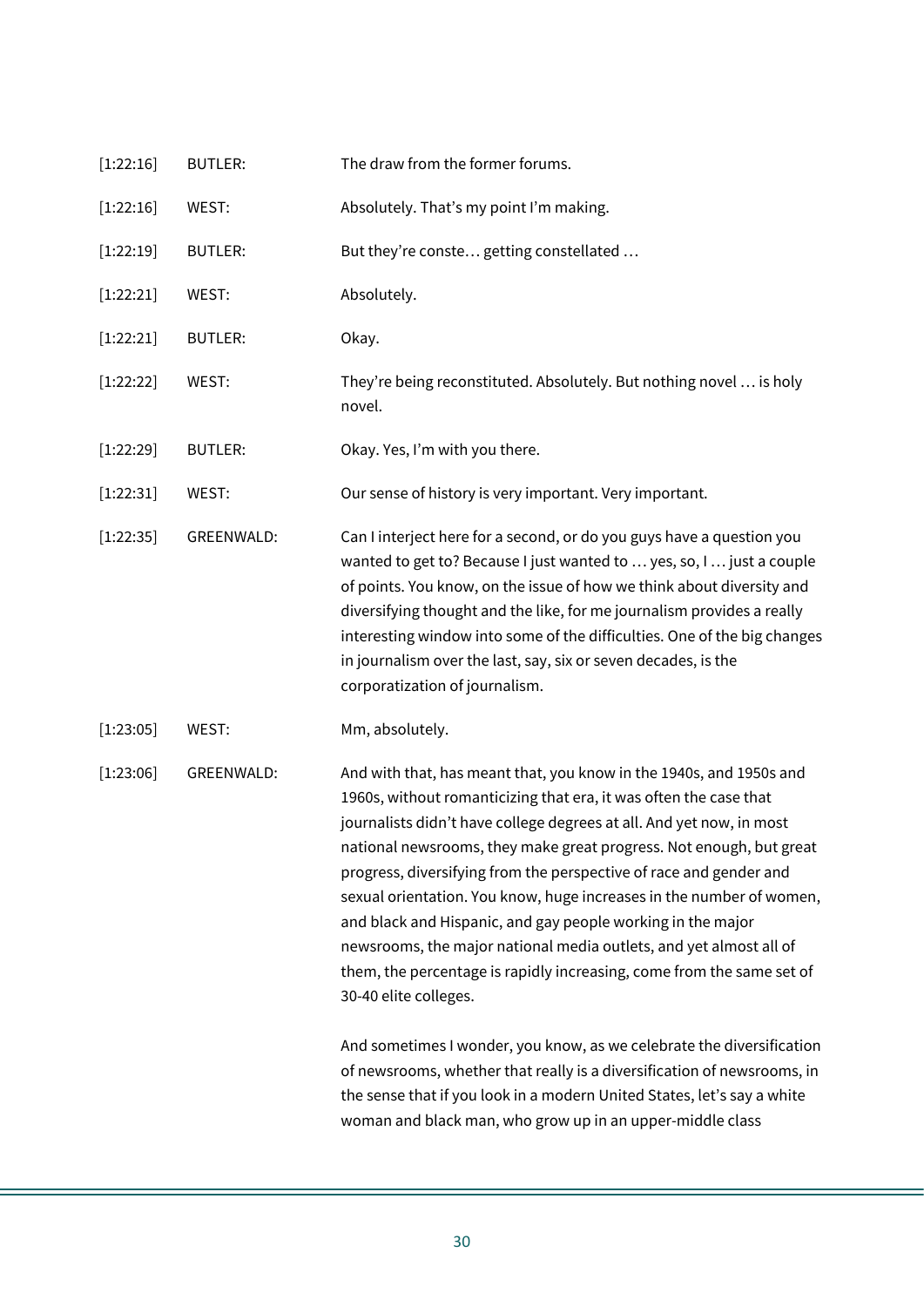neighborhood, or even a rich neighborhood, with parents who are partners at Goldman Sachs or ophthalmologists, or venture capitalists, go to the same schools, live in the same neighborhoods, end up working in the same job.

Obviously there's going to be some difference in their experience, by virtue of the fact that they're different, they have different identities, from a perspective of race and gender, but I think you can make the argument that their experience might actually be more similar than, say, the white man who grew up that way and ends up at that job, versus a white man who was born into a, you know, a mining town in the Appalachians, and lives in a town in Pennsylvania, where opioid overdoses are overrunning the town, and has to work three jobs at Amazon and Walmart, and has no health insurance, and has no ability to start a family. Lives at his parents', because of economic deprivation.

If you're not including, and you're not including people like that, in the conversation and in the discourse and in the newsroom, to what extent are you really diversifying, and to what extent are you kind of doing a more superficial form of diversity, that though valuable, certainly better than the alternative, is almost like a way of avoiding the more difficult kind of diversity. That's one point. And then, the other point I wanted to make, just about the kind of far-right populist backlash, that Judith was talking about in France, but we've also seen it, obviously, here in Brazil, where, you know, Brazilians for four straight elections voted for kind of a left-wing, certainly center-left party, the Workers' Party, founded by Lula da Silva, a factory worker, a Union leader, and then suddenly in 2018, went all the way over in the other direction and voted for a far-right figure, an authoritarian, Jair Bolsonaro, it's something we've seen repeated over and over.

After eight years of President Obama, people voted for Donald Trump, millions of people twice voted for Obama, and then voted for Donald Trump. And we can kind of look at these trends and say: "You know what, this is … what this is, this is white people engaged in racial backlash, and resentment politics, and anxiety over losing their privilege, having their kind of racist impulses stimulated by saying: 'Look, we're being replaced'", as Judith said. And definitely, there's a part of the appeal of these movements, explicitly aimed at that.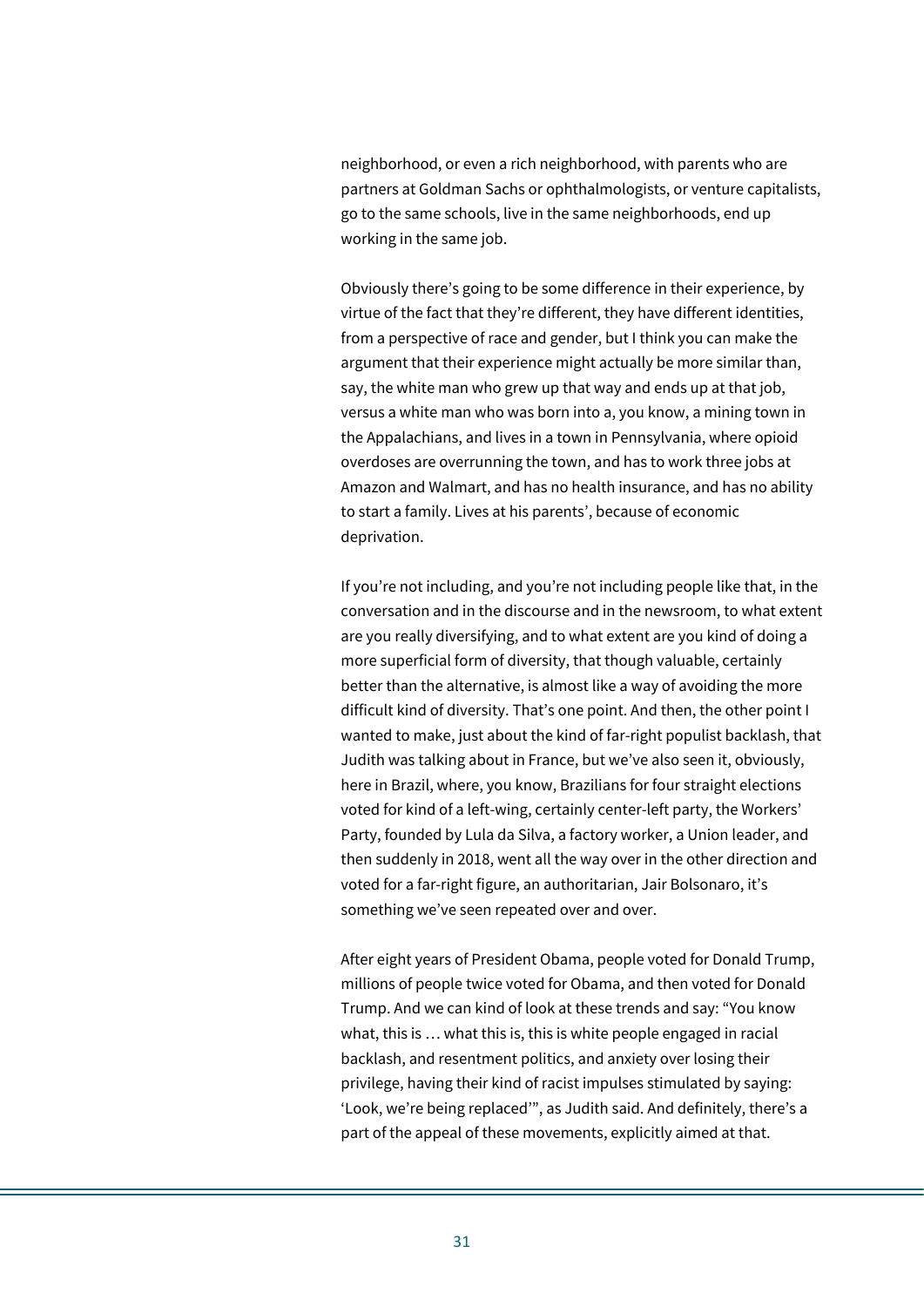But I think we also have to consider that Trump, and people like him, or Marne Le Pen, or Jair Bolsonaro, or Brexit, and Nigel Farage, did not appear out of nowhere. They were the biproducts of an ideology that has destroyed the economic security of millions and millions of people who feel as though the elites, whatever racial diversity or gender diversity you want to put on them, no longer really care about their lives, and that perception, you could certainly argue … And I would argue, there is validity to it.

And I think one of the most interesting dynamics is if you look in the United States, and you would read elite discourse over four years about Donald Trump being kind of the new Hitler, a white nationalist, somebody who does nothing, or little more than stimulate the worst bigotries among us, you actually see an increase, a big increase, in Hispanic support for President Trump and for the Republican Party, some mild increase in the support of African-Americans, though certainly much smaller. Overwhelmingly, they are still voting Democrat, but it's going in that direction.

And I think we have to be careful that we don't kind of take this reductive explanation of why these … this kind of populist, nativist politics is finding success. We can call the people who support it racist, say that they're just concerned because immigrants are entering the country, because Muslims are entering the company … the country, Africans are entering the country, but I think, in doing that, we kind of bury another factor, which is that neoliberalism has been an incredibly cruel ideology on an economic level, and this anti-status quo, anti-elite sentiment that is being … that is driving a lot of it, and that their demagogs are successfully tapping into.

And a lot of cases isn't racism, as evidenced by the fact that it's getting multiracial support, but this kind of growing cleavage between elite discourse over here, and the lives of ordinary people over here. And I think kind of just dismissing it away with a simple explanation, or kind a of a one-stop shop explanation, that these are just racists concerned about their racial privilege, doesn't tell the whole story, and might actually make it more difficult to combat, to understand what the appeal of it actually is.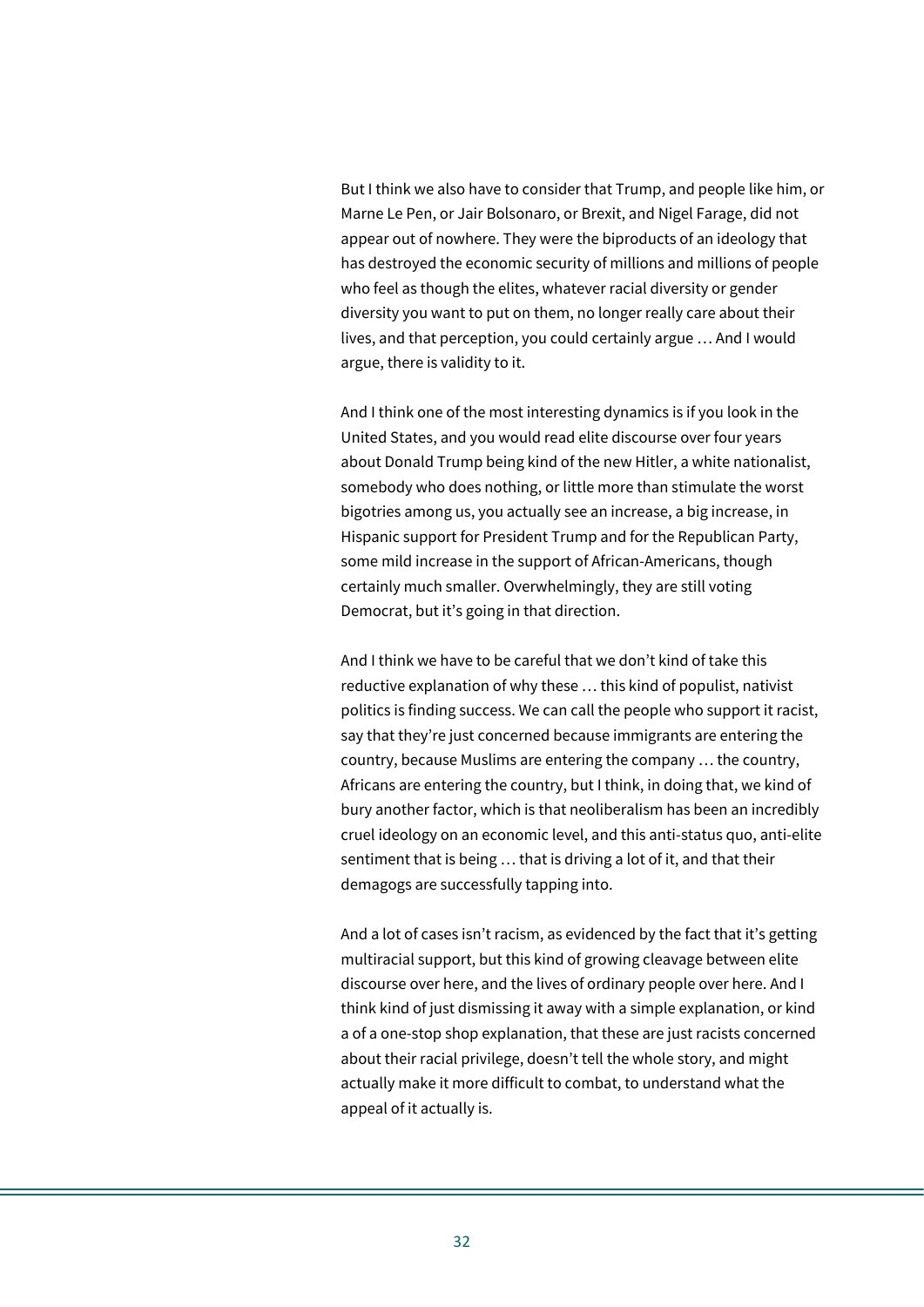| [1:29:26] | <b>CRITCHLEY:</b> | That's a strong point.                                                                                                                                                                                                                                                                                                                                                                                                                                                                                                                                                                                                                                                                                                                                                                                                                                                                                                                                                 |
|-----------|-------------------|------------------------------------------------------------------------------------------------------------------------------------------------------------------------------------------------------------------------------------------------------------------------------------------------------------------------------------------------------------------------------------------------------------------------------------------------------------------------------------------------------------------------------------------------------------------------------------------------------------------------------------------------------------------------------------------------------------------------------------------------------------------------------------------------------------------------------------------------------------------------------------------------------------------------------------------------------------------------|
| [1:29:26] | WEST:             | This is  but this is one of the reasons why my dear sister, Wendy<br>Brown, one of the grand radical Democratic theorists, teaches us, not<br>either or, but a number of different factors. You got the colossal failure<br>of neoliberal elites to be able to deliver to poor people. So, you get<br>escalating [] wealth and inequality, that's in part what brother Bernie<br>was about. And that's not reducible to race, but it has a xenophobic<br>element. It has a white supremacist element, it has a homophobic<br>element, and it has a male supremacist element, and you can't lose<br>sight of that, but there's a crisis of legitimacy.                                                                                                                                                                                                                                                                                                                  |
|           |                   | Neoliberals leads with their Harvard, Pentagon, Silicon Valley or<br>anywhere else, they have  they are the target of a certain kind of<br>contempt. Fox News has it, but it's deeply neofascist, more and more.<br>CNN doesn't have it, they're in the bosom of the neoliberal project, you<br>see. Our dear br sister Amy has it, of Democracy Now. Thank God for<br>sister Amy, right?                                                                                                                                                                                                                                                                                                                                                                                                                                                                                                                                                                              |
|           | [laughter]        |                                                                                                                                                                                                                                                                                                                                                                                                                                                                                                                                                                                                                                                                                                                                                                                                                                                                                                                                                                        |
| [1:30:30] | WEST:             | But it's a left critique of it. But the problem is that there's a sense of<br>impotence. These neoliberal elites keep reproducing themselves, no<br>matter how many folks hit the street, no matter how many critiques<br>they receive. They just push it  or just keep going. And that's where<br>the despair comes in. And once you have folk giving up and caving in,<br>then you've got neofascist possibilities, because you've got financial<br>elites sitting back, you've got military elites sitting back, and they're<br>the ones who really need to be focused on it, talking about this<br>neofascism. It's not just everyday people, it's these elites behind, and<br>in the United States they are imperial elites. The 800 million military<br>units around the world, 53 cents for every 1 dollar, going to militarism.<br>They're the ones sitting back and saying: "This disorder, this anarchy,<br>this chaos, is getting out of control." You see? |
|           | [laughter]        |                                                                                                                                                                                                                                                                                                                                                                                                                                                                                                                                                                                                                                                                                                                                                                                                                                                                                                                                                                        |
| [1:31:25] | WEST:             | And that's like  that's Plato's republic, the tyrant is about to<br>intervene, democracy is failing. That's where we are. And  you think<br>I'm going too far, sister Judith?                                                                                                                                                                                                                                                                                                                                                                                                                                                                                                                                                                                                                                                                                                                                                                                          |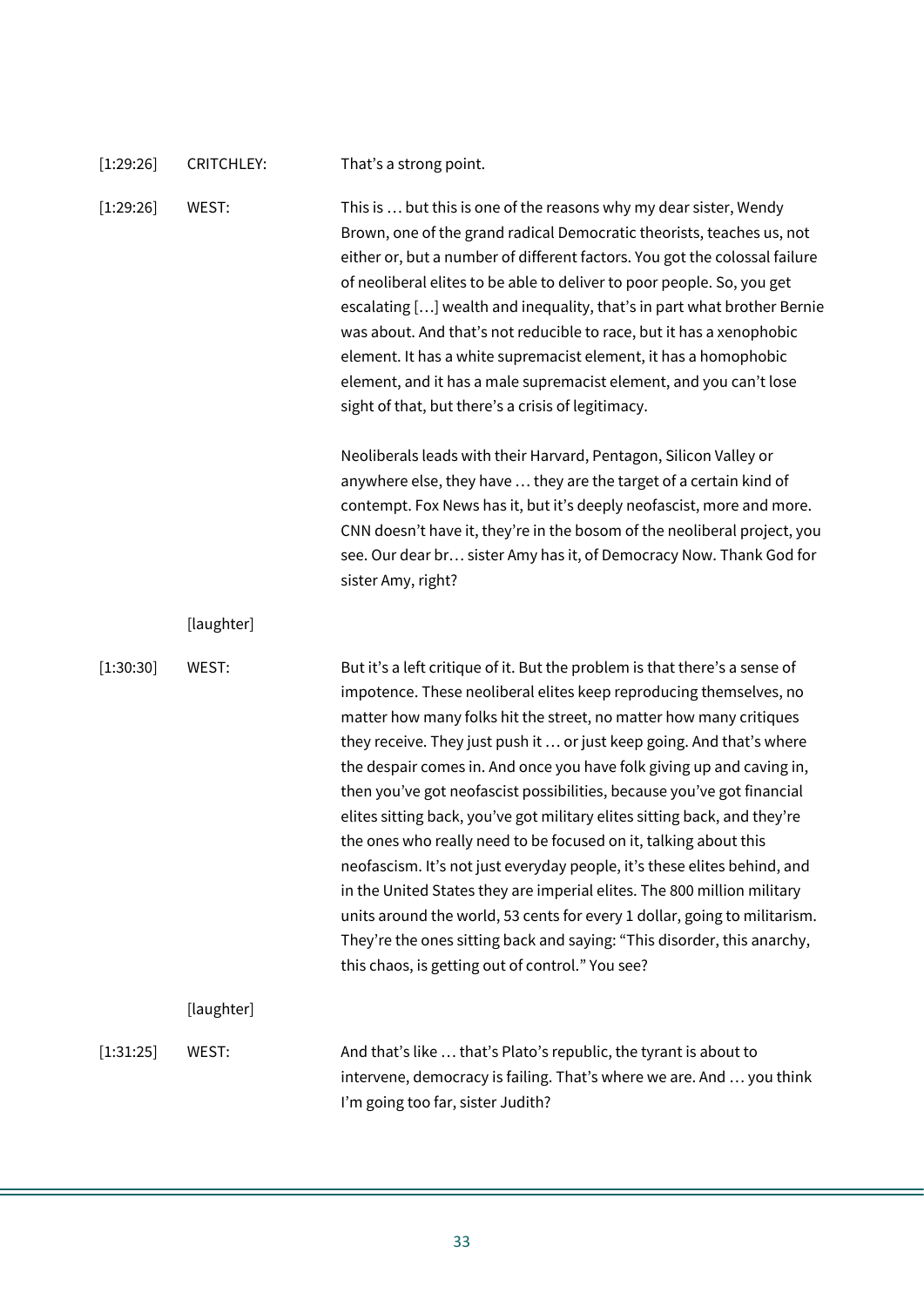| [1:31:34] | <b>BUTLER:</b>    | No, I'm liking it.                                                                                                                                                                                                                                                                                                                                                                                                                                                                                                                                                                                                                                                                                            |
|-----------|-------------------|---------------------------------------------------------------------------------------------------------------------------------------------------------------------------------------------------------------------------------------------------------------------------------------------------------------------------------------------------------------------------------------------------------------------------------------------------------------------------------------------------------------------------------------------------------------------------------------------------------------------------------------------------------------------------------------------------------------|
| [1:31:36] | WEST:             | [laughs] Alright, this is what's frightening about the moment, that's<br>why we have got to keep a smile and some style. Because                                                                                                                                                                                                                                                                                                                                                                                                                                                                                                                                                                              |
| [1:31:40] | <b>BUTLER:</b>    | [laughs] Yes.                                                                                                                                                                                                                                                                                                                                                                                                                                                                                                                                                                                                                                                                                                 |
| [1:31:42] | <b>CRITCHLEY:</b> | A smile and some style.                                                                                                                                                                                                                                                                                                                                                                                                                                                                                                                                                                                                                                                                                       |
| [1:31:43] | WEST:             | You ain't lying, we have got to keep swinging.                                                                                                                                                                                                                                                                                                                                                                                                                                                                                                                                                                                                                                                                |
| [1:31:44] | <b>CRITCHLEY:</b> | I want to get a little bit to  because in Glenn Greenwald's intervention<br>I have been watching a lot of your videos in the last couple of weeks.<br>The target is increasingly the corporate medium. Yes? And in a sense,<br>what you said about journalism is very important, and also to add to<br>that, the misunderstanding of the relation between journalism and<br>activism. Right? Increasingly. Which is leading to an increasing kind of<br>narrowness of focus.                                                                                                                                                                                                                                  |
| [1:32:13] | WEST:             | Right. Truncation.                                                                                                                                                                                                                                                                                                                                                                                                                                                                                                                                                                                                                                                                                            |
| [1:32:15] | <b>CRITCHLEY:</b> | It's leading to journalism  your former employer, [laughs] The<br>Guardian  you feel like you're being hit over the head with a stick.<br>You know, it's exhausting. And I wonder what you think about that. The<br>fourth estate. And I was thinking about this also, without wanting to<br>make matters too controversial, but why not? Your video after the<br>Rittenhouse-verdict, which  I was looking  I look at the other things<br>you said. It's very interesting, because you're  or what you're arguing<br>for there, what you're arguing against, is this is  so, you're saying, in<br>one of your interventions: "There's a new civil religion in the corporate<br>media", a new civil religion. |
|           |                   | And against that, you are claiming a freedom of thought. Right? You<br>know, even quoting Bertrand Russel and figures like that. And very<br>interesting too. And the  and with the Rittenhouse-verdict, what you<br>were arguing there, is due process, law, evidence, a jury  and so and<br>so forth, but due process of law. And I imagine you got a lot of heat for<br>that? So, how do you see that? I guess the issue of the corporate media<br>would be one way of focusing it. And you've had your dealings with<br>that over the years, [laughs] to say the least.                                                                                                                                   |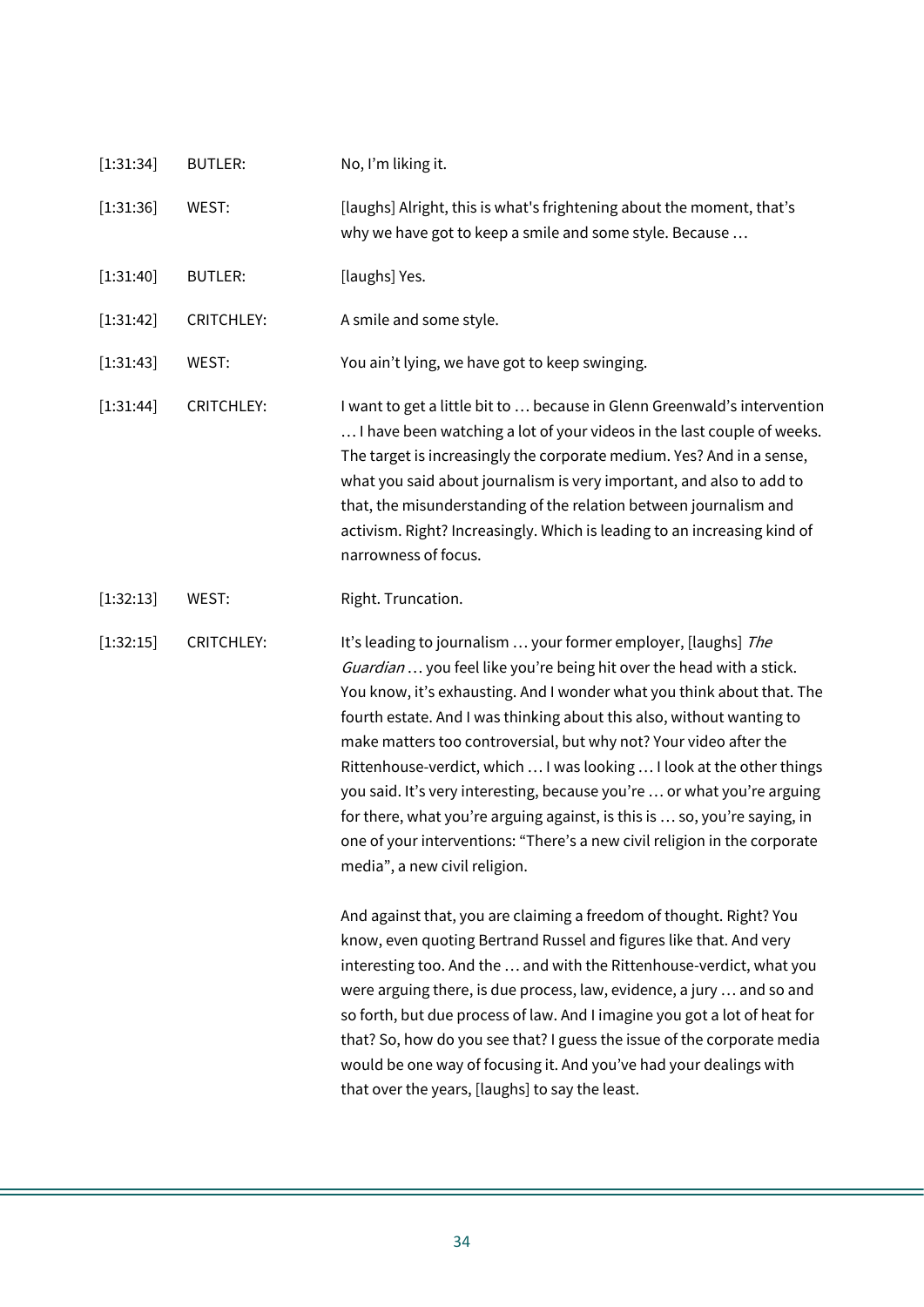## [1:33:50] GREENWALD: Yes, well, you know, growing up, my heroes, kind of political heroes, were Daniel Ellsberg, who leaked the Pentagon papers and was widely vilified as being a Soviet agent. And then the Jewish leftist lawyers of the ACLU, who, with the support of civil rights leaders at the time, a lot of people have forgotten about that, had decided to defend the right of actual Nazis, like Nazis wearing Swastika-armbands to march through Skokie, Illinois, a town not … just overwhelmingly filled with Jews, but survivors of the Holocaust, people who had actually been in the camps 25-30 years before, and to me, that … both of those episodes represented a principle that I believe continues to drive what I do, which is that institutions can't be trusted. Human institutions can't be trusted to constrain what we think, how we speak, who gets imprisoned, who gets ostracized without all kinds of checks and all

And I thought the Kyle Rittenhouse-case was just a very vivid window into how we talk about so many of these issues. I personally never talked about the Kyle Rittenhouse-case because, and this might be the lawyer in me, I just know that when things are getting litigated on social media or on the internet or through the media, so often there's no way to know what the truth is, until you actually sit down and watch the trial, and that's something I did from start to finish.

kinds of safeguards, because humans are so susceptible to, once they

get power in their hands, abusing it, for improper ends.

And my ideas of what had happened were so radically disparate from the media presentation of it. And I was disturbed that a lot of people seemed to kind of have a blood lust to put this person in prison, who didn't actually watch the trial, but they sort of saw him as a symbol. I don't think that's what the justice system is for. And the thing that bothered me the most, is there were … here in Brazil, for example, the leading media outlets, I don't mean small ones or blogs, I mean the biggest and most prestigious media outlets, The New York Times of Brazil, which is *Folha de São Paulo, O Globo*, along with media outlets around the world, all have the same false view of the Rittenhouse-case, not right after it happened, but during the trial, as they were writing articles reporting about what was taking place, which is … many of them went with headlines that said: "Young, white man who shot three black men waits for verdict."

They had thought that the people Kyle Rittenhouse had shot, were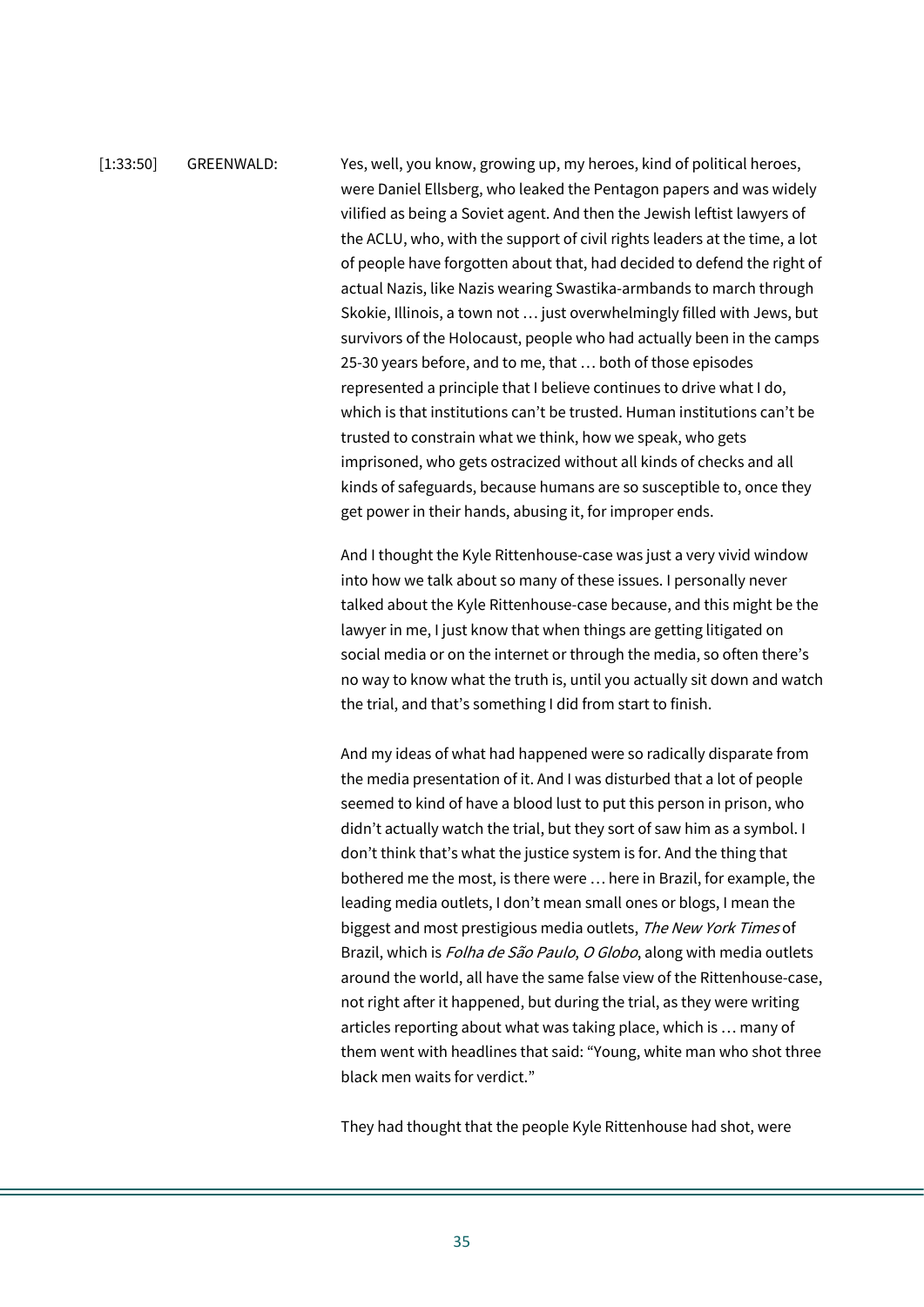black, when in fact they were all white, because they obviously had gotten this impression from somewhere, and that somewhere came from the corporate media, which had created a kind of narrative about this case that was, when you sit down and watch the trial, in my view, widely disparate from the reality. And so, you know, maybe … that's probably just the lawyer in me, the civil libertarian in me, which always wants … is always going to side with due process, safeguards on the ability for the government to put people in cages, demand that they show a high level of proof, because my politics is steeped in a suspicion of the ability of corrupt institutions of authority to abuse their power, if they're not heavily scrutinized. So, I think that's where a lot of that came from.

[1:37:26] WEST: Absolutely. But I just want to say this, that …

- [1:37:26] CRITCHLEY: Thank you for that. No, I got … is this time … this says 1:51, is this how long we've been going for?
- [1:37:32] UNKNOWN: No, that's what we've got left.
- [1:37:33] CRITCHLEY: Oh. How much time have we have got left? No? Just want to get clear, I'm looking at this clock here, and … that … well, now. Okay. Cornel?
- [1:37:46] WEST: No, I was just going to say that, I mean, one, I resonate brother Glenn's libertarian sensibility, because in the face of dogma, you always have to have Socratic dialogue that is robust. But there is a difference between talking about due process and rule of law. And I believe in fair trials, but there is a moral dimension that also needs to be noted, because you know, and I know, you know, they had the law on the slavery, they had the law on the Jim Crow, law on the Jane Crow, law on the Nazis, law on the Apartheid, so law in and of itself is still weak and feeble, if you don't have a moral critique of it, you see.
- [1:38:19] CRITCHLEY: Putin's very fond of law. [laughs]
- [1:38:23] WEST: And so, you have to be able to keep track of both, so that the rights of Rittenhouse must be protected, there's no doubt about that, the liberties must be protected. Right. But at the same time, people have a right to say: "The due process is …" There's such a truncated procedure, that you can't even get out some of the truth that's going on. And you have to have levels of discourse, to keep that in mind. But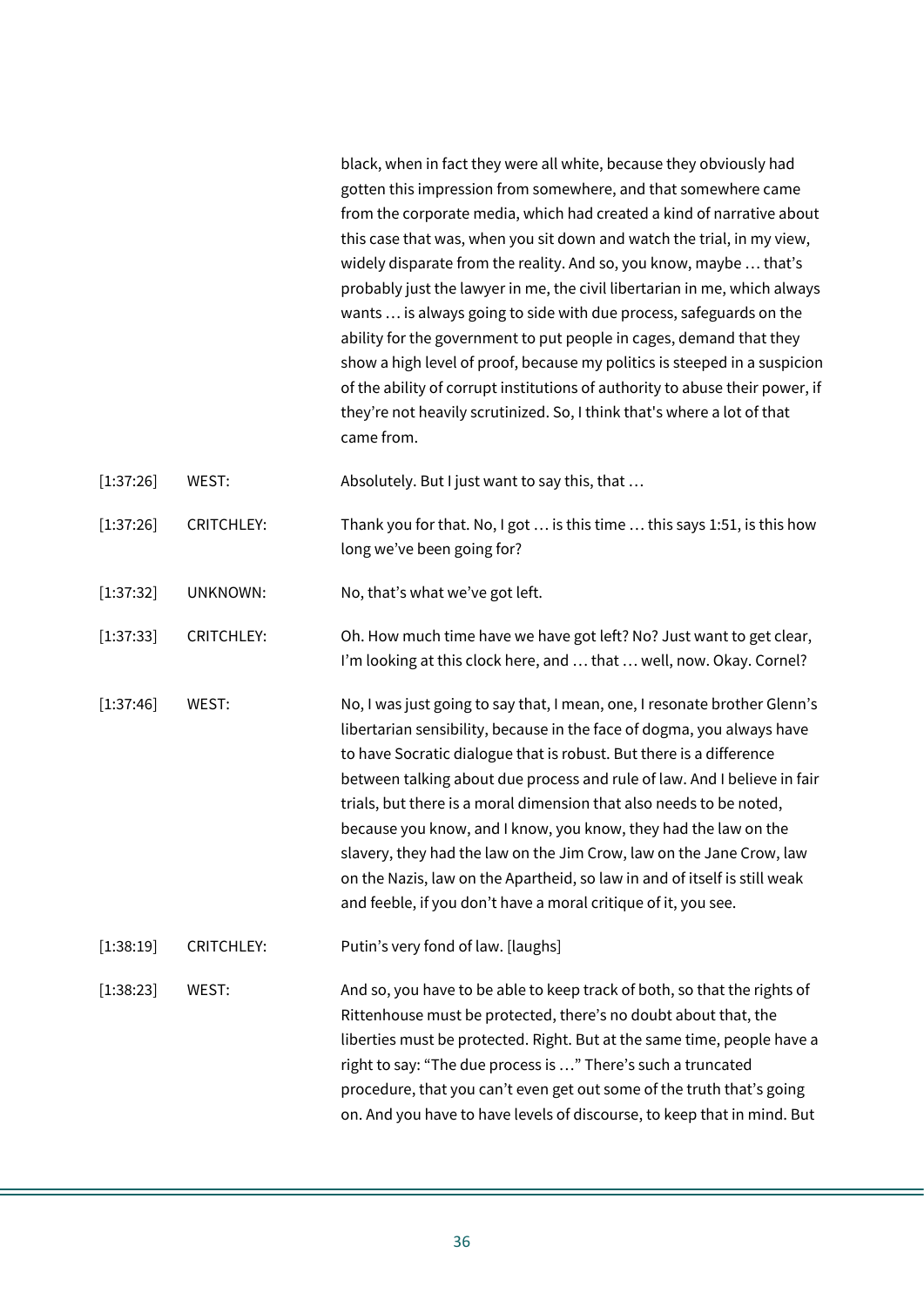in addition to journalism, I want to say one thing. I want to talk about my dear brother Chris Hedges.

You know, I think Chris Hedges is one of the powerful intellectuals who had to leave journalism, because he said: "It's dead for the most part. You've got you and a few others. You and Amy, and a few others." You can almost count them on your hands, because the levels of conformity and complacency of a market-driven journalism is so overwhelming, you can't even call it journalism anymore. And if that's the case, you're going to become like Chris Hedges, you become a historian, you become something else, to be a truth-teller. And one can say the same thing about philosophy. Become something else, where you build on philosophy, but you're doing something else. Was Adorno a philosopher?

- [1:39:34] BUTLER: [laughs]
- [1:39:34] WEST: He was Adorno. Period. You know what I mean?
- [1:39:39] CRITCHLEY: He was a great pianoplayer.
- [1:39:41] WEST: Yes, he did that too. Not as good as Edward Said, though.
- [1:39:43] CRITCHLEY: I got a ... Judith, sorry.

[1:39:45] BUTLER: Yes, I just think to address something that I feel maybe links Glenn's remarks with Cornel's. Because Glenn, I think that you have suggested to us that corporate powers and their dissemination of basic liberties is a really key framework, and that that gets lost when we start engaging in multicultural debates of a certain kind. And then you also suggested to us, suggesting you might be a, I guess, a left-libertarian, maybe you wouldn't disagree with that, but you've also suggested to us that class remains unscrutinized in many of the debates on inclusion. And that it's extremely important to remember that.

> And class now, I guess a third point would be, class now has to be understood in terms now of neoliberal elites and the production of and circulation of neoliberal elites within universities and within the media, suggesting that the diversity problem is a… is not the one that we've identified, and may need to be thought about differently. At the same time, you know, I think one of the things neoliberalism has done, is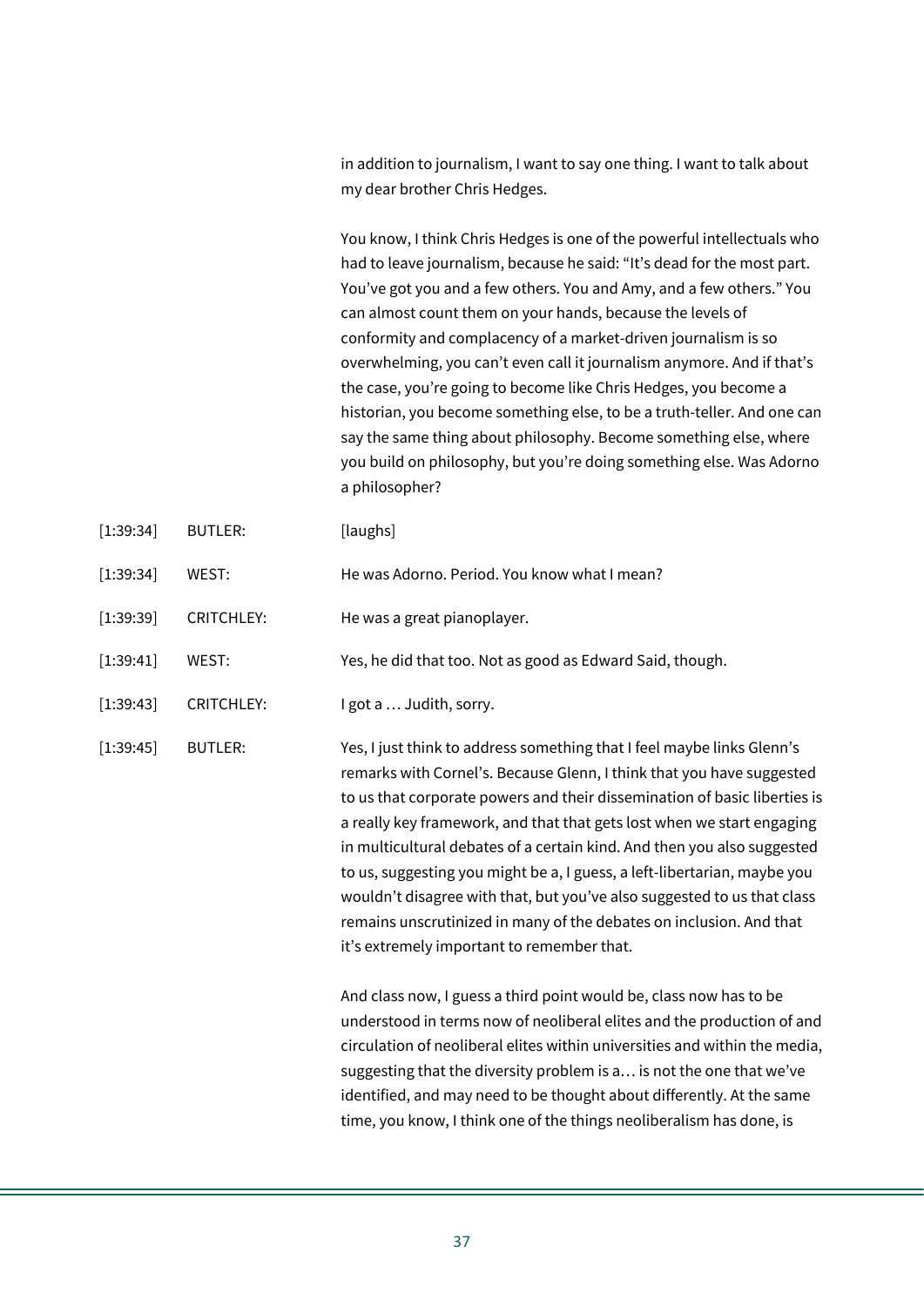evacuated the ideals of social democracy or democratic socialism, it has decimated social services, and it has also decimated protections for the environment, so the sense of destruction, the fear of destruction that people are living with, and that Cornel has identified so powerfully, that sense of destruction takes a lot of different forms.

And we could say that racism and anti-immigrant politics and antitrans politics and antifeminism, are just expressions of … secondary expressions, of a primary sense of fear of destruction. You know, where does the fear of destruction go? Are people misidentifying the gay families as the force of destruction, are they misidentifying gender as a source of destruction, are they misidentifying Black Lives Matter, or trans-rights? I mean, or migrant rights? You know, and we could say all that is secondary or even epiphenomenal, but I think that might be too quick, because it is true that the … we are all living with the fear of planetary destruction, there's just no question about it, and what are the forms that takes?

We could say that our … that the racism we see is an expression of that, but maybe we have to think more carefully about that conjunction? Right? That anti-migrant, anti-gay, lesbian, anti-feminist movement, as it coincides with, or interlocks with a neoliberal economic form of governance, that has decimated social services and put a huge amount on the family, and put a huge amount on local communities, and put a huge amount on local churches. Right? So, it gets generated within the evangelical church as truth?

You know, it's sometimes like all one has to grasp for, in a time in which people are fearing destruction, where it's like: "Oh, this import from America, gender, that's what's destroying us. That's destroying our lives." But really, but how do we think about that intersection? And I think we need a more textured analysis, I don't think we can go back to: "This is the real oppression and all this is secondary." It's like, no, no, we've got to have like Gramsci in mind, here. You know? What's the articulation? How do we describe it?

[1:43:58] WEST: Absolutely. And the left has failed, because we on the left have been unable to put forward a vision that ceases the imagination and hearts, minds and souls of people.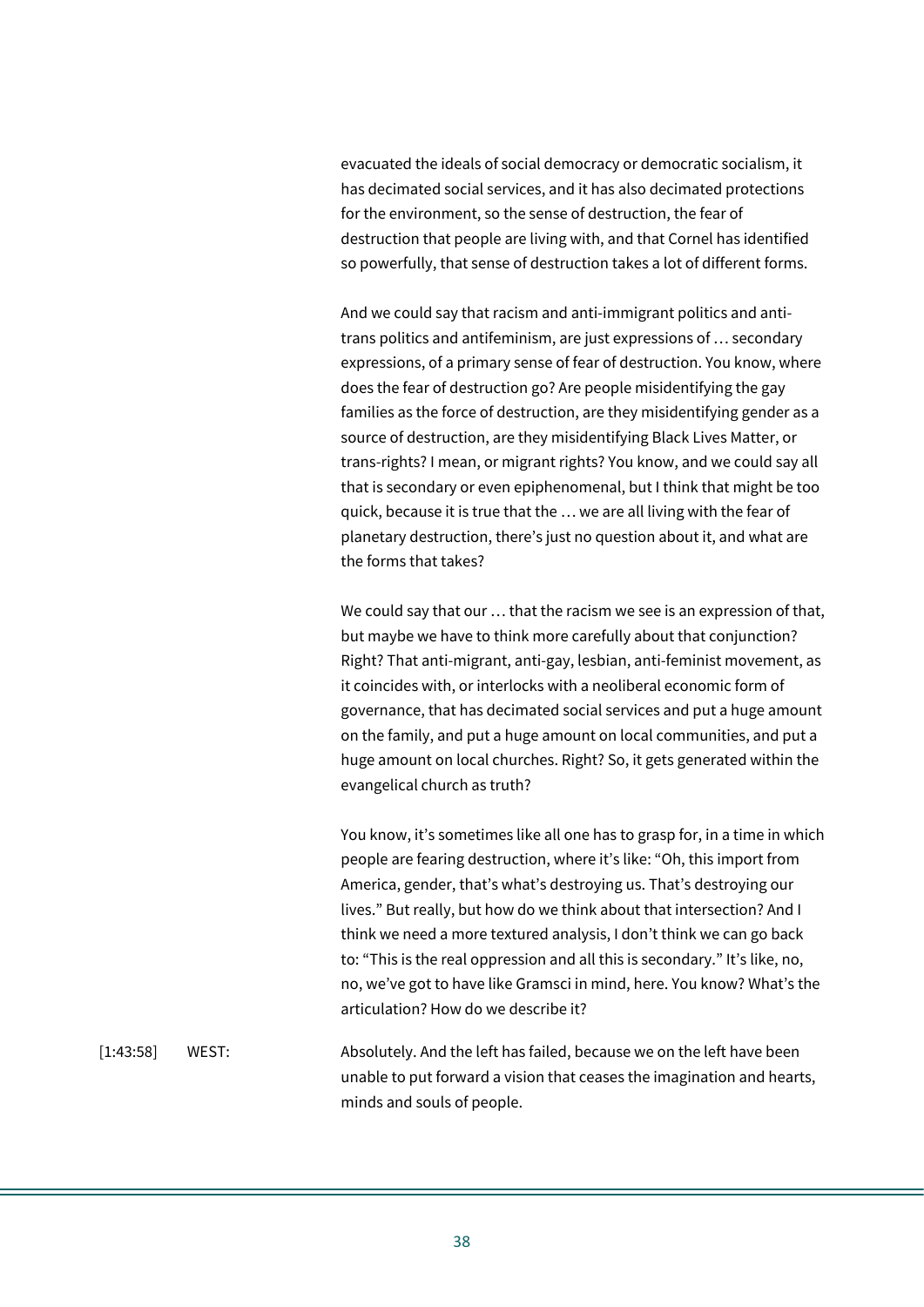| [1:44:10]<br>[1:44:14]<br>[1:44:19]<br>[1:44:21] | WEST:<br><b>BUTLER:</b> | Unable to have institutional capacity for that vision that we deliver.                                                                                                                                                                                                                                                                                                                                                                                                                                                                                                                                     |
|--------------------------------------------------|-------------------------|------------------------------------------------------------------------------------------------------------------------------------------------------------------------------------------------------------------------------------------------------------------------------------------------------------------------------------------------------------------------------------------------------------------------------------------------------------------------------------------------------------------------------------------------------------------------------------------------------------|
|                                                  |                         |                                                                                                                                                                                                                                                                                                                                                                                                                                                                                                                                                                                                            |
|                                                  |                         | Yes. Well, you do it. You're the one we look to, Cornel, you do it.                                                                                                                                                                                                                                                                                                                                                                                                                                                                                                                                        |
|                                                  | WEST:                   | [laughs]                                                                                                                                                                                                                                                                                                                                                                                                                                                                                                                                                                                                   |
|                                                  | <b>CRITCHLEY:</b>       | Yes, but listen, Gramsci says: "The decisive element in every situation is<br>the permanently organized and long-prepared force which can be put<br>into the field when it is judged that a situation is favorable (and it can<br>be favorable only in so far as such a force exists and is full of fighting<br>spirit). Therefore, the essential task is that of systematically and<br>patiently ensuring that this force is formed, developed, and rendered<br>ever more homogenous, compact and self-aware." He's talking there<br>about articulation. Alliance, where you would                        |
| [1:44:54]                                        | <b>BUTLER:</b>          | Yes.                                                                                                                                                                                                                                                                                                                                                                                                                                                                                                                                                                                                       |
| [1:44:54]                                        | WEST:                   | Absolutely. Elaboration.                                                                                                                                                                                                                                                                                                                                                                                                                                                                                                                                                                                   |
| [1:44:58]                                        | <b>CRITCHLEY:</b>       | And that's $[]$ .                                                                                                                                                                                                                                                                                                                                                                                                                                                                                                                                                                                          |
| [1:45:00]                                        | WEST:                   | That's exactly right. I mean, this is translated by Pete Buttigieg's father,<br>my dear brother Joseph, the great translator of Gramsci.                                                                                                                                                                                                                                                                                                                                                                                                                                                                   |
| [1:45:05]                                        | <b>BUTLER:</b>          | Yes. It's incredible.                                                                                                                                                                                                                                                                                                                                                                                                                                                                                                                                                                                      |
| [1:45:08]                                        | WEST:                   | The Gramscian student [], we used to go together. And brother Pete,<br>you know, he's neoliberal-center, but I love him, he's part of the family,<br>he's just wrong on a lot of some of these issues.                                                                                                                                                                                                                                                                                                                                                                                                     |
| [1:45:16]                                        | <b>BUTLER:</b>          | [laughs]                                                                                                                                                                                                                                                                                                                                                                                                                                                                                                                                                                                                   |
| [1:45:17]                                        | WEST:                   | But I love him like a son. But the thing is, is that for Gramsci, he's<br>presupposing a party in place, even though he's in prison, he's in a<br>fascist prison. They've got institutions of capacity, in Italy at that time.<br>You see. We're lucky to have journals. They had a communist party,<br>there's a qualitative difference in terms of the ability to have a robust<br>conversation within an institution that has the capacity to bring people<br>together, mobilize, galvanize, not just for demonstrations, but to<br>sustain the structures over time. That's what we lack on the board. |
|                                                  |                         |                                                                                                                                                                                                                                                                                                                                                                                                                                                                                                                                                                                                            |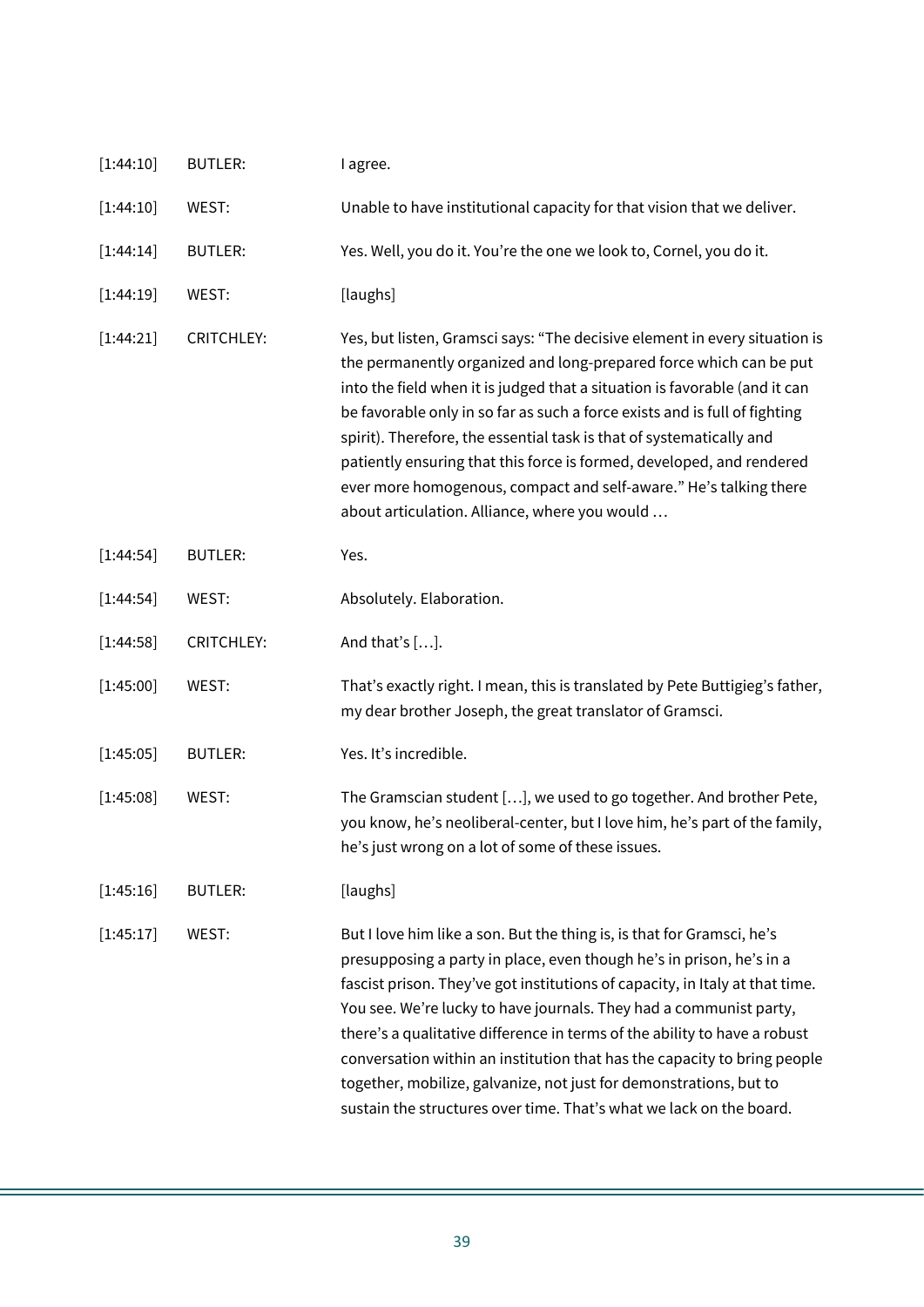| [1:45:53] | <b>CRITCHLEY:</b> | A moral position.                                                                                                                                                                                                                                                                                                                                                                                                                                                                                                                                                                                                                                                                         |
|-----------|-------------------|-------------------------------------------------------------------------------------------------------------------------------------------------------------------------------------------------------------------------------------------------------------------------------------------------------------------------------------------------------------------------------------------------------------------------------------------------------------------------------------------------------------------------------------------------------------------------------------------------------------------------------------------------------------------------------------------|
| [1:45:54] | WEST:             | Yes. Absolutely. And Gramsci understood that.                                                                                                                                                                                                                                                                                                                                                                                                                                                                                                                                                                                                                                             |
| [1:45:57] | <b>CRITCHLEY:</b> | Okay. Well, this clock keeps saying different things. I just                                                                                                                                                                                                                                                                                                                                                                                                                                                                                                                                                                                                                              |
| [1:46:03] | WEST:             | [laughs]                                                                                                                                                                                                                                                                                                                                                                                                                                                                                                                                                                                                                                                                                  |
| [1:46:06] | <b>CRITCHLEY:</b> | I want to expand the focus a little bit.                                                                                                                                                                                                                                                                                                                                                                                                                                                                                                                                                                                                                                                  |
| [1:46:08] | WEST:             | Sure.                                                                                                                                                                                                                                                                                                                                                                                                                                                                                                                                                                                                                                                                                     |
| [1:46:09] | <b>CRITCHLEY:</b> | A little bit. Because some of the questions that came in, actually very<br>recently  I got these from Ole on Thursday. Really good. And I want to<br>put the cat among the pigeons, a little bit, here.                                                                                                                                                                                                                                                                                                                                                                                                                                                                                   |
| [1:46:22] | WEST:             | Cat among the pigeons, good God of mine.                                                                                                                                                                                                                                                                                                                                                                                                                                                                                                                                                                                                                                                  |
| [1:46:25] | <b>CRITCHLEY:</b> | Although I don't know who the cat, or who the pigeons are, the cat                                                                                                                                                                                                                                                                                                                                                                                                                                                                                                                                                                                                                        |
| [1:46:27] | <b>BUTLER:</b>    | We're pigeons.                                                                                                                                                                                                                                                                                                                                                                                                                                                                                                                                                                                                                                                                            |
| [1:46:28] | <b>CRITCHLEY:</b> | You're pigeons.                                                                                                                                                                                                                                                                                                                                                                                                                                                                                                                                                                                                                                                                           |
|           | [laughter]        |                                                                                                                                                                                                                                                                                                                                                                                                                                                                                                                                                                                                                                                                                           |
| [1:46:31] | <b>CRITCHLEY:</b> | But look                                                                                                                                                                                                                                                                                                                                                                                                                                                                                                                                                                                                                                                                                  |
| [1:46:32] | <b>BUTLER:</b>    | That's your identity politics, pigeon rights.                                                                                                                                                                                                                                                                                                                                                                                                                                                                                                                                                                                                                                             |
| [1:46:34] | WEST:             | Pigeon rights. [laughs]                                                                                                                                                                                                                                                                                                                                                                                                                                                                                                                                                                                                                                                                   |
| [1:46:36] | <b>CRITCHLEY:</b> | Question 39. So, thank you, questioner 39: "Cornel West wrote in The<br>Washington Post regarding Harvard University's closure of its Classics<br>department: 'This is a spiritual catastrophe.'" And the questioner asks:<br>"In which way could the engagement with the old frequently shared<br>texts, be said to be a spiritual exercise? What type of spirituality does<br>the Classical canon or the engagement with it, engender? Is it a<br>problem for classics, as a spiritual exercise, that classics are currently<br>weaponized by the far-right?" I thought it was interesting, because<br>here we have  [laughs] Judith and I taught a class together on Greek<br>tragedy. |
| [1:47:24] | WEST:             | Yes, I wish I could have been in that class, actually.                                                                                                                                                                                                                                                                                                                                                                                                                                                                                                                                                                                                                                    |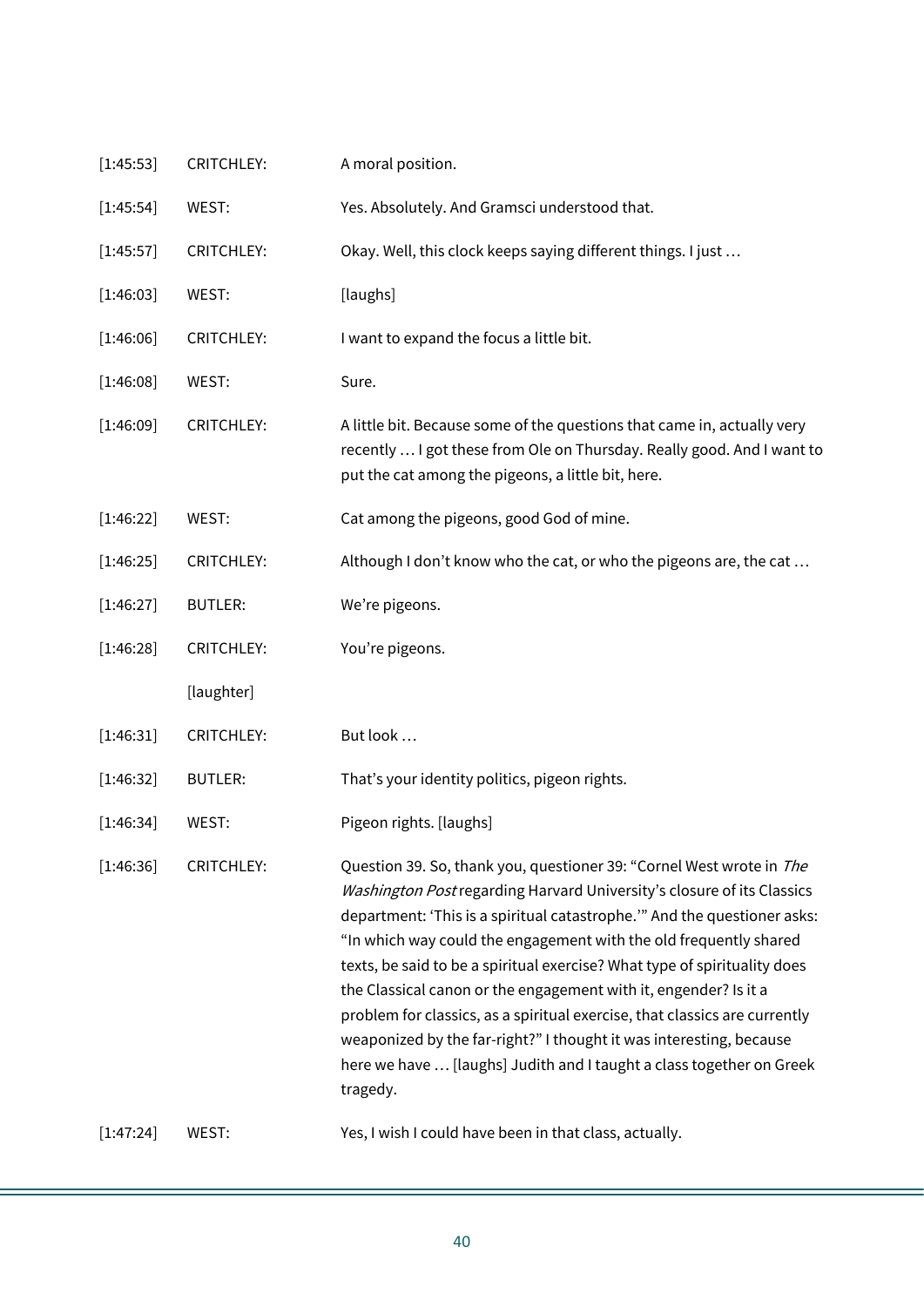| [1:47:26] | <b>CRITCHLEY:</b> | And it was not a conventional class on Greek tragedy, [laughs] but it<br>was about Greek tragedy.                                                                                                                                                                                                                                                                                                                                                                                                                                                                                                                                                                                                                            |
|-----------|-------------------|------------------------------------------------------------------------------------------------------------------------------------------------------------------------------------------------------------------------------------------------------------------------------------------------------------------------------------------------------------------------------------------------------------------------------------------------------------------------------------------------------------------------------------------------------------------------------------------------------------------------------------------------------------------------------------------------------------------------------|
| [1:47:27] | WEST:             | A lot to learn there. Yes.                                                                                                                                                                                                                                                                                                                                                                                                                                                                                                                                                                                                                                                                                                   |
| [1:47:31] | <b>CRITCHLEY:</b> | And, I know, Cornel's got, you know, very interesting views on<br>Sophocles and many others, so how do you see that  because in a<br>way this is kind of a symptom of where we are, and                                                                                                                                                                                                                                                                                                                                                                                                                                                                                                                                      |
| [1:47:46] | WEST:             | Well, one is, dear brother                                                                                                                                                                                                                                                                                                                                                                                                                                                                                                                                                                                                                                                                                                   |
| [1:47:47] | <b>CRITCHLEY:</b> | How do you defend, you know  how  okay.                                                                                                                                                                                                                                                                                                                                                                                                                                                                                                                                                                                                                                                                                      |
| [1:47:48] | WEST:             | The catastrophes are just so overwhelming. We need every source and<br>resource to be mobilized, intellectual, moral, political, spiritual, and<br>there is no doubt that the best of Socratic legacy of Athens and the best<br>of the Prophetic legacy of Jerusalem, are crucial sources that can be<br>mobilized to bring critique to bear on structures of domination, on<br>forms of dogma, on how we come to terms with forms of death. But<br>that doesn't mean there aren't rich resources among indigenous<br>peoples, and in Africa, in Timbuktu, university in Asia, of course.                                                                                                                                    |
|           |                   | But the notion that somehow, we in this particular historical moment,<br>that has been disproportionately shaped by Europe at its worst and at<br>its best, the European ideals and the European crimes. Every<br>civilization has got ideals and crimes. Right? So, that a place like<br>Howard University, which is where the black bourgeoisies come from,<br>you see, they historically have always been pulling from the Socratic<br>legacy. Benjamin Mays, and we could go on and on. Mordecai Johnson,<br>Toni Morrison, we go on and on and on. And the Socratic legacy too.                                                                                                                                         |
|           |                   | But, yes, you've got the rich black intellectual tradition, that are<br>conversant, but also voices, not just extensions of Socrates, extensions<br>of Hebrew scripture and so forth, the creative appropriations and<br>interpretations. So, then to make that less and less available to a<br>younger generation, that is already dealing with a dumbed-down<br>market-driven education. And that's not true just for Howard, it's for<br>Harvard, Yale, Princeton, USC Berkely, you can see the<br>commodification and the bureaucratization of the university, in which<br>the dumbing-down takes place. That's not right-wing discourse. It's the<br>truth. Because the careerism and the opportunism generate a myopic |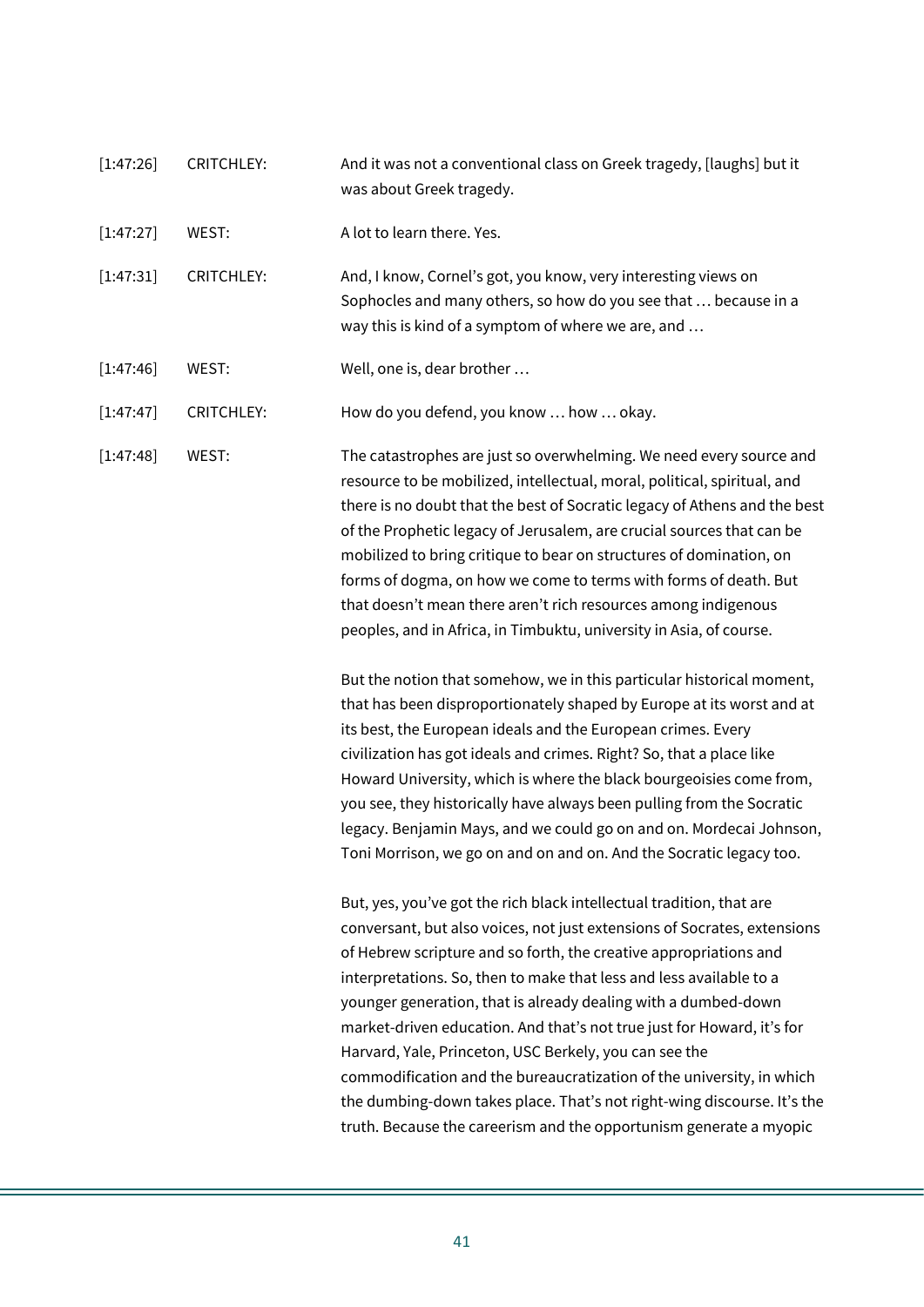| vision and short-term calculation. That's just the truth. That's the     |
|--------------------------------------------------------------------------|
| situation. So, I had to []: "Well, the right-wing is in love with Plato, |
| just like you. So what?" [laughs]                                        |

- [1:49:57] BUTLER: We're fighting about that.
- [1:49:57] WEST: When I was in Charlottesville, these sick brothers of the Klan, and the neo-Nazis, they were listening to Motown.
- [1:50:05] BUTLER: Yes. [laughs]

[1:50:06] WEST: Okay. You're going to kill me, and … but want to listen to my music. That's a human thing, contradictory all the way down. Right? So that, the sense of … this is neo… since when does the right-wing have a monopoly on the great classical works of any civilization, let alone the West's? It's sad that we even have to debate that. You know what I mean? It's sad … Dante under exile with a bounty on his head, he becomes the right-wing… a right-wing object that's theirs? No. Dante's mine. And that's just the beginning. Do you see what I …

- [1:50:41] BUTLER: Yes, I'm with you.
- [1:50:42] WEST: Absolutely.

[1:50:43] BUTLER: I mean, not all Classics courses are taught to communicate the message that the great ideals of our civilization are to be found in these texts. In fact, many, you know, people teach Classics in order to think about war or to think about slavery. I mean, the great work of Moses Finley on ancient slavery was part of a Classics class that I took, early on. The whole question of, how can you constitute democracy where women are not part of it? And foreigners are not, and they're the socalled barbarians, who don't speak proper language, because they're speaking another language. [laughs]

> You know, that gives us a condensed framework for thinking about very fundamental questions, including grief, rage, murder, forgiveness, the relationship between law and justice. But also, let's remember that, you know, *Antigone*, a play that's important to all of us really, now is restaged on the rubbles in Palestine, where homes used to be. Like, it's … we get to reappropriate those, and let them speak to another audience. There's a Kurdish appropriation of Antigone. There are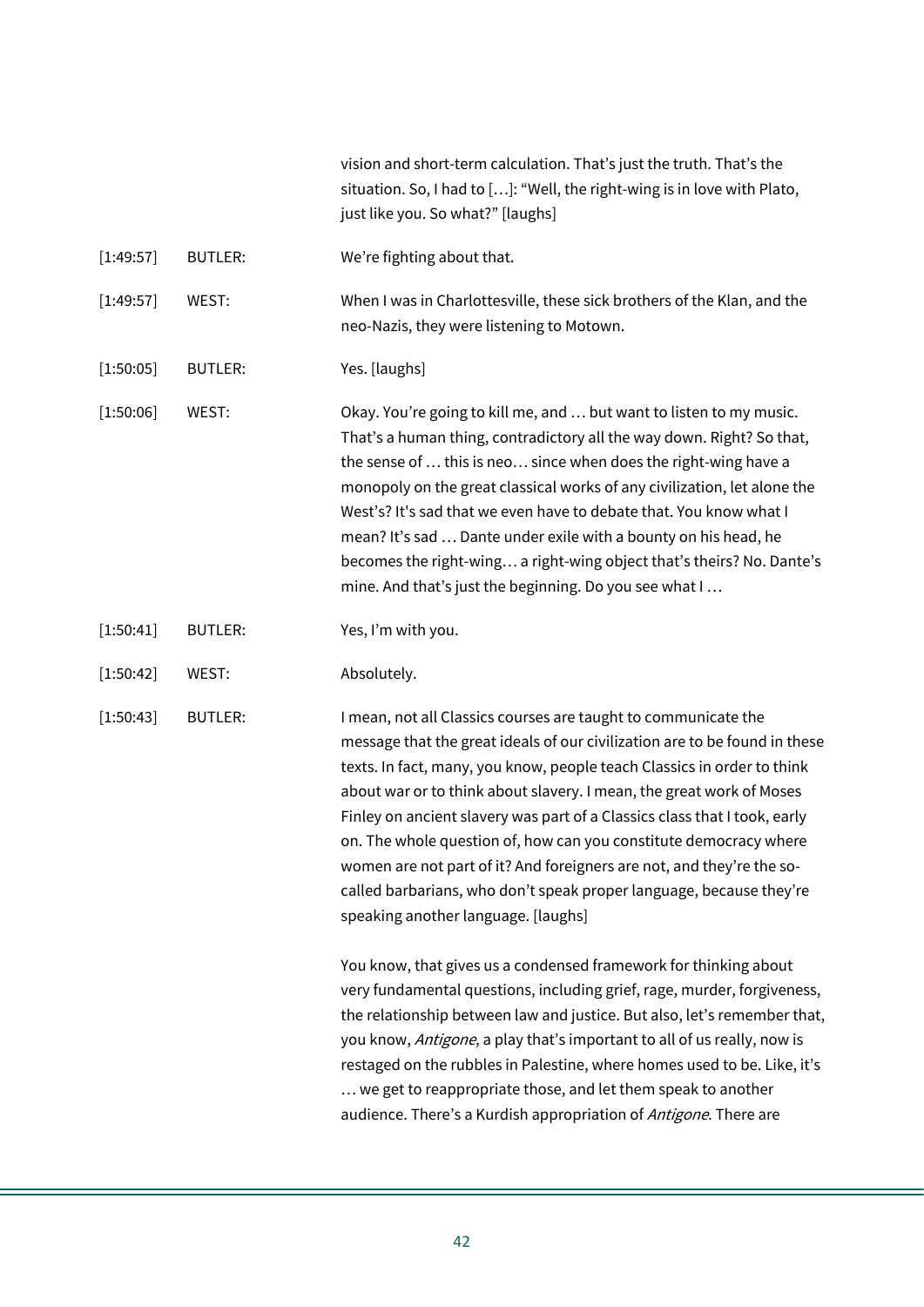several Latin American, there's one in … there was one in Mexico that was lamenting the killing of women. Like, these …

[1:52:08] CRITCHLEY: Nelson Mandela was involved in a production on Robben Island.

[1:52:11] BUTLER: There you go. I mean, but these texts don't belong to the left or the right. We need to actually appropriate them and let them speak for what we need them to speak for. And to let those histories resonate. So, I mean, I am all against the idea that: "Oh, these are the great texts of the Western civilization, and they contain the values." No. But they do produce condensed seams of strife and conflict, that allows us to have broader conversations. They're one of many. The … people like Otto Kuusinen have written whole books on the postcolonial and colonial appropriations of tragedy, of … for revolutionary purposes. So, we need to remember that these are resources among many, right? Not the only one. Not the most important, but they are resources among many, upon which we have to draw. And people have drawn, for really important purposes.

[1:53:12] CRITCHLEY: And each of them are marked by internal contradiction and strife. There used to be, at the University of Essex, when I was a student, and then a teacher, and this was a, you know, subsequently scrapped. It was a course called The Enlightenment, that was a critique of the Enlightenment. [laughs] It was called The Enlightenment, and through the lens of, you know, Western Marxism and Adorno, and you see how every Enlightenment text is a shadow text, right? Montesquieu's Persian Letters, Rousseau, you pick ... Diderot's Rameau's Nephew, everything is split, everything is divided. Here we have a picture of what Hegel were called, Self-Alienated Spirit, and it's ... you learn that … you see that wall taking place historically, and that is empowering, is it not? It gives you … I mean, this, it gives you stuff you can use.

[1:54:00] WEST: Absolutely. Very much so. I know, in my own intellectual formation, the great Raymond Williams' book on modern tragedy, and then Terry Eagleton in so many ways. That meant a lot, because, you know, I started reading Kierkegaard, so I already had a deep, deep sensitivity of the unlighted side of the human condition. And to have a leftist discourse that was tied … that was secular, but was critical of some of the more sunny sides … that was critical, that that was tied to the sunny sides, and critical of many tragic sensibility, Williams opened that up for me. And so did Eagleton, and by the time you get to your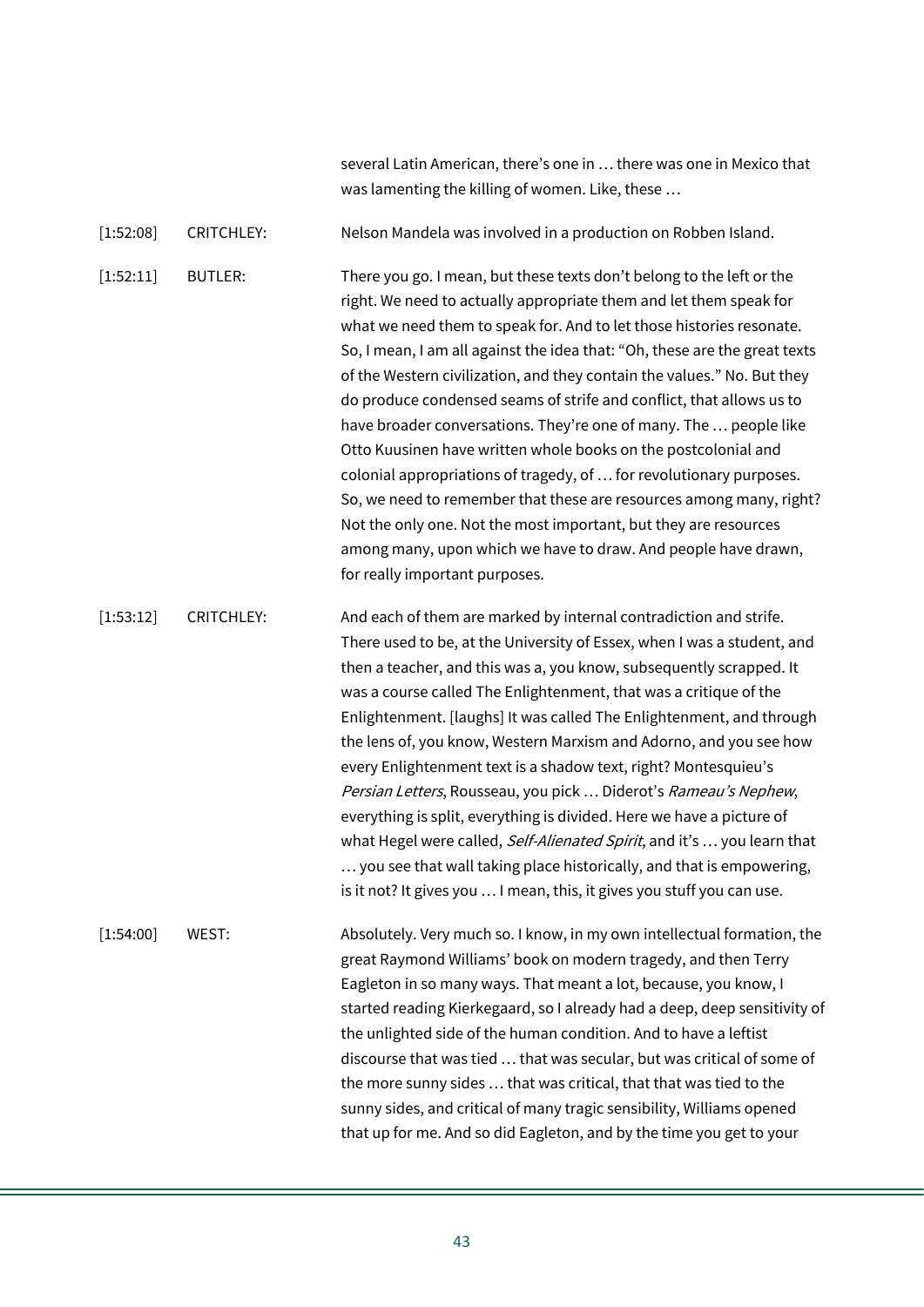work on … take it to your powerful work on the tragic. Now I'm with the tragic comics, so that I'm with Chekhov. You all know that.

[1:54:50] BUTLER: [laughs] Yes.

[1:54:51] CRITCHLEY: Yes, I know that. Chekov [inaudible 1:54:52].

- [1:54:52] WEST: Chekov. Deeper than all of them, but we don't have time to get into that right now. I know brother Glenn, we don't want to exclude you, brother, on this now.
- [1:54:59] BUTLER: Yes, talk to us.

[1:54:59] WEST: Do you want to jump on in on some of this?

[1:55:01] BUTLER: [laughs]

[1:55:03] GREENWALD: Yes, no, it's funny that, you know, it's bringing back a lot of old memories of academia. We all shared with you what we discovered before we came on stage, which was … I was feeling some sort of trauma about this event, right as I was about to do it, and then I remembered, I'm pretty sure that I had professor Butler as a professor in Philosophy, I think, in my freshman year of college, when I arrived onto campus, extremely arrogant, believing I knew everything, and I walked into Philosophy class, it might have bene sophomore year, I believe it was Philosophy of Existentialism, and we were talking about Sartre and his views on gender, and I think there was … the text was Simone de Beauvoir, and we were debating that, and I raised my hand to challenge Professor Butler, thinking I had a great argument, and she obliterated it.

> And I think it was the first time ever, up until then, and maybe after, where I was kind of left speechless. But I … you know, and it took me a few decades, I guess, to get over that trauma and be able to reenter a conversation with Judith, but I think that the reason I look back on those … that experience so positively, despite those kinds of experiences, is because one of the things that academia does, is that it fosters a discourse where everything can be challenged. I found that idea super interesting, that, you know, you look at the Western canon, and instead of saying: "We need to get rid of it, because there are other things that matter, that have been excluded for too long", you can look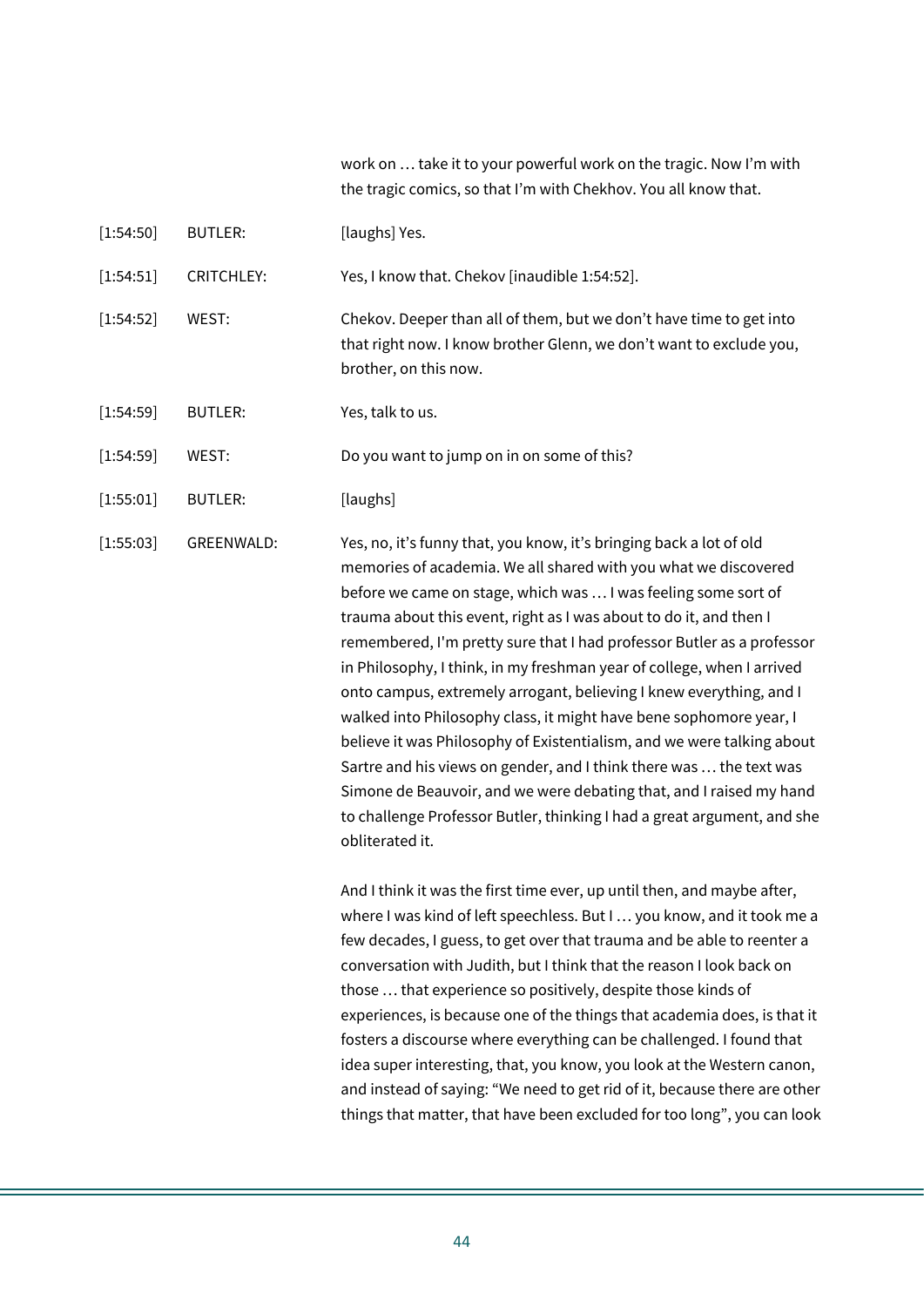at it and say: "No, it can provide a window into questioning pieties and orthodoxies."

And this is the thing that Cornel said, after I talked about Kyle Rittenhouse, that I found so important, was this idea that in so many of our societal sectors, certainly journalism, I think academia, although I don't want to speak authoritatively about it on a panel of two people who work in academia, when I don't, but it's certainly my impression in lots of other places, there has been a lessening of the ability to engage in dissent, engage in this kind of discourse, in a way that's constructive.

And I, you know, have loved the last couple of hours of being able to have this conversation about fraught topics, with three people who in our careers have often spawned a lot of controversy with our views, who think differently about a lot of different things, who nonetheless can have this conversation without personal strife, and I wish so much that this was the prevailing ethos in so many of our key institutional sectors, because, to me, this is where constructive dialogue happens, where thought happens. I've spent, as I said, the last two hours thinking and listening as much as I have been speaking, and I wish there was a lot more of that. Where there's less coercive pressure to embrace orthodoxy, and more of an attempt to convince and persuade, and include divergent views.

- [1:58:09] CRITCHLEY: But let me mess up this happy agreement.
- [1:58:13] WEST: That was a quote from sister Judith, wasn't it?
- [1:58:15] CRITCHLEY: Yes, that was a quote from Judith.
- [1:58:16] WEST: We just want the footnotes in here.
- [1:58:17] BUTLER: [laughs]
- [1:58:19] CRITCHLEY: There will be full footnotes afterwards. Now, the last question I've got here, which I just thought … because this will … could spice things up, it's question 40, and the last question that was sent in. It's to Judith, but I'd like it for all of us, to think about this: "Judith, you spoke in a recent lecture about a mandate and the need for a mandate." Relation to vaccine. "If the mandate is for the necessary structural changes, in order to remedy harms carried out against bodies that matter, is it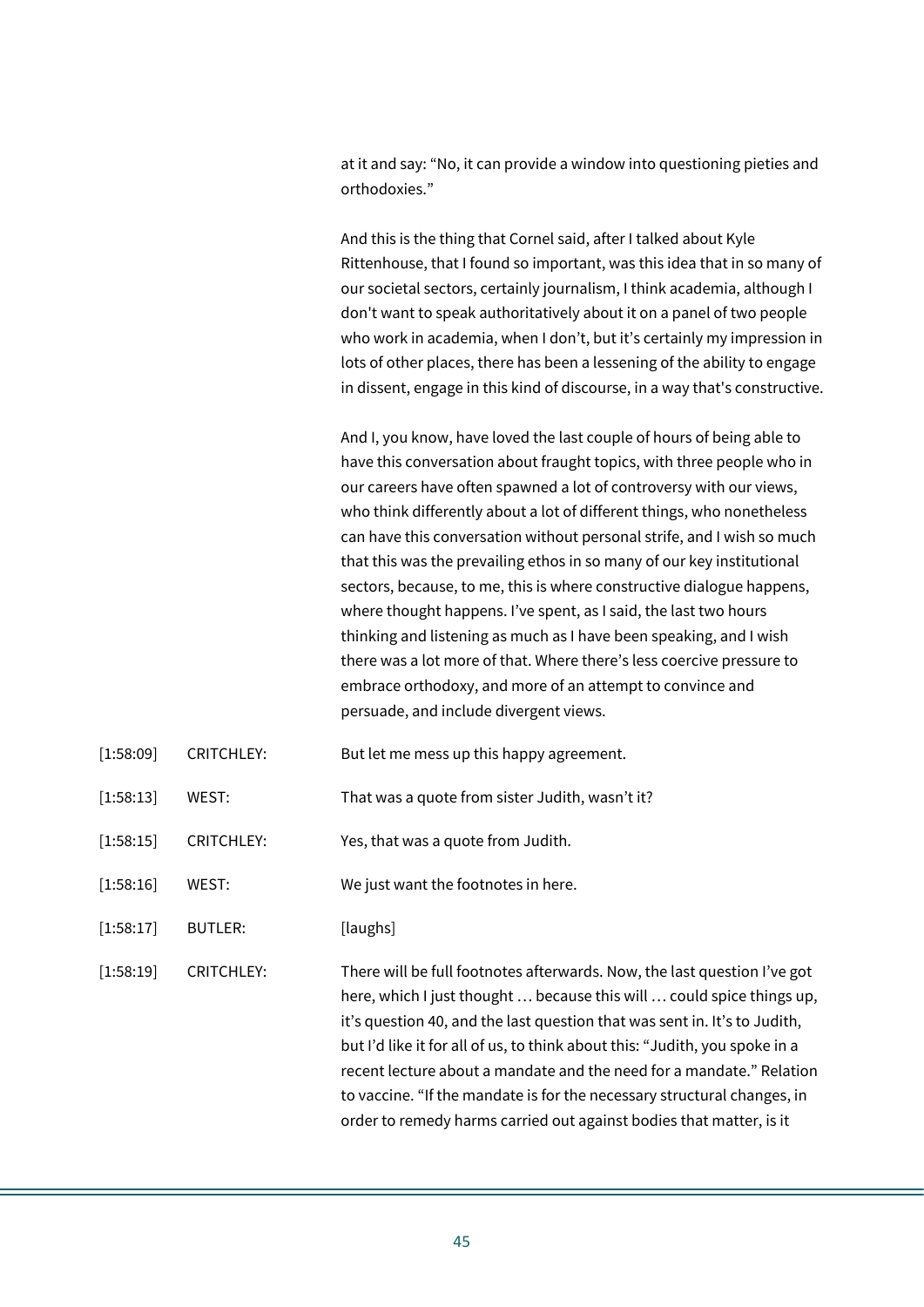possible that this mandate could not be a vaccine mandate? Isn't it to practice population-level bio-, or necro-politics with vaccines, exactly to say: "There are bodies that do not matter to us"? I.e., those bodies and lives which may be destroyed by a vaccine mandate."

And I wanted to just see where we are with that. Because it's interesting, because it is a culture war in terms of social division, the inflammation of social division. Here we are, in wherever stage of the pandemic this turns out to be, with a very strange situation, where legislation is being proposed in countries like Germany, with regard to the unvaccinated. And this does raise issues around, I don't know, who counts, who doesn't count, who's in, who's out, what one is free to do and not to do. I wondered whether we thought any of these issues, identity politics and culture wars, we could think about that through the lens of the pandemic, debates about vaccines and mandates and such like. Anything comes to mind?

| [2:00:07] | BUTLER: | Well, I have to say that I don't remember using the word mandate, so I |
|-----------|---------|------------------------------------------------------------------------|
|           |         | don't know in what context I apparently used it.                       |

[2:00:13] CRITCHLEY: I don't have a footnote for that, no.

[2:00:14] BUTLER: Okay, because that would help me respond more thoughtfully to the question. I understand that on the left and the right, and perhaps in the spectrum between, that there are many people who worry that the health crisis is augmenting state powers, and in particular forms of state surveillance.

[2:00:40] CRITCHLEY: [...].

[2:00:42] BUTLER: Yes, and also the circumscription of personal liberties. But I also … on the other hand, I think that this is a chance for us to rethink our commitment to individualism, as part of the spirit of capitalism. And that it's … when I wear a mask in a situation where I'm bound to be close to other people, I'm not just protecting my life, or even expressing my personal choice, I'm also indicating that I'm bound to the person I am near, and that person can be another stranger. That my life is tied to that life, and in some sense, [laughs] the mask gives a kind of provisional material form to that social bond.

So, I'm obligated to care for others, and I would hope that they would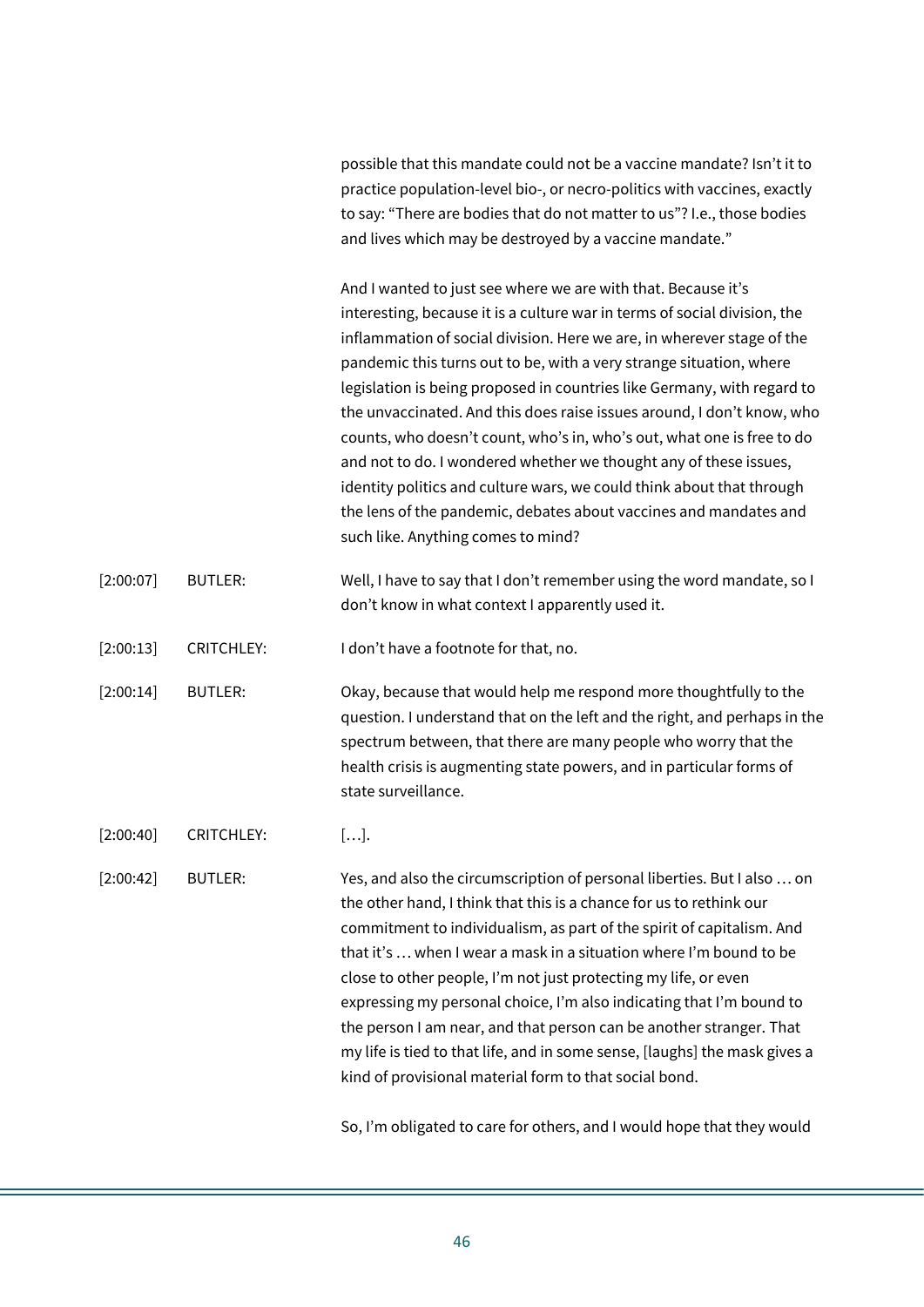care for me, even if we don't know each other's names, or don't speak each other's language, precisely because our bodies are such, and our … the way in which we live together, we are constantly taking in bits of each other. We share the air, we share surfaces, we sometimes share food, we … you know it's a Lucretian problem, [laughs] bits of the other getting into me, and bits of me getting into the other. I mean, in a way, we are constantly ingesting other people's worlds, and they are ingesting ours. And that's part of what it is to be a body in the world. We're not just these closed entities, we have a lot of porosity, and that each angle of porosity is a social relation.

So, when I talk about vulnerability, as not just my personal attribute or my individual condition, but my relation to others, or my relation to infrastructure, or my relation to the environment, something about who I am and the relations that sustain me, and that ought to sustain me and you, is being articulated in that way. So, I am hoping that we can, from this pandemic, elaborate a deeper sense of interdependency, Dr. King talked about that, as a crucial dimension. Robin Kelley talks about that. I'm hoping that we can have a way of rethinking our embodied sociality, if I may speak that way, and the ways in which our lives are implicated in each other's lives.

So, I do I want governments to embrace that principle, and to represent that principle, but I also understand the other position, that if this state of exception increases the powers of the state to survey, to regulate, to invade lives, we're in trouble. But I want a different kind of government. You know, I'm not against government. I want … I'm still in favor of good government, [laughs] and good health care, right? Affordable health care. Right? Accessible health care. I'm a left-liberal in this way. I'm not … I don't want to call down all government services because I'm afraid of terrifying forms of state sovereignty. I want to struggle to separate those things. And that's what I think a responsible democratic socialism can do. So, that's where I stand.

[2:04:19] WEST: Yes, I think there's always a tension between civic virtue and personal liberty, and that tension will always be there. The question is whether it is going to be creative or destructive. I tend to have a tilt for the personal liberty, because I'm always concerned about the rights of the dissenting voices, and I come from a people who has been incarcerated, assassinated, marginalized, when the voices are raised in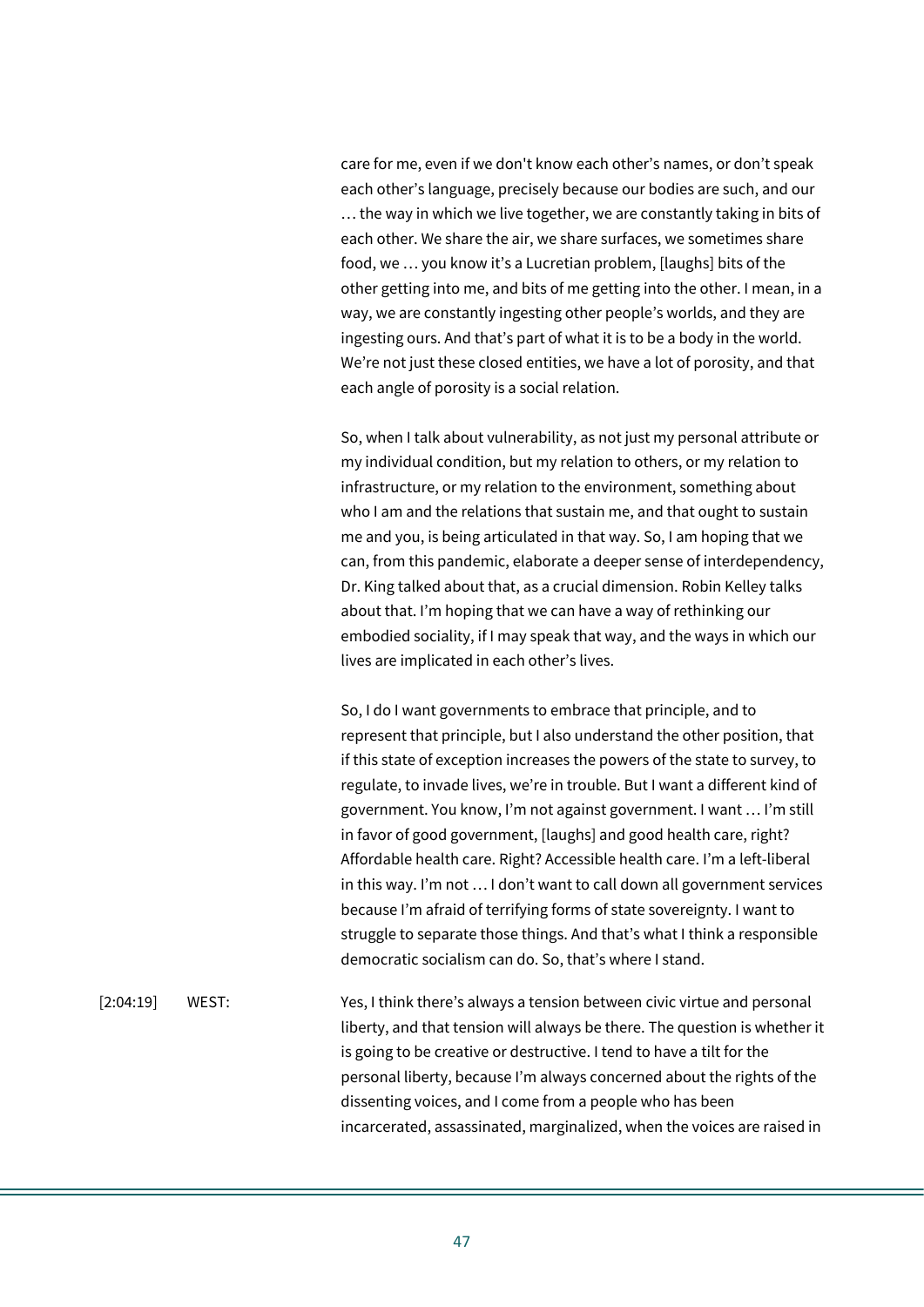the name of white supremacist civic virtue. You see. And yet, civic virtue is crucial, when you have such a weakened feeble civic soul craft.

And so, personal liberty becomes licentiousness, selfishness: "I don't care about public life, I don't care about common good, I just care about myself", then you've got something else going on. And the question becomes, through use of practical wisdom and phronesis: "How do you stay on the tightrope with the best of civic and the best of personal liberties, such that public health is addressed, and yet people don't feel coerced and forced?" You see, the coercive civic virtue is an oxymoron in a certain sense. And even the founding fathers at their best, the Madisons and others, and I have strong critiques of the Madisons, but they were wrestling with this tension, within a very truncated American democracy. And so …

[2:05:48] BUTLER: Yes. But isn't the point to cultivate ... I mean, you talk about soul craft, which is beautiful, but to cultivate an ethos of care, right, that goes beyond the family, that goes beyond the local community, the local religion, like: "I'm not just looking out for my own, I'm looking out for people I don't know, and people I don't know are looking out for me." And I think that we need to build that ethos somehow, precisely so that a simple request like, you know, acting in such a way that you do not imperil the life of another human, does not feel like coercion, but feels like a love of life, a way of being together, a way of being in the world, a way of expanding care networks.

- [2:06:26] WEST: Absolutely. A way of being in the world, together in soc... absolutely. And that's where civic education is supposed to play a role, right?
- [2:06:31] BUTLER: Yes.

[2:06:32] WEST: To cultivate a critical sensibility and the maturation of a loving soul, caring, concerned about other than my beloved wife. And Annahita, you know, she has a deep suspicion of mandate, she comes from Iran. They have got all kinds of mandates in that fascist state. That kind of mandate slides down slippery slopes, keeping track of people, and so forth and so on, so I understand the source of her suspicion. I've got similar suspicion in terms of coming from a country that was democratic, but enslaved and Jim Crowed and Jane Crowed, and lynched and terrorized and traumatized, up until George Floyd and up until the present moment.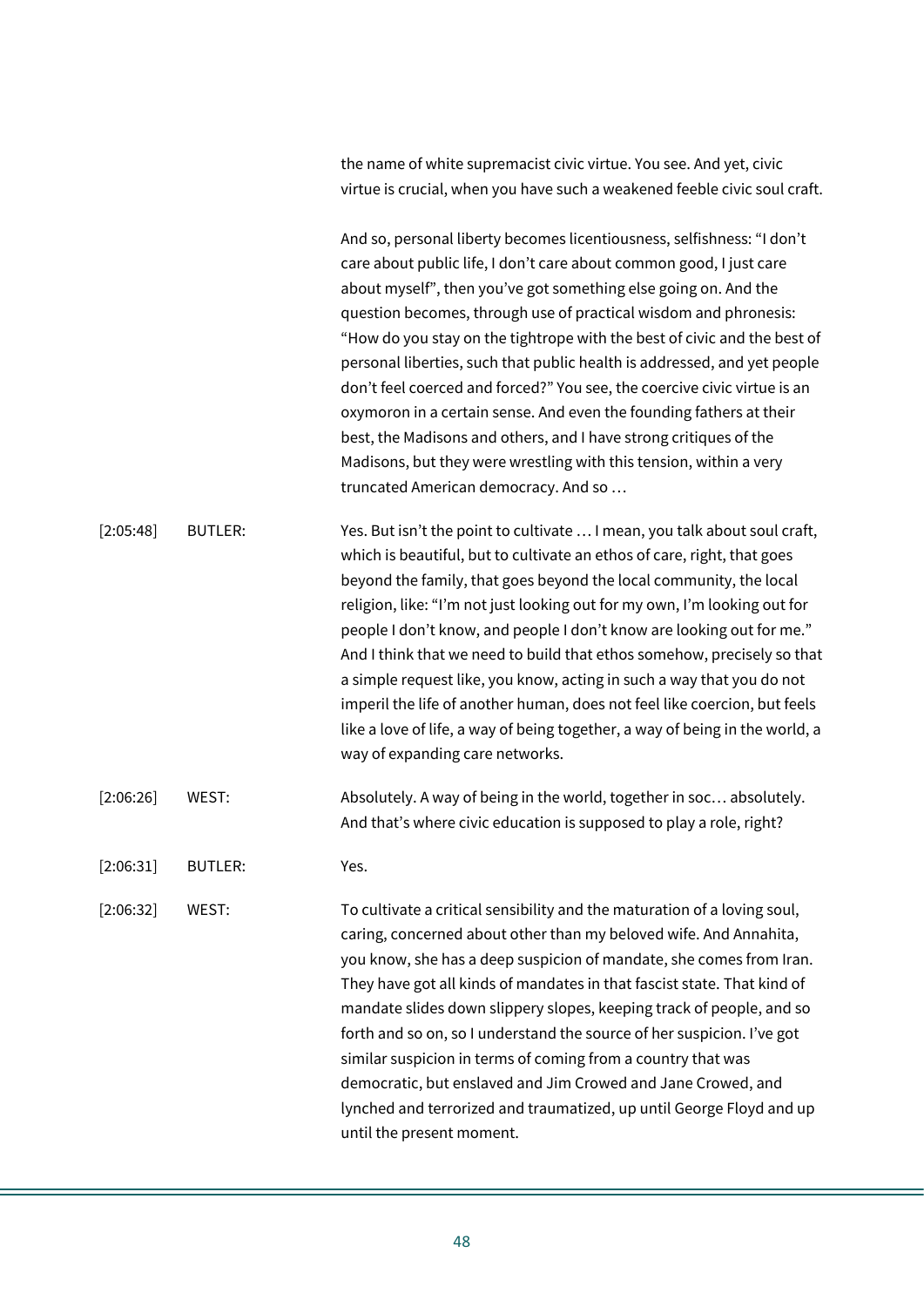So, that kind of libertarian impulse, balanced with the civic virtue, balanced with the kind of, you know, rich socio-democratic, democratic socialist, even council-communists of Gorter, Anton Pannekoek and Rosa Luxemburg, Soviet without Bolsheviks, workers' organizations. That's part of my tradition too, you see. That's what makes me look different to brother Bernie. Bernie is the kind of New Deal-liberal social-democratic, that's revolutionary in America, we know that. But in terms of the larger spectrum, we want workers' organization with the rights, and the liberties, with democratic forms across the board.

[2:07:48] CRITCHLEY: Glenn Greenwald, what is you view on this?

[2:07:56] GREENWALD: Yes, I think covid is a great way to end the conversation, because I think it's going to be the defining event of our time, comparable probably to only … to the 9/11-attack, in terms of at least political and cultural debates in the West, in the United States and in the western part of the world. For me, 9/11 was my entry-point into politics, and the framework that caused me to do that, was a fear had emerged about a threat that was very real, and that fear was being exploited, and in my view exaggerated, on purpose, in order to vest further power in the hands of the state, and to place the population in greater levels of fear, in order to breed an acquiescence or a conformity, and inability to question the state, which had postured itself as the protective wall that was going to keep us all safe from this threat.

> And I see covid, and the pattern of covid, in a very similar way, in that … you know, Judith referenced this, and I think it's worth emphasizing, that the power, to do things like order people to stay in their homes, and to shut down businesses, and to quarantine and to close borders, these are incredibly dangerous powers. They prevent citizens from organizing with one another, to protest people in power, to go out on the streets and organize, they prevent people from engaging in the most basic movement, and the fact that almost two years later, we're still accepting these kinds of extraordinarily draconian powers, even with the arrival of a vaccine, that is essentially safe and effective, is alarming to me.

As is the intolerance of descent that has become part of this fabric,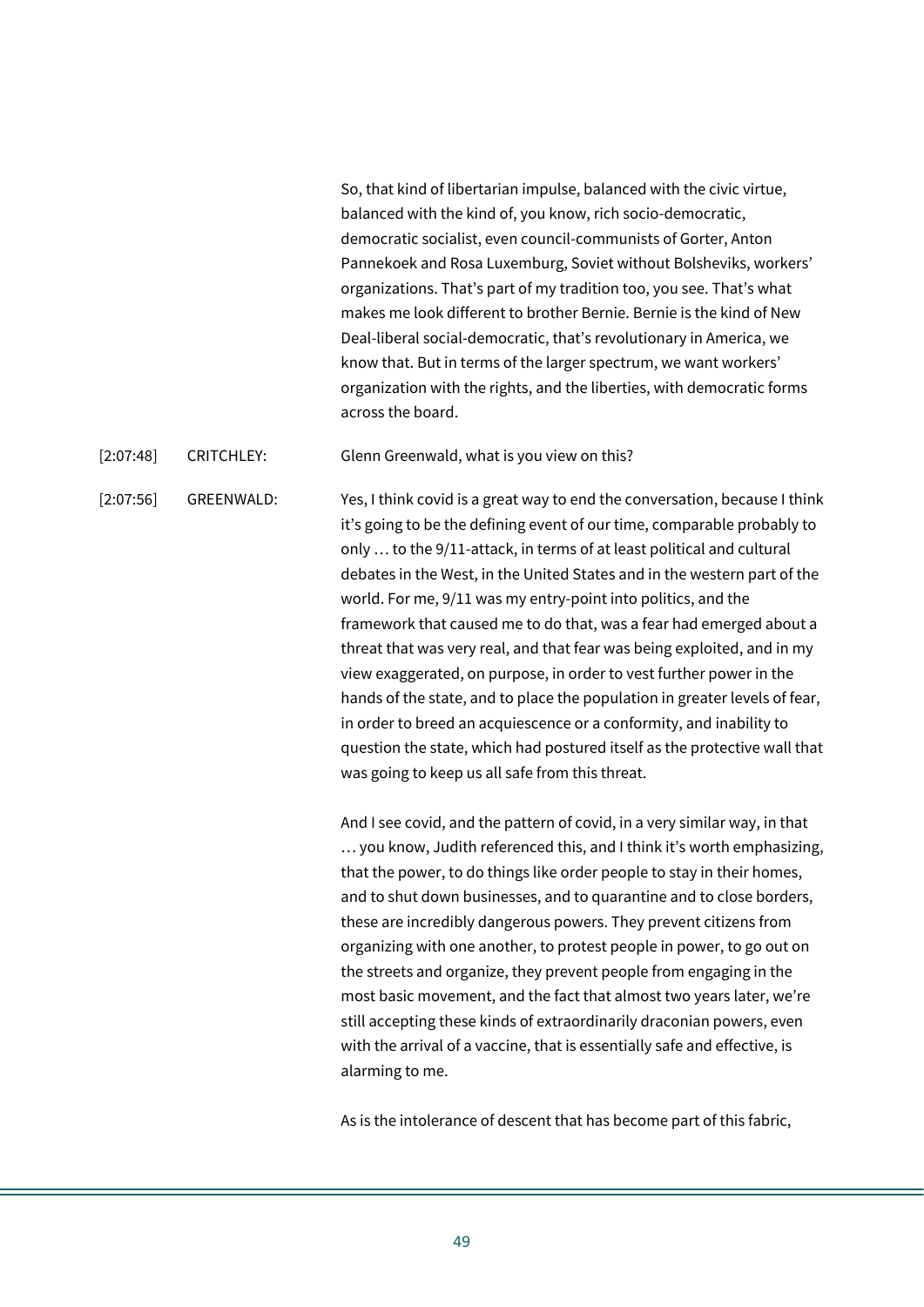whereby, even though health authorities have been repeatedly wrong about things, and May … in March of 2020, if you went on to YouTube and encouraged people to wear masks, you would have been in contravention to the consensus of health authorities, the World Health Organization, Dr. Fauci, who wear saying that masks are not only unnecessary, but potentially dangerous. And this kind of framework emerged, that no questioning of scientific consensus or the consensuses of authorities was permissible, people were removed from social media platforms if they questioned the origins of covid, even though there's now an open debate about it. And those kinds of things are alarming to me: The fact that a population over two years has been trained to never question the pronouncements of authorities that are often wrong, to accept the assertion of draconian powers, even if well-intentioned, without sometimes asking whether these powers are excessive.

And I think the vision that Judith drew, is one that I really am genuinely inspired by, the idea that we all need to overcome our sense that we're all kind of individualized, that we don't care for one another, that we have no responsibility to anybody else. But as Cornel said, I find it very difficult to see how that vision can be fulfilled, by threatening and coercing and forcing people upon pain of losing their jobs in the middle of a pandemic, if they don't comply with what they're told to do.

That doesn't seem like it's going to foster social cohesion to me, or the idea that we're all in this together. I think it's going kind of do the opposite. It's going to breed mistrust on the part of institutions, that if they're trying to tell me that I don't have the right to choose for myself what things I put into my body or my children's body, I think it's going to breed a lot of resentment, and I worry that instead of trying to use persuasion, trying to use an appeal to people's common humanity, to restore trust in our common fate, where we are all tied together, that there is kind of a punitive strain that has emerged, whereby we're telling people: "We don't know how effective cough-masks are, but if you don't wear them, you're going to be banned from all sorts of involvement in public life. And even though I am vaccinated and protected I still demand that you do, to the point that I want you to lose your job if you're not yet convinced that it's safe for you and your children and you don't obey."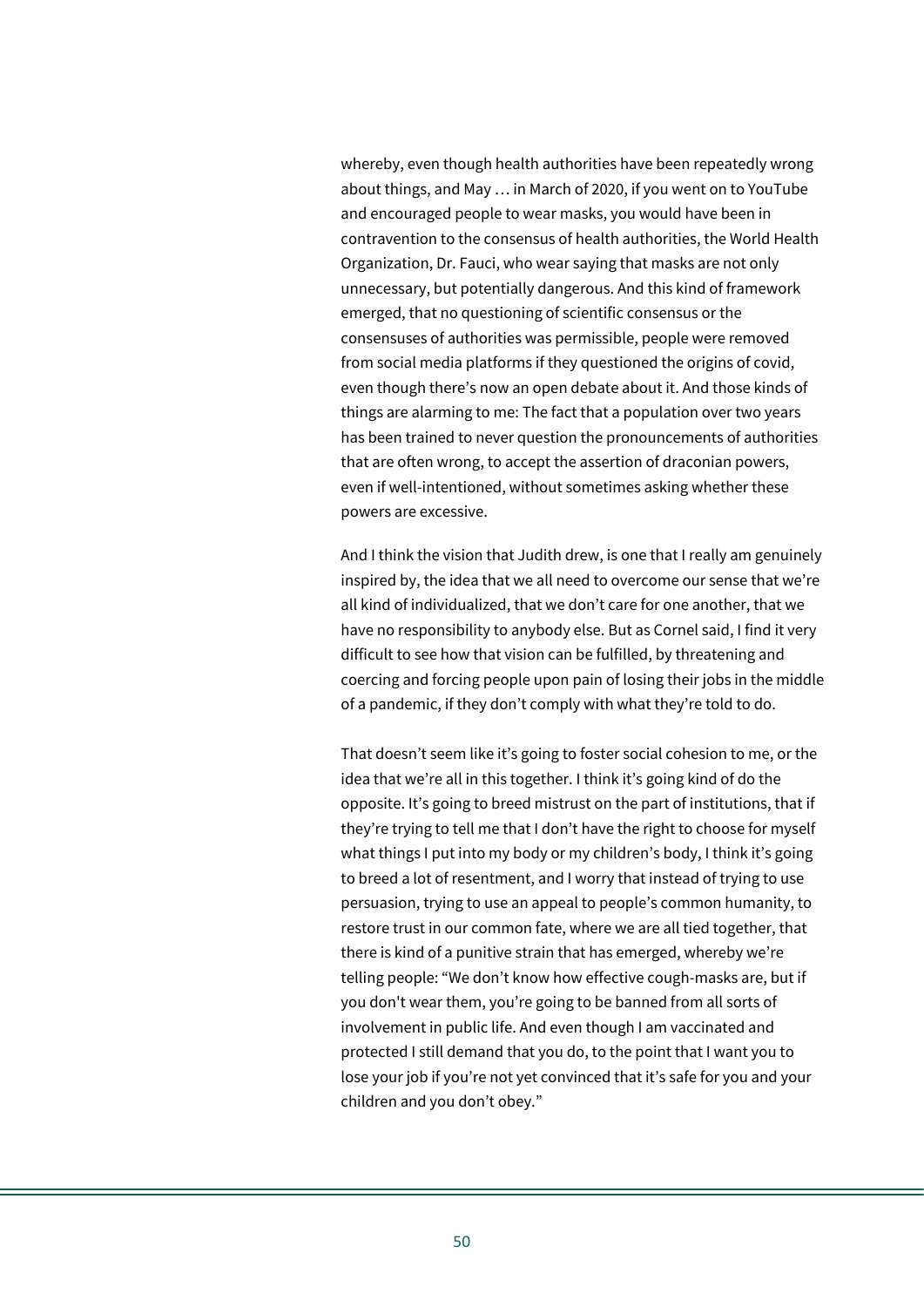And I just … I'm concerned about some of the enduring political, cultural and social outcomes, from the way in which the pandemic has been discussed and managed, and it centralized power even more, in the biggest corporations. Amazon, Facebook, Google, have all gotten much wealthier, much more powerful. Small businesses have gone out of business because of lockdowns, and governments around the world have much greater power in their hands too, to sensor and to keep citizens locked down or quarantined, and in obedience. And I definitely worry about the long-term implications of that, while obviously acknowledging that covid is a serious health crisis.

[2:13:14] BUTLER: Interesting. I think maybe this ... we do have a disagreement. I am a little bit more a skeptical of personal liberty these days. I think I was always on the side of personal liberty, I am not so sure what the personhood of personal liberty is, and if that's a form of individualism that actually is governed by kind of death-drive. You know, Glenn, you're in Brazil, and as you know, Bolsonaro has been accused in the International Criminal Court, if I'm not mistaken, of crimes against humanity, because he has failed to implement health policies that would have saved many people's lives.

> And the lives that are gone are very often lives of people who are … who have been living in tentative shelters or who are poor, and don't have the same kinds of protections as others who are more safely housed. I think that we have to look at people like Trump or Bolsonaro as appealing to this sense of personal liberty. Like: "I don't have to do anything to save anyone else. I don't have to change anything about my life. I refuse all regulations in the name of my personal liberty, because that's my personhood and that's my individualism." And it encourages a form of egoism, that doesn't recognize the deep ways in which we are connected to each other.

> And either we are going to recognize those ways, and save some lives, or we're going to fail du recognize those ways and go down, killing or dying, with the flag of personal liberty. It's like, I think we've got a death-drive issue that uses the idea of personal liberty. Like I … you know, people who are just … you know, they don't care: "I'm not vaxed, I don't wear a mask, I'm up against you, I'm near you on the Subway. You die, I don't care, because I'm expressing my civil liberty." Now, I think as well, that we have to ask: "Who is dying?" Right? In the

51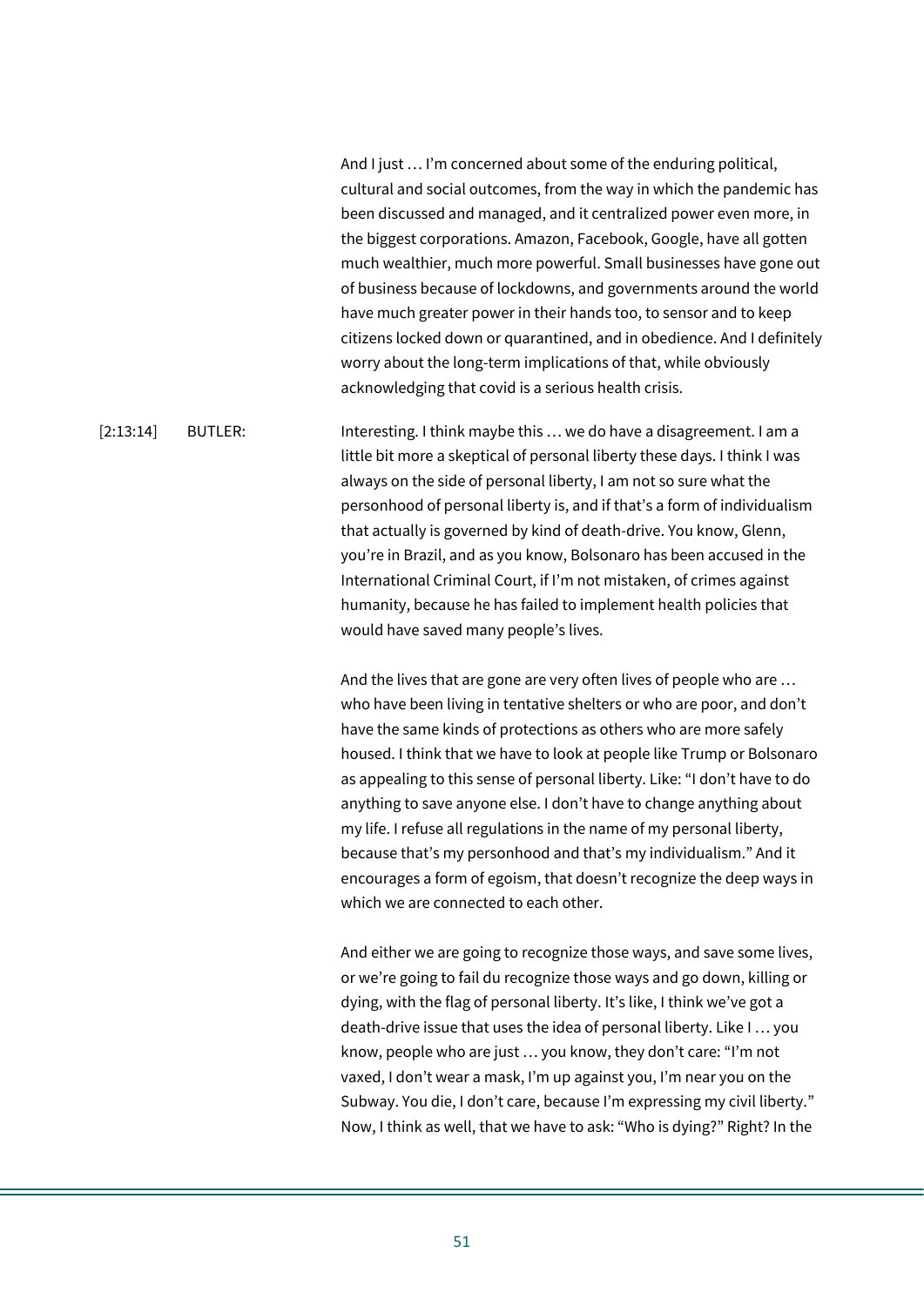US, we see it's black and brown people, at very high rates, it's the elderly, it's people who are most vulnerable, people who are unhoused.

We could say: "I don't want to obey a mandate, or for there to be a mandate, because I want my personal freedom, my ability to work", I understand that, but if your personal freedom and your ability to work comes at the expense of other people's lives, then you've got quandary, and we should be putting that quandary out front and center, because of course it's good to have freedom of movement, of course we need to work, but of course we need to save lives. And my fear, is when it's personal liberty versus the intensification of state powers, and their surveillance mechanisms in particular, that we are no longer able to have that conversation. Right? Put both values on the table.

[2:16:30] WEST: That's true. But see, that's exactly what I mean by licentiousness, in terms of the ways in which personal liberty languages mobilize for licentiousness, because even in John Stuart Mill, you've got a harm principle.

[2:16:40] BUTLER: [laughs] Yes, you do have a harm principle.

- [2:16:41] WEST: There's no liberty without constraint. There's no freedom without constraint, right?
- [2:16:45] BUTLER: Yes, but it's not just ...
- [2:16:47] WEST: So, there has to be some accountability. If we talk about impunity, the way Trump and the others talk about it, that has nothing to do with liberty. That's licentiousness there.

[2:16:54] BUTLER: I understand that. But … So, it's one thing for me to say: "I must constrain myself in order not to do harm, and then I am still here in the position of the individual, calculating what's harm and what's not, and he taught us how to calculate", bet there might be an ethics that's beyond calculation. In other words: "I am thinking about my life, which means others are thinking about it in the same way, and we are linked in this living world, on this planet." Right? Which is why the interdependency that we need to understand to fight covid, is also the interdependency we need to understand to fight climate destruction.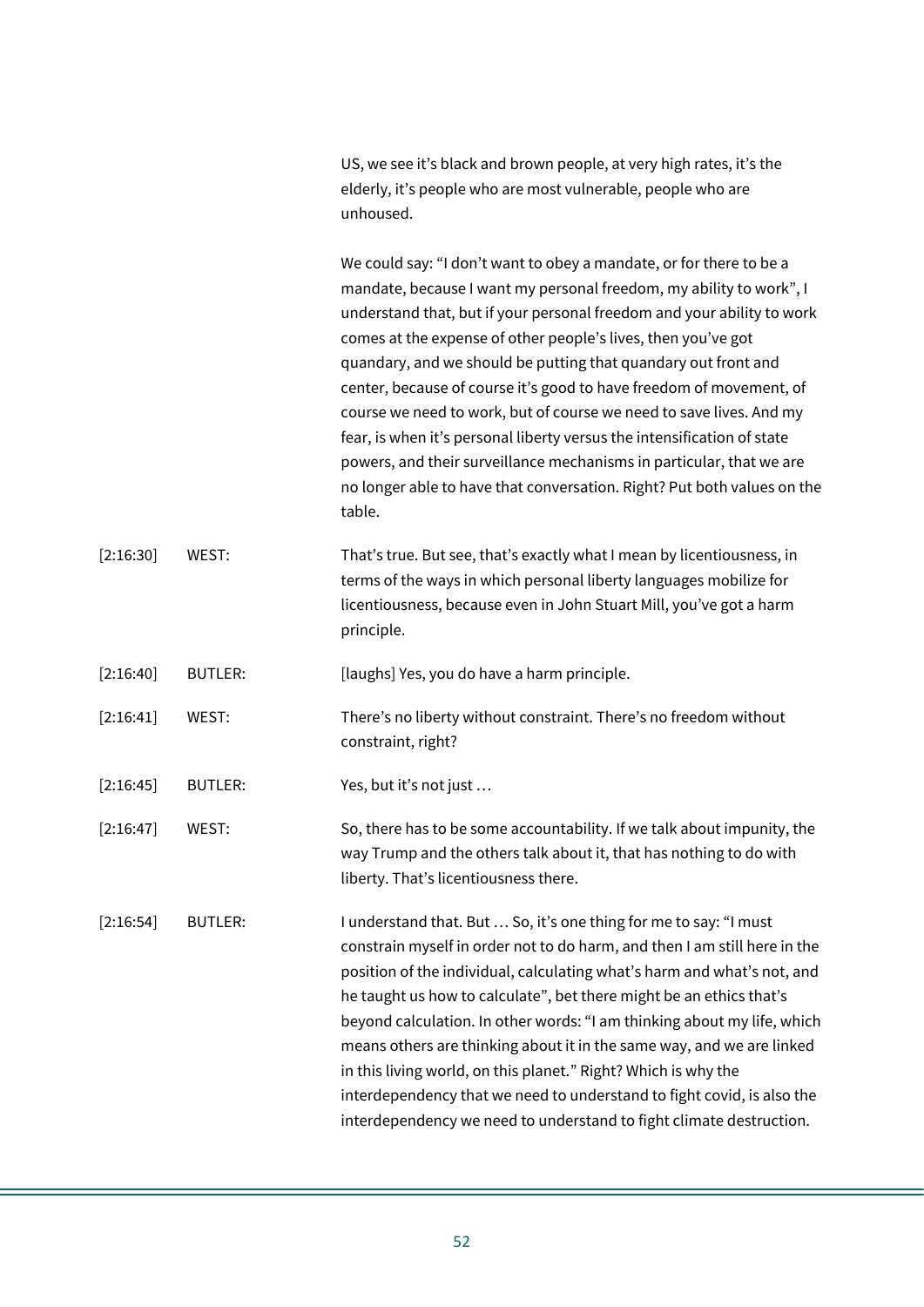| [2:17:29] | WEST:             | I agree.                                                                                                                                                                                                                                                                                                                                                                                                                                                                                                                                                                                                                                                                                                                                                                                                                                                 |
|-----------|-------------------|----------------------------------------------------------------------------------------------------------------------------------------------------------------------------------------------------------------------------------------------------------------------------------------------------------------------------------------------------------------------------------------------------------------------------------------------------------------------------------------------------------------------------------------------------------------------------------------------------------------------------------------------------------------------------------------------------------------------------------------------------------------------------------------------------------------------------------------------------------|
| [2:17:30] | <b>BUTLER:</b>    | And so, we need a, I would call it a communist ontology, quite frankly.                                                                                                                                                                                                                                                                                                                                                                                                                                                                                                                                                                                                                                                                                                                                                                                  |
| [2:17:33] | WEST:             | But there's a solidarity, that's thickened in any sense of personal<br>liberty.                                                                                                                                                                                                                                                                                                                                                                                                                                                                                                                                                                                                                                                                                                                                                                          |
| [2:17:36] | <b>BUTLER:</b>    | No, I think we need a radical social ontology. We need to rethink<br>selfhood, its boundaries, its openings, to have a completely different<br>ethics and a politics of care. Of  so I'm pushing against the personal<br>liberty folk right now. Sorry, I know that's extreme.                                                                                                                                                                                                                                                                                                                                                                                                                                                                                                                                                                           |
| [2:17:55] | WEST:             | Yes, no, I understand, sister. I un                                                                                                                                                                                                                                                                                                                                                                                                                                                                                                                                                                                                                                                                                                                                                                                                                      |
| [2:17:56] | GREENWALD:        | Can I just interject one                                                                                                                                                                                                                                                                                                                                                                                                                                                                                                                                                                                                                                                                                                                                                                                                                                 |
| [2:17:58] | <b>BUTLER:</b>    | Yes. Who is                                                                                                                                                                                                                                                                                                                                                                                                                                                                                                                                                                                                                                                                                                                                                                                                                                              |
| [2:18:00] | <b>CRITCHLEY:</b> | Yes. Please.                                                                                                                                                                                                                                                                                                                                                                                                                                                                                                                                                                                                                                                                                                                                                                                                                                             |
| [2:18:01] | GREENWALD:        | No, no, I didn't mean to interrupt, I just                                                                                                                                                                                                                                                                                                                                                                                                                                                                                                                                                                                                                                                                                                                                                                                                               |
| [2:18:02] | <b>CRITCHLEY:</b> | No, go on.                                                                                                                                                                                                                                                                                                                                                                                                                                                                                                                                                                                                                                                                                                                                                                                                                                               |
| [2:18:05] | GREENWALD:        | I have one point about Brazil that I find so interesting, and I act no, I<br>think you illustrates your point really well, that in Brazil you have Jair<br>Bolsonaro, who, as you absolutely correctly explained, has been<br>incredibly reckless, at best, in terms of the mismanagement of the<br>covid-pandemic, clearly causing all kinds of deaths that were<br>avoidable. And he has as well engaged in the discourse that vaccines,<br>for him, are something he doesn't think he needs, because he has<br>natural immunity, he has encouraging people from the beginning to go<br>out without masks and the like, and yet, at the same time, in Brazil<br>there's almost no vaccine hesitancy that there is in the United States.<br>It's something like 95, 97 percent of the adult population has been<br>voluntarily going to get vaccinated. |
|           |                   | And the reason for that, is because they have a faith and trust in the<br>Brazilian health care system, that goes all the way back to when Lula<br>broke the patent on HIV-medication, saying he refuses to watch people<br>die of a preventable disease because they can't afford the medication.<br>Brazil has made huge strides in vaccinating people, and providing an                                                                                                                                                                                                                                                                                                                                                                                                                                                                               |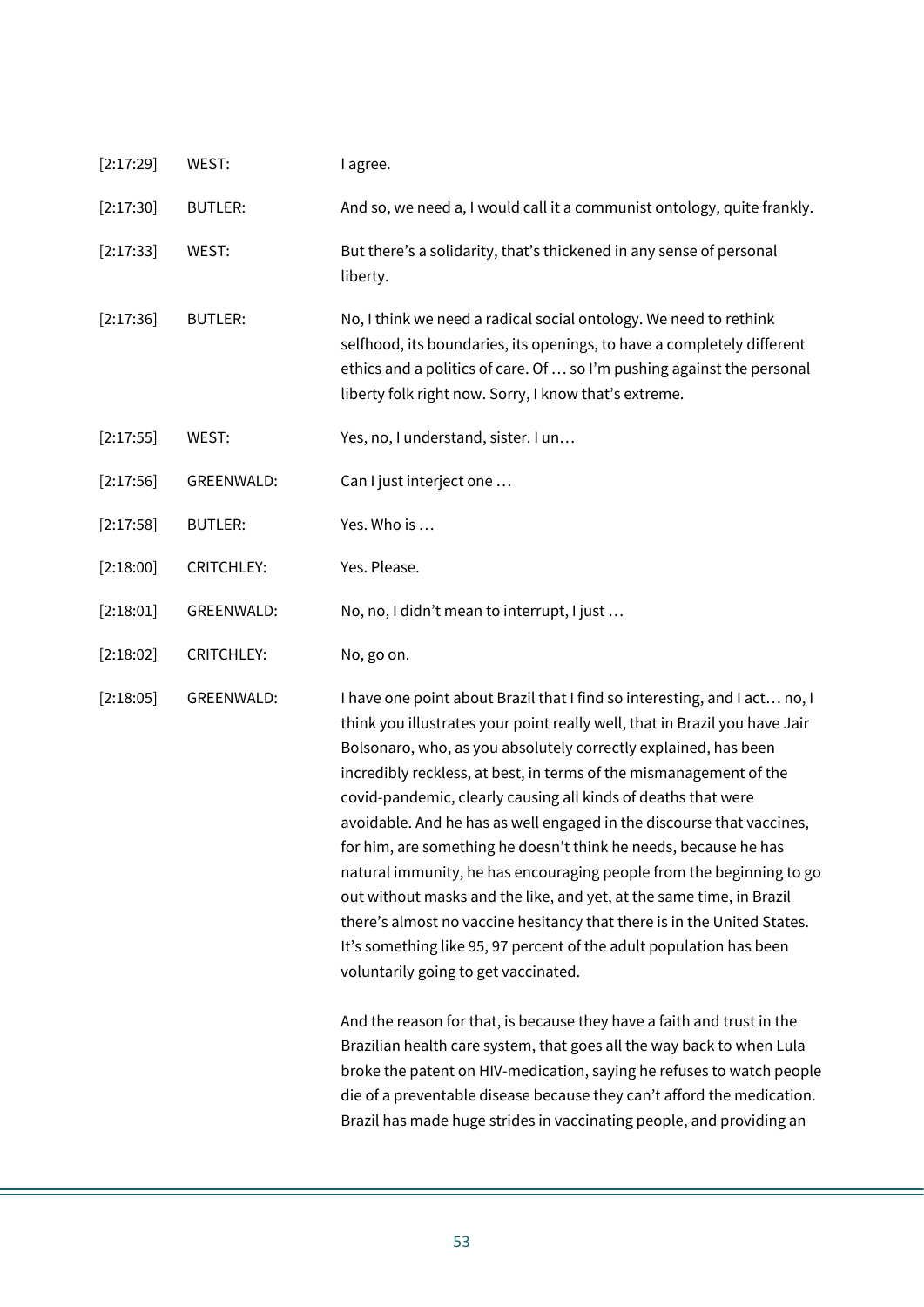amazingly robust public health service, and so instead of forcing people to go and do it, you've convinced them to trust the system, that they have their best interest in mind, so you have almost no vaccine hesitancy in Brazil, despite having a president telling them they shouldn't get the vaccine or don't need it.

Whereas in the United States, a lot of the people who have been vaccine hesitant … some of them have been, obviously, conservatives, who have bought into this, what you might want to call death-wish personal liberty, if you want, but a lot of them as well have been overwhelmingly black and brown communities, poor people who have come not to trust, you know, health authorities. They remember experiments from the 20<sup>th</sup> century, and the malicious intent behind them. And that's why I say, I think this vision of bringing us together is going to have to be about restoring people's faith and trust in the institutions we want them to listen to, instead of threatening and coercing them and forcing them to, upon pain and punishment, to obey. I think that's a much more kind of cohesive framework, for getting people to think differently about the world.

- [2:20:30] CRITCHLEY: We're kind of approaching the closing statement time. Nine minutes to go, right? Okay. Who was it that said that: "Freedom is a good horse to ride, but you have got to ride it somewhere"?
- [2:20:41] BUTLER: [laughs]

[2:20:42] CRITCHLEY: [...], maybe?

[2:20:43] WEST: Yes. That's the first time I've heard that's horse being ridden … that's …

[2:20:44] CRITCHLEY: Freedom is a good horse to ride … but you've got to ride it … freedom itself, is … You know, I'm with Judith on this, that … you know, I mean [...] is freedom is the problem. [laughs] It's how you even rethink what it means to be a person, a moral person, apart from individualism, but that will take us somewhere else.

[2:21:05] WEST: That's … it raises the deep issue of Dostoyevsky: "How many people really want to be free? Are they willing to follow a Pied Piper to evade the serious weight and gravitas of what freedom is all about?" And that cuts across class, color, culture, sexual orientation. That's where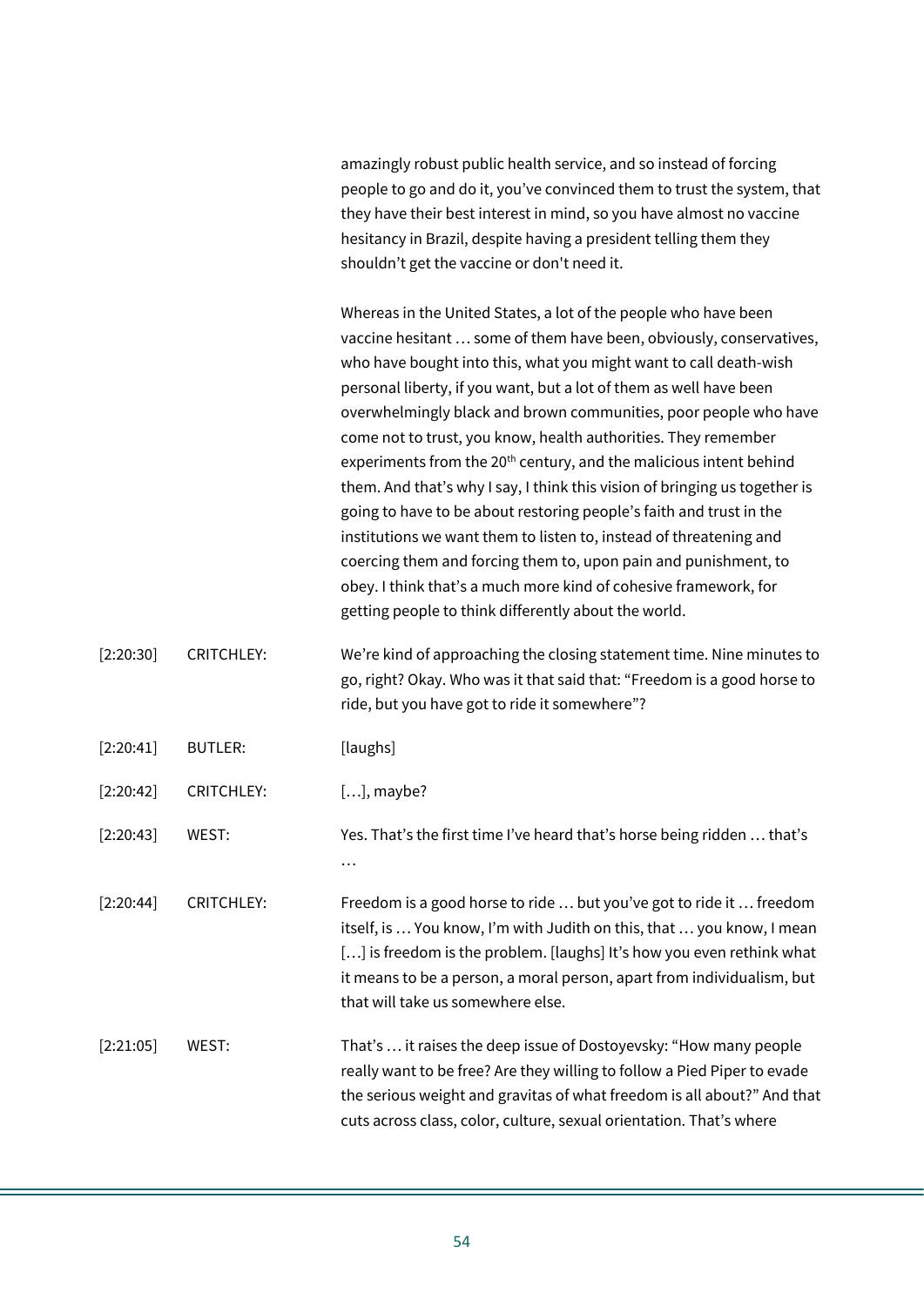authoritarianism comes in, you see, so you have to have courage, you have to talk about the enabling virtue of courage. And that's got to be part of your conception of who you are in your movements, in your mosques, your churches, your synagogues, your educational institutions, across the board. And what we love about the tragic is what? Those agents had courage. Hitting up against the non-gay, hitting up against a constraint. We don't live within a moment in which courage is widely spread.

| [2:21:54] | <b>BUTLER:</b>    | Oh.                                                                                                                                                                                                                                                                                                                                                                                          |
|-----------|-------------------|----------------------------------------------------------------------------------------------------------------------------------------------------------------------------------------------------------------------------------------------------------------------------------------------------------------------------------------------------------------------------------------------|
| [2:21:54] | <b>CRITCHLEY:</b> | What we love about the ancients is that                                                                                                                                                                                                                                                                                                                                                      |
| [2:21:56] | WEST:             | A lot of cowardly is out there, I'm telling you, [laughs] it comes in<br>different colors too.                                                                                                                                                                                                                                                                                               |
| [2:22:01] | <b>CRITCHLEY:</b> | No yes, what we know about tragic figures, is that they  that<br>there's courage, but there's also that there were not full agents.<br>[laughs] Their agency was partial, and they knew their agency was<br>partial.                                                                                                                                                                         |
| [2:22:14] | WEST:             | But what does that mean? They weren't full agents.                                                                                                                                                                                                                                                                                                                                           |
| [2:22:15] | <b>CRITCHLEY:</b> | When they were acting, they were being acted through, by the past.<br>Antigone, Oedipus, they were being  something was being channeled<br>through them, and somehow, the miracle of Greek tragedies, we see<br>that, we see individuals ravaged by the death-drive, actually.                                                                                                               |
| [2:22:32] | <b>BUTLER:</b>    | Yes, well, it's the structure of the curse, right? But sometimes people<br>are able to evade the curse or disempower it. But it's true, we all act in<br>ways  we think we are the ground of our own action, but many<br>historical forces act through us, and we are formed. We are formed and<br>disposed in certain ways. We're not determined, we're still free, but it's<br>a struggle. |
| [2:22:54] | <b>CRITCHLEY:</b> | Yes.                                                                                                                                                                                                                                                                                                                                                                                         |
| [2:22:54] | WEST:             | Right. But the best of traditions can work through us. I mean, my<br>mother works through me every day. I mean, I'm trying to keep track of<br>the best. She had the worst too. But that's Gadamer's point though,<br>isn't it? That we're constituted by antecedent practices, figures,<br>discourses, stories, symbols and so forth.                                                       |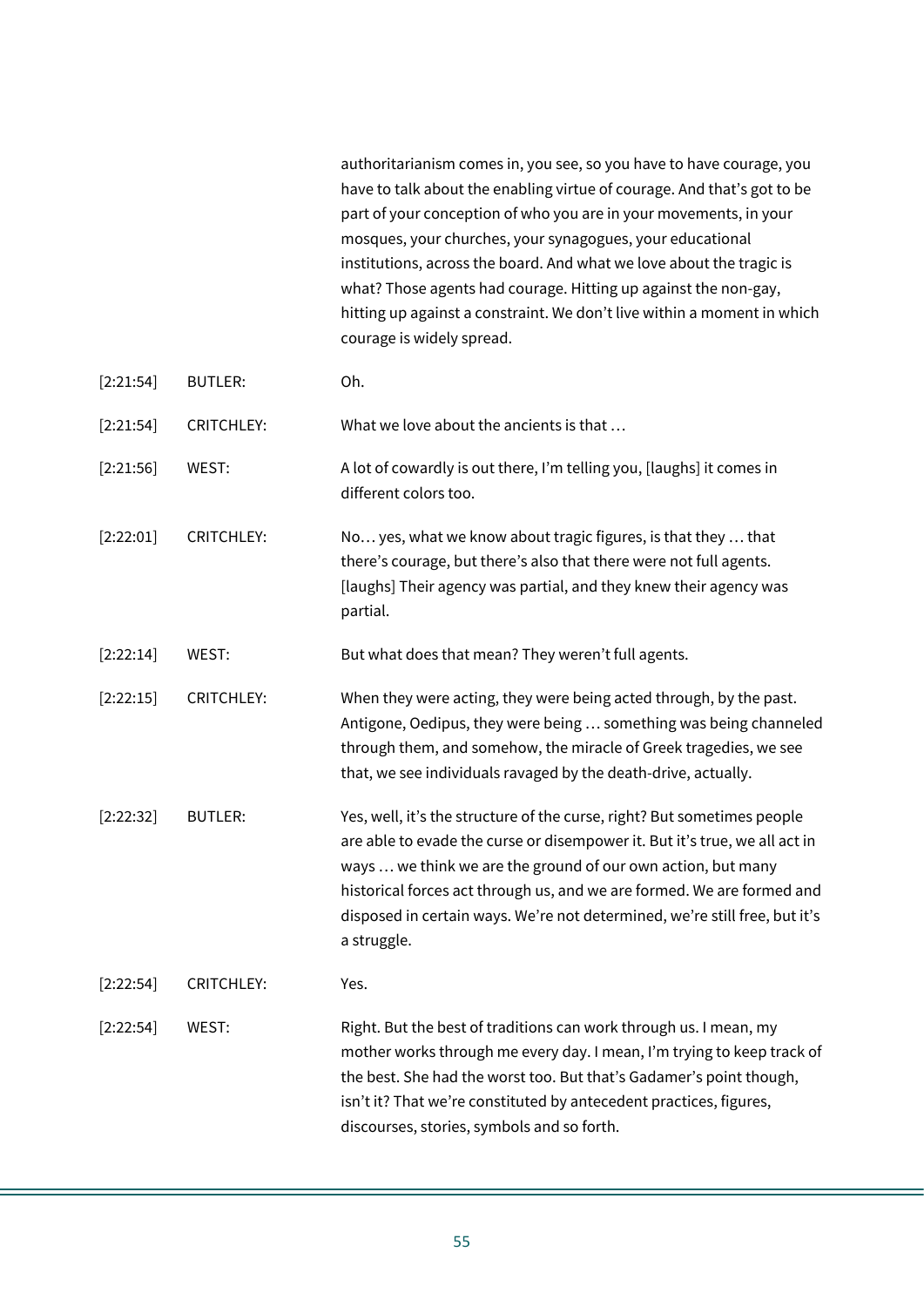| [2:23:14] | <b>CRITCHLEY:</b> | My mother never shuts up [].                                                                                                                                                                                                                                                                                                                                                                                                                                                                                                                                                                                                                                                                                                                                                                                                                                                                                          |
|-----------|-------------------|-----------------------------------------------------------------------------------------------------------------------------------------------------------------------------------------------------------------------------------------------------------------------------------------------------------------------------------------------------------------------------------------------------------------------------------------------------------------------------------------------------------------------------------------------------------------------------------------------------------------------------------------------------------------------------------------------------------------------------------------------------------------------------------------------------------------------------------------------------------------------------------------------------------------------|
| [2:23:15] | <b>BUTLER:</b>    | [laughs]                                                                                                                                                                                                                                                                                                                                                                                                                                                                                                                                                                                                                                                                                                                                                                                                                                                                                                              |
| [2:23:15] | WEST:             | No, but she loves you to death, and she's proud of you. And I think she<br>has got good grounds for being proud of you, brother.                                                                                                                                                                                                                                                                                                                                                                                                                                                                                                                                                                                                                                                                                                                                                                                      |
| [2:23:22] | <b>BUTLER:</b>    | $[ \ldots ]$                                                                                                                                                                                                                                                                                                                                                                                                                                                                                                                                                                                                                                                                                                                                                                                                                                                                                                          |
| [2:23:22] | <b>CRITCHLEY:</b> | [laughs] Anyway. So, let's move to our closing statements. We're all<br>taking in [], maybe we should give the floor firstly to Glenn<br>Greenwald?                                                                                                                                                                                                                                                                                                                                                                                                                                                                                                                                                                                                                                                                                                                                                                   |
| [2:23:31] | <b>BUTLER:</b>    | Yes.                                                                                                                                                                                                                                                                                                                                                                                                                                                                                                                                                                                                                                                                                                                                                                                                                                                                                                                  |
| [2:23:32] | <b>CRITCHLEY:</b> | So, Glenn, how would you like to close things out, in whichever way<br>you would like?                                                                                                                                                                                                                                                                                                                                                                                                                                                                                                                                                                                                                                                                                                                                                                                                                                |
| [2:23:42] | <b>GREENWALD:</b> | Well, first of all I just want to again emphasize how thoroughly I've<br>enjoyed this discussion. It is rare to be able to sit and take the time and<br>to examine these kinds of complex issues in a deliberative way, with<br>people who you have enough in common with to have an constructive<br>discussion, and enough that you see things differently with and that<br>you bring a different life experience to, to be able to examine some of<br>the clashes as well, and in a way that is constructive. And I'm always<br>really grateful when I can participate in a discussion that is civil and<br>thoughtful and constructive, and yet still has the integrity of everybody<br>kind of advocating for their ideas in the best way that they can, and so I<br>want to thank the organizers again, for such a great event, and for my<br>fellow panellists, for making such a discussion, great discussion. |
|           |                   | You know, I think that one of the things that has emerged most from<br>everything we've all been saying, is that we think that there is a social<br>pathology that is overarching, in which  in whatever ways we all kind<br>of are being far too hostile with one another, thinking about one<br>another over here in our camps, incapable of forming dialogue,<br>incapable of forming spiritual connections, incapable of creating a<br>society that's based on the idea that even though we are individuals,<br>we also are going back to our roots, social and political animals, and<br>part of a society, and inevitably that's going to be the case.                                                                                                                                                                                                                                                          |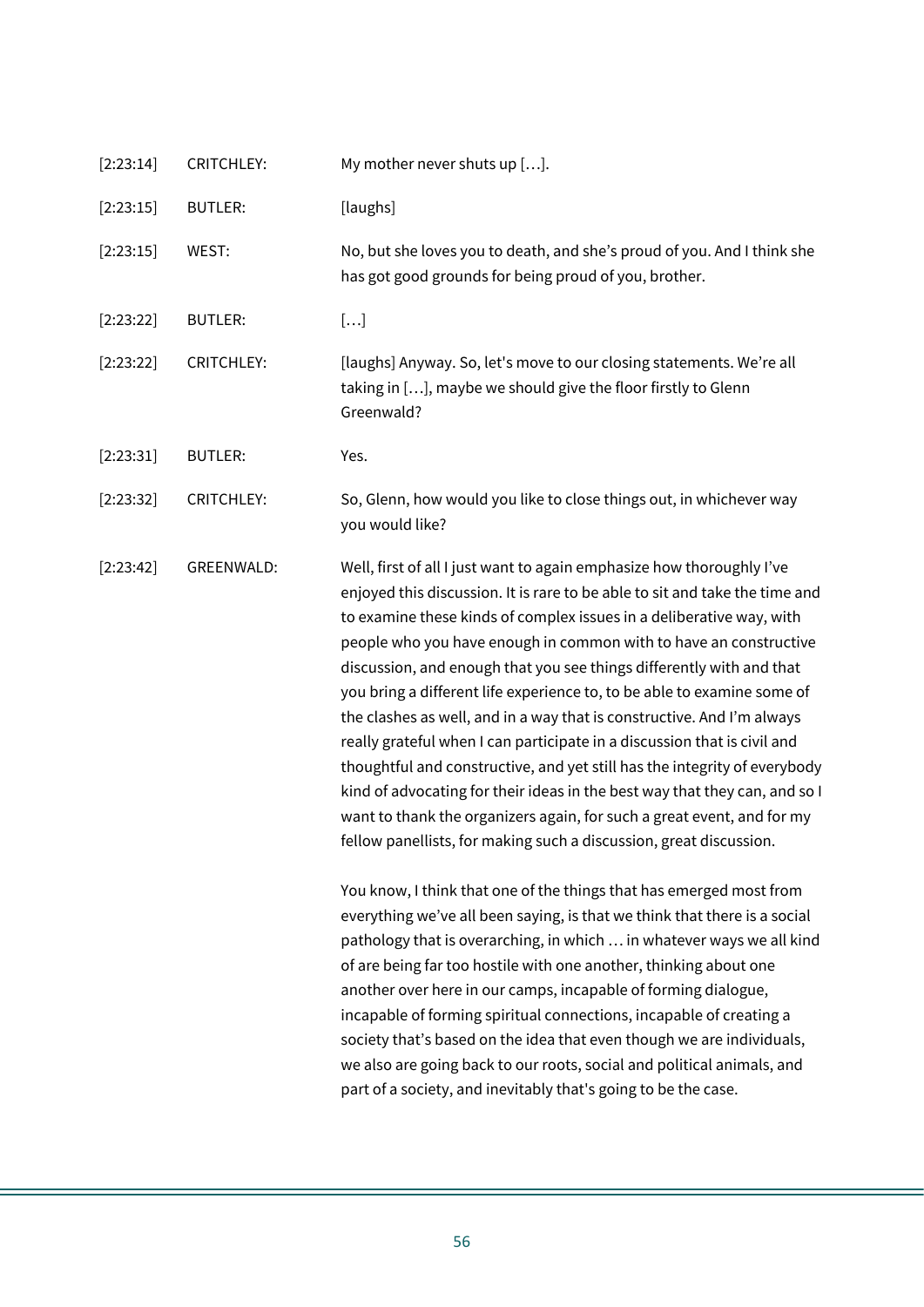And there's always going to be this conflict between, on the one hand, our craving to be part of a society and our need to be part of a society, and on the other, our desire to be free individuals. And those conflicts are often going to be irresolvable in a clear way. I think that one of the things that for me is exacerbating this problem, is that so much of our discourse as designed on its face to bring us together, is instead having the opposite effect of tearing us apart. And I am particularly worried about the discourse that emphasizes our differences in a way that obfuscates our commonality.

And we began by talking about the various ways that identity politics can be used and deployed, and the understanding of what it means, based on how it's used. And, you know, I think that there has been enormous strides made in the best parts of identity politics, which is the idea that in our society, every time a privilege, or a right, or an opportunity is determined, based upon our immutable characteristics, or who we are as a person as opposed to our actions, that is something pernicious and toxic, and that we want to fight against. And that is the kind of thing that to me has fostered a greater social cohesion.

What I see working in the opposite direction is the kind of politics, the kind of discourse, the kind of cultural framework that encourages us to see one another not as fellow human beings interlinked with one another, but that forces us to see ourselves first and foremost as members of separate groups, and is constantly reinforcing the idea that the way in which we ought to be understood, the way in which we ought to be treated, the way in which we ought to be talked to, and about, is based on memberships in those groups.

And so, you know, I think it's great when everyone can first agree on the goal, and I think we did have a clear common vision of how society can be better. Once that happens, then it's just a question of figuring out how best to construct a politics that fosters that ultimate vision. And I think thinking about the ways identity politics as we talked about it can foster that, in ways that it can impede that, is a really important project, so I'm glad we spent the last couple of hours exploring that.

[2:27:57] CRITCHLEY: Thank you, Glenn Greenwald. Cornel West?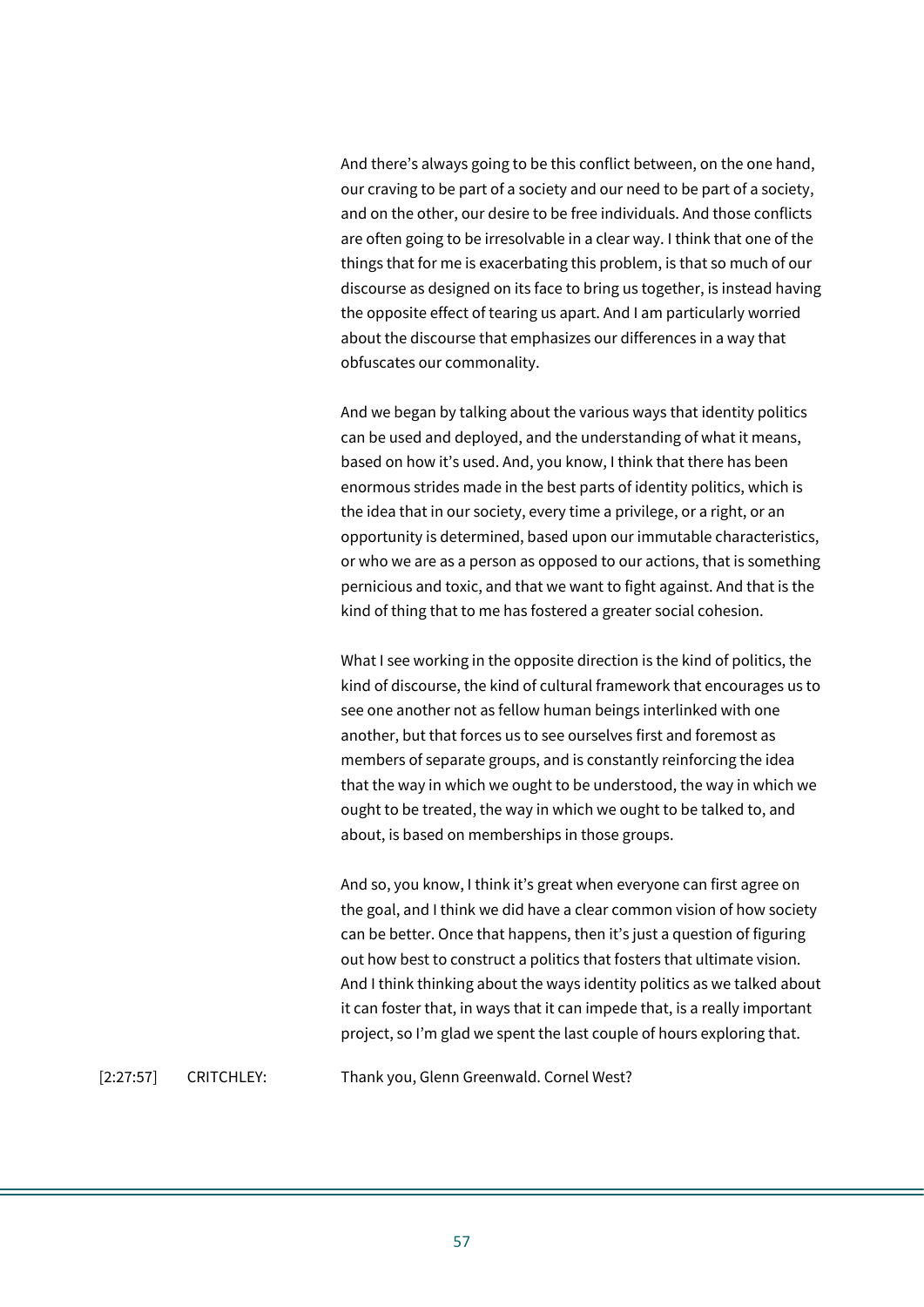[2:28:01] WEST: Well, I agree with brother Glenn, this has been a wonderful conversation, We thank our brothers and sisters at the Holberg cCommittee, for bringing us together. [2:28:08] CRITCHLEY: Ithink the moderation has been particularly good. [2:28:09] BUTLER: [laughs] Yes, thank you, Simon. [2:28:13] WEST: I think [...] the MC, because we know brother Simon is a musician too. But I think of that wonderful line in Kant's Critique of Pure Reason: "Examples of a go-kart of judgment." Examples. How do we attend to exemplary movements? Exemplary institutions? Exemplary practices? Exemplary human beings? Because, again, I come back … most of human history, is a history of organized greed, institutional hatred, and [...] resentment and deceit. That's what it is. You can't get around it. Whatever -ism you want to call it. Right?

> And so, the question becomes: "What are the countervailing figures, voices, institutions against those hounds of hell?" Now, when I was coming along the Charlotte Baptist Church, we were told: "If the Kingdom of God is within you, then everywhere you go, you ought to [...] leave a little Heaven behind." And the question becomes, as intellectuals: "What kind of heaven are we leaving behind, in terms of our critiques, our witnesses, our compassion, our willingness to live and die, our willingness to be nonconformist, our willingness to bear witness against the crowd?" That's the  $in$ , but not  $of$  quality. That's right. Not just a prophetic legacies of Jerusalem, but of any serious thinker, who has a deep vocation, and that's what all three of you, all exemplify, in your own practices.

And every practice is going to be, you know, fallen, and finite in that sense, you see. So that, in the end, you know, there's going to be a question of: "Can we pass on these various kinds of examples, tied to a joy?" Not the joyless quest for insatiable pleasure of late capitalist culture, but a genuine joy. We started with Curtis Mayfield. He's playing his guitar and he's singing some truth. Because he's got a deep joy. David Bowie is the same way. Aretha Franklin is the same way. Our young folk need to find joy in quest for truth, beauty, goodness and, for someone religious like me, of the holy. But we're always up against the grain. Always.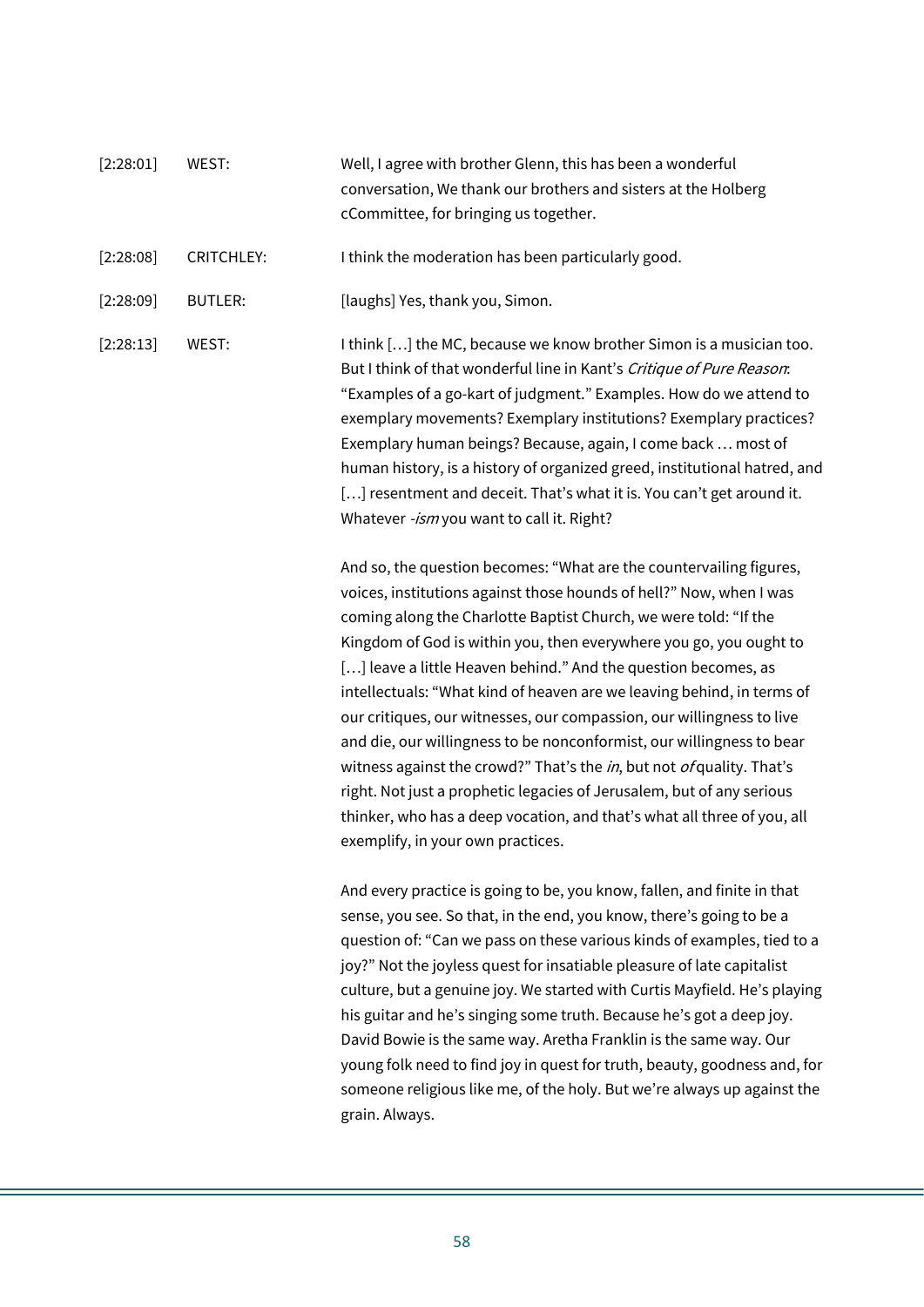| [2:30:32] | <b>CRITCHLEY:</b> | Last word goes to Judith Butler.                                                                                                                                                                                                                                                                                                                                                                                                                                                                                                                                                                                                                                                                        |
|-----------|-------------------|---------------------------------------------------------------------------------------------------------------------------------------------------------------------------------------------------------------------------------------------------------------------------------------------------------------------------------------------------------------------------------------------------------------------------------------------------------------------------------------------------------------------------------------------------------------------------------------------------------------------------------------------------------------------------------------------------------|
| [2:30:34] | <b>BUTLER:</b>    | Oh, well, thank you all for being here, and what an honor to be in<br>conversation, again, with you, Simon, and you, Cornel, and Glenn, to<br>see you again. I just so apologize that I destroyed your young<br>aspirations to have your point of view on Sartre and de Beauvoir. I'm<br>afraid I do have strong views on that issue, and probably was less<br>open-minded than I should have been.                                                                                                                                                                                                                                                                                                     |
|           | [laughter]        |                                                                                                                                                                                                                                                                                                                                                                                                                                                                                                                                                                                                                                                                                                         |
| [2:31:06] | <b>BUTLER:</b>    | I guess, I still want to just come back to where I began, with the<br>question of caricature. You know, like wokeness or cancel-culture, or<br>being so rooted in your identity you can only talk to people, or<br>countenance the views of people, who are just like you. And sometimes<br>I  I mean, certainly, we all see bits of that in our world. We see most<br>of it, I think, on social media, occasionally in the classroom, but most of<br>my classrooms are actually more openminded than that. There's not a<br>lot of cancelling and calling out.                                                                                                                                         |
|           |                   | There might be some hard questions, there might be a demand to be<br>heard. But even people who speak from their location and their history<br>is saying: "Listen, you need to hear from me. I come from this history. I<br>come from this colonized region of the world. I come from this history<br>of violence." They are addressing someone who is not themselves, and<br>not like them. They actually want to be heard, and that mode of<br>address might be the Levinasian moment. It's an ethical demand on<br>the other to listen up, to allow your frameworks to be challenged, to<br>live with the discomfort of a challenge, to hear the legitimate claim in<br>somebody else's angry voice. |
|           |                   | So, I think we need to give each other a little more space, and have a<br>different kind of listening practice, so that we can revise the conceptual<br>and political frameworks that haven't been working for a whole lot of<br>people. We can't just clutch them, like: "Oh, they've worked for so long.<br>Who are these people? They're fragmenting. They're deviating." It's<br>like, no, maybe they're actually asking you to revise. And sometimes<br>that's painful, especially from a position of privilege.                                                                                                                                                                                   |

It does mean losing privilege, it means losing the presumption that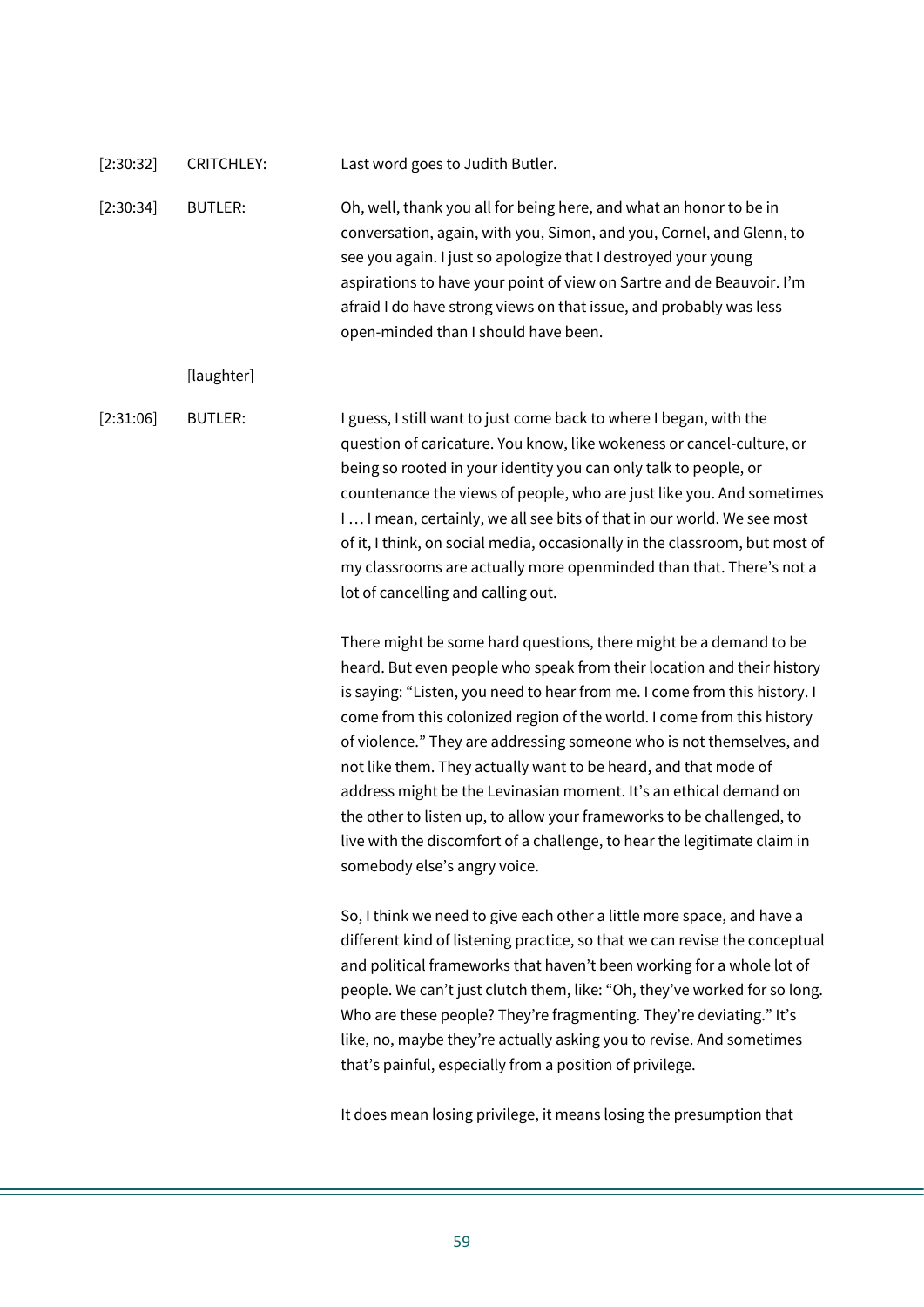|           |                   | your way of looking at the world is the universal way of looking at the<br>world, [laughs] but that's a grief, that's a loss, that has to be endured.<br>Alright? I mean, I've always thought white supremacists have to endure<br>a certain kind of loss. They are not superior, and must live through that<br>loss and learn to live in a different world. Right. There's rage, but<br>there's also grief. I'd say go in the way of grief, because that kind of<br>grieving is going to open up the world to a more equal, more caring,<br>more communicative, more joyful place of cohabitation, and of social<br>transformation, moving forward. So                                                                                                                                                                                                                                                                                                                                                                                                               |
|-----------|-------------------|-----------------------------------------------------------------------------------------------------------------------------------------------------------------------------------------------------------------------------------------------------------------------------------------------------------------------------------------------------------------------------------------------------------------------------------------------------------------------------------------------------------------------------------------------------------------------------------------------------------------------------------------------------------------------------------------------------------------------------------------------------------------------------------------------------------------------------------------------------------------------------------------------------------------------------------------------------------------------------------------------------------------------------------------------------------------------|
| [2:33:48] | <b>CRITCHLEY:</b> | I think what you say about mourning and precarious life in relationship<br>to that, and  yes.                                                                                                                                                                                                                                                                                                                                                                                                                                                                                                                                                                                                                                                                                                                                                                                                                                                                                                                                                                         |
| [2:33:54] | <b>BUTLER:</b>    | Well, I'm aware  you know, even in Brazil, people would say to me:<br>"Look, if gay families are okay, if gay marriage is okay, then you're<br>saying that the idea of the family, the heterosexual family, as stipulated<br>by The Bible ", I'd say: "Where did it stipulate that exactly? I'm not<br>sure if you read The Bible, it's a certain reading of The Bible." Anyway,<br>that idea of the family, that will lose its sense of being natural and<br>universal. It's like: "Lose it? You can still have it. You could  you like<br>your heterosexual family? You can be right in there. You can have it. But<br>you might be living next to somebody else, who has a different set of<br>intimate associations, maybe gay marriage, maybe gay family, might<br>be blended, might be any number of things, but all you've lost is your<br>sense of universality, necessity and naturalness." And that's a good<br>loss to endure. Because it will in the end, you know, connect you more<br>broadly to the human community. So, I don't know, that's my view. |
| [2:34:55] | <b>CRITCHLEY:</b> | So, wherever you are in the world, I hope you enjoyed that as much as I<br>enjoyed that, and                                                                                                                                                                                                                                                                                                                                                                                                                                                                                                                                                                                                                                                                                                                                                                                                                                                                                                                                                                          |
| [2:35:03] | WEST:             | Well, thank you, brother.                                                                                                                                                                                                                                                                                                                                                                                                                                                                                                                                                                                                                                                                                                                                                                                                                                                                                                                                                                                                                                             |
| [2:35:04] | <b>BUTLER:</b>    | Thank you, Simon.                                                                                                                                                                                                                                                                                                                                                                                                                                                                                                                                                                                                                                                                                                                                                                                                                                                                                                                                                                                                                                                     |
| [2:35:05] | <b>CRITCHLEY:</b> | Thank you, and, you know, listen to some Curtis Mayfield.                                                                                                                                                                                                                                                                                                                                                                                                                                                                                                                                                                                                                                                                                                                                                                                                                                                                                                                                                                                                             |
| [2:35:09] | WEST:             | Listen to some Curtis.                                                                                                                                                                                                                                                                                                                                                                                                                                                                                                                                                                                                                                                                                                                                                                                                                                                                                                                                                                                                                                                |
| [2:35:10] | <b>CRITCHLEY:</b> | Listen to whatever music gives you joy, and feel some joy on a Saturday<br>evening, wherever you are.                                                                                                                                                                                                                                                                                                                                                                                                                                                                                                                                                                                                                                                                                                                                                                                                                                                                                                                                                                 |